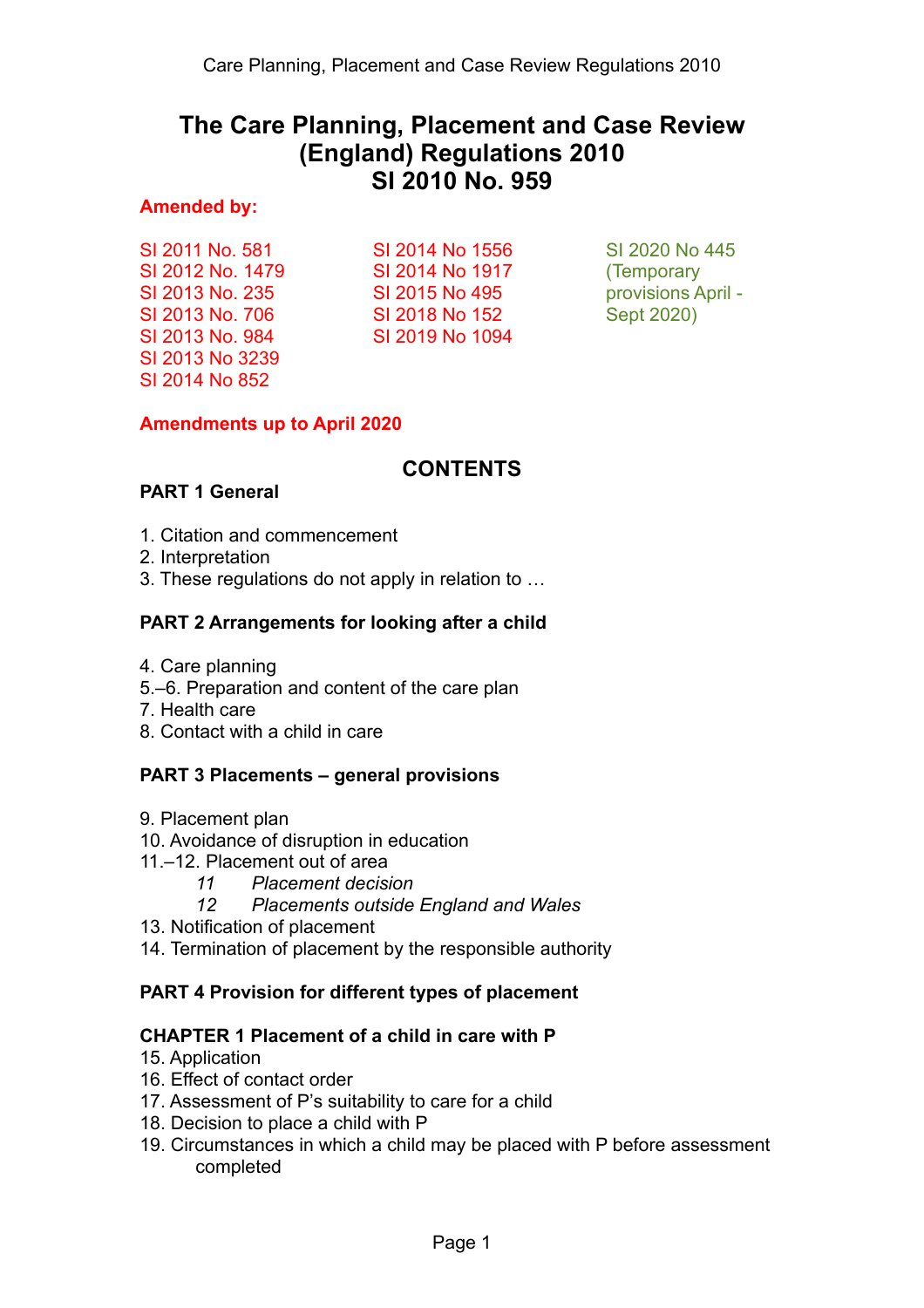## 20. Support for P

#### **CHAPTER 2 Placement with local authority foster parents**

- 21. Interpretation
- 22. Conditions to be complied with before placing a child with a local authority foster parent
- 22A Placement following consideration in accordance with section 22C(9B)(c) of the Act
- 22B Conditions to be complied with before placing C in a long term foster placement
- 23. Emergency placement with a local authority foster parent
- 24. Temporary approval of relative, friend or other person connected with C
- 25. Expiry of temporary approval
- 25A. Temporary approval of prospective adopter as foster parent
- 26. Independent fostering agencies discharge of responsible authority functions

#### **CHAPTER 3 Other arrangements**

27. General duties of the responsible authority when placing a child in other arrangements

#### **PART 5 Visits by the responsible authority's representative etc.**

- 28. Frequency of visits
- 29. Conduct of visits
- 30. Consequences of visits
- 31. Advice, support and assistance for the child

#### **PART 6 Reviews of the child's case**

- 32. General duty of the responsible authority to review the child's case
- 33. Timing of reviews
- 34.–36. Conduct of reviews
	- *34 Local authority's policy on reviews*
	- *35 Considerations to which the responsible authority must have regard*
	- *36 The role of the IRO*
- 37. Arrangements for implementing decisions arising out of reviews
- 38. Records of reviews

#### **PART 7 Arrangements made by the responsible authority for ceasing to look after a child**

#### 39ZA Decision to cease looking after C

- 39. Arrangements to be made when the responsible authority is considering ceasing to look after C
- 40.–44. Eligible children
	- *40 Meaning of eligible child*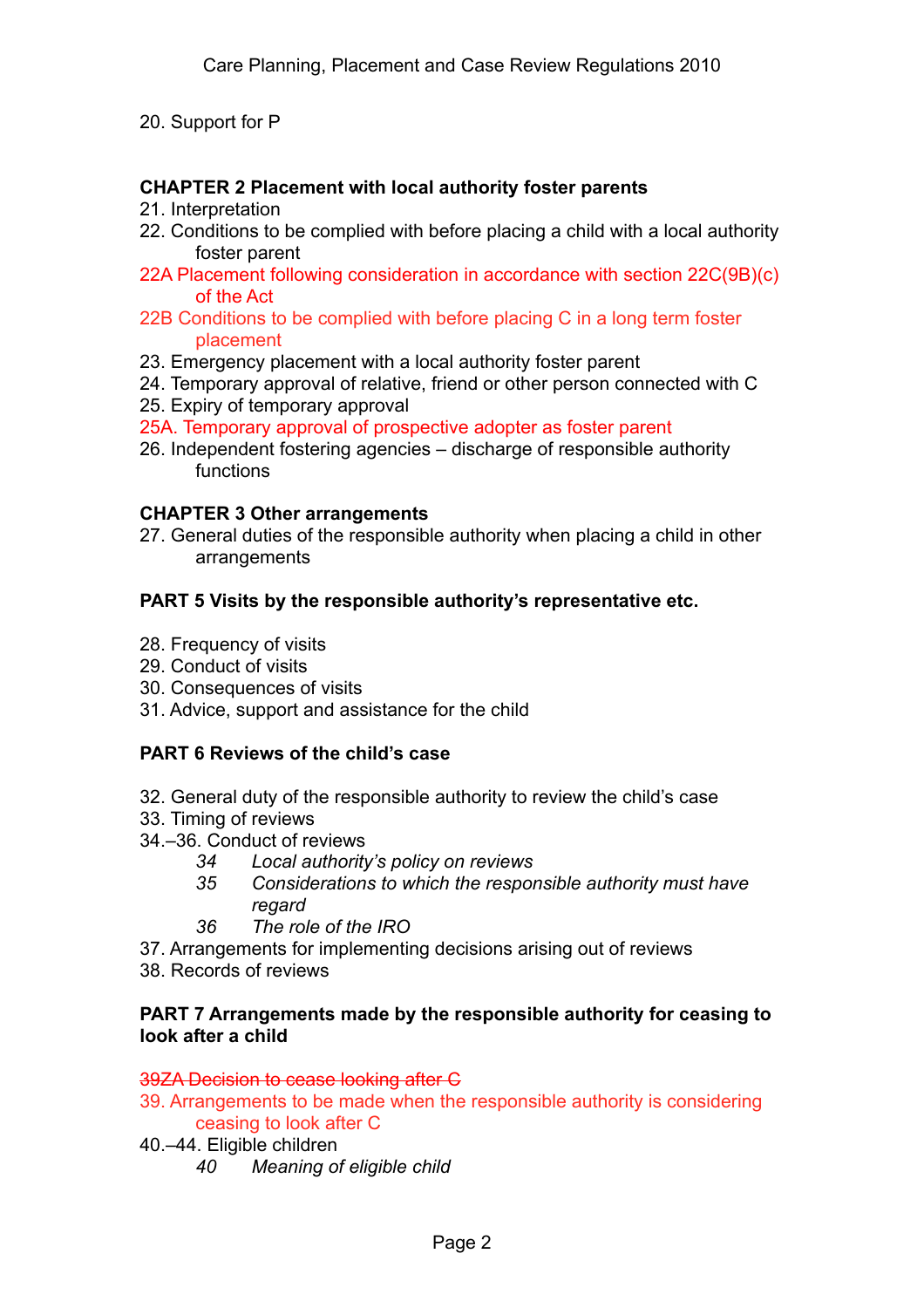- *41 General duties*
- *42 Assessment of needs*
- *43 The pathway plan*
- *44 Functions of the personal adviser*

## **PART 8 Independent reviewing officers and independent visitors**

- 45. Additional functions of independent reviewing officers
- 46. Qualifications and experience of independent reviewing officers
- 47. Independent visitors

#### **Part 8A Application of these regulations with modifications to children on remand**

47A – 47F Application of these regulations with modifications to children on remand

### **PART 9 Miscellaneous**

48. Application of these Regulations with modifications to short breaks 49.–50. Records

- *49 Establishment of records*
- *49A Transfer of case records*
- *50 Retention and confidentiality of records*
- 51. Revocations

## **SCHEDULES**

SCHEDULE 1 — Care plans

SCHEDULE 2 — Matters to be dealt with in the placement plan

- SCHEDULE 2A Matters to be dealt with in the detention placement plan
- SCHEDULE 3 Matters to be taken into account when assessing the suitability of P to care for C
- SCHEDULE 4 Matters to be taken into account when assessing the suitability of a connected person to care for C
- SCHEDULE 5 Agreement with an independent fostering agency relating to the discharge of the responsible authority's functions
- SCHEDULE 6 Matters to be considered before placing C in accommodation in an unregulated setting under section 22(6)(d)
- SCHEDULE 7 Considerations to which the responsible authority must have
	- regard when reviewing C's case
- SCHEDULE 8 Matters to be dealt with in the pathway plan
- SCHEDULE 9 Revocations

The Secretary of State for Children, Schools and Families makes the following Regulations in exercise of the powers conferred by sections 22C(11), 23ZA(3) and (4), 23ZB(1)(a), 23D(2), 23E(1) and (2), 25A(4), 25B(1)(b) and (2)(a), 26(1) and (2), 31A(3), 34(8) and 104(4) of, and paragraphs 12A to 12E, 12F(1)(a), 12G and 19B(2)(b), (3), (7) and (8) of Schedule 2 to, the Children Act 1989: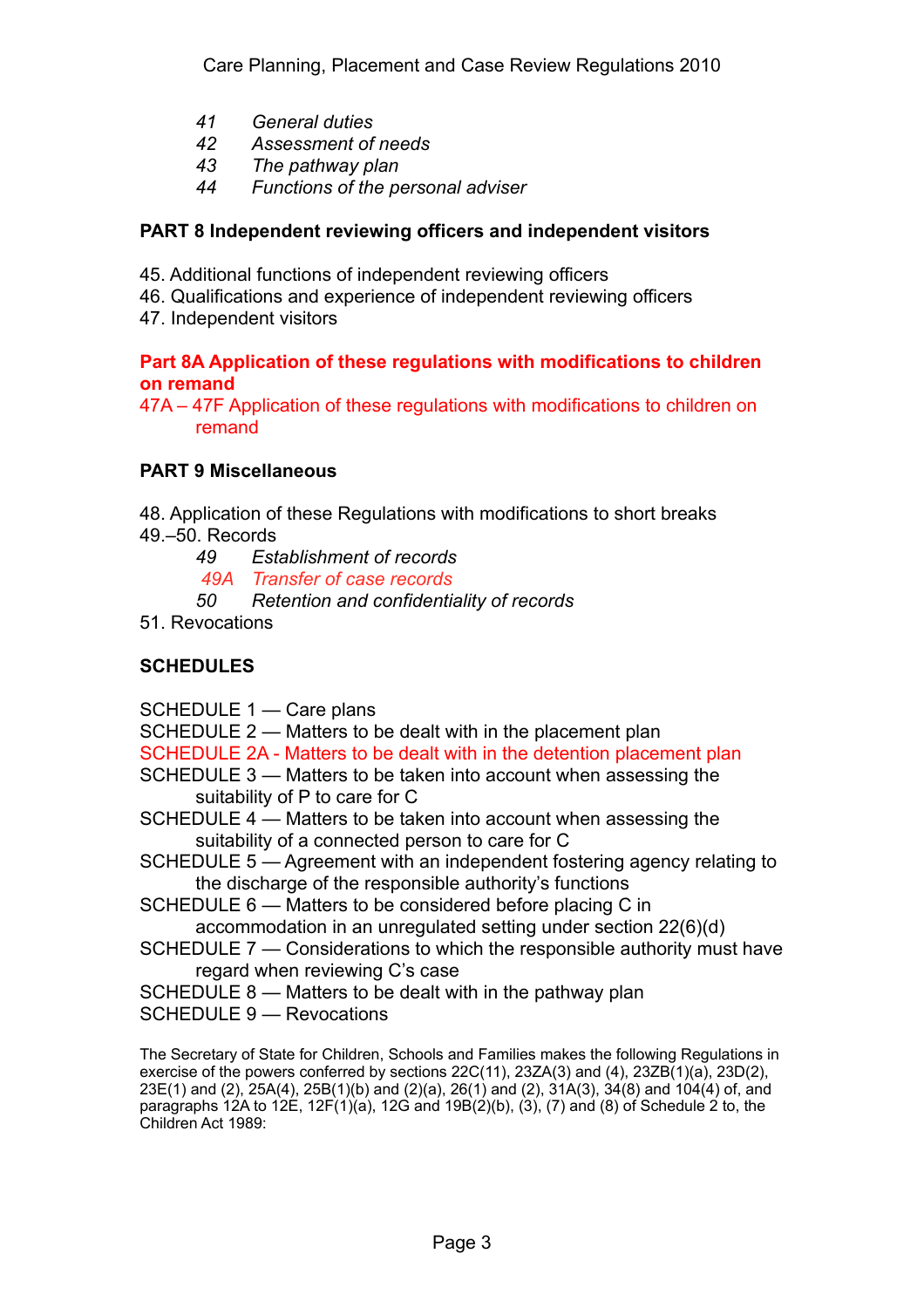## **PART 1 - GENERAL**

#### **Citation and commencement**

- **1.**—(1) These Regulations may be cited as the Care Planning, Placement and Case Review (England) Regulations 2010 and come into force on 1st April 2011.
- (2) These Regulations apply in relation to England only.

## **Interpretation**

**2.**—(1) In these Regulations—

"the 1989 Act" means the Children Act 1989;

 "the 2012 Act" means the Legal Aid, Sentencing and Punishment of Offenders Act 2012;

 "the Fostering Services Regulations" means the Fostering Services Regulations (England) 2011

"appropriate person" means—

- (a) P, where C is to live, or lives, with P;
- (b) F, where C is to be placed, or is placed, with F;
- (c) where C is to be placed, or is placed, in a children's home, the person who is registered under Part 2 of the Care Standards Act 2000 in respect of that home; or
- (d) where C is to be placed, or is placed, in accordance with other arrangements under section 22C(6)(d), the person who will be responsible for C at the accommodation;

"area authority" means the local authority for the area in which C is placed, or is to be placed, where this is different from the responsible authority;

"C" means a child who is looked after by the responsible authority; "care plan" means the plan for the future care of C prepared in

accordance with Part 2;

"case record" has the meaning given in regulation 49;

"connected person" has the meaning given in regulation 24; [This definition temporarily removed April - Sept 2020]

"detention placement plan" has the meaning given in regulation 47C; "director" means the person in charge of a secure training centre;

"director of children's services" means the officer of the responsible authority appointed for the purposes of section 18 of the Children Act 2004;

"F" means a person who is approved as a local authority foster parent and with whom it is proposed to place C or, as the case may be, with whom C is placed;

"fostering service provider" has the meaning given in regulation 2(1) of the Fostering Services Regulations;

"full assessment process" has the meaning given in regulation 24(2)(c); "governor" means the person in charge of a young offender institution; "health plan" has the meaning given in regulation 5(b)(i);

"independent visitor" means the independent person appointed to be C's visitor under section 23ZB;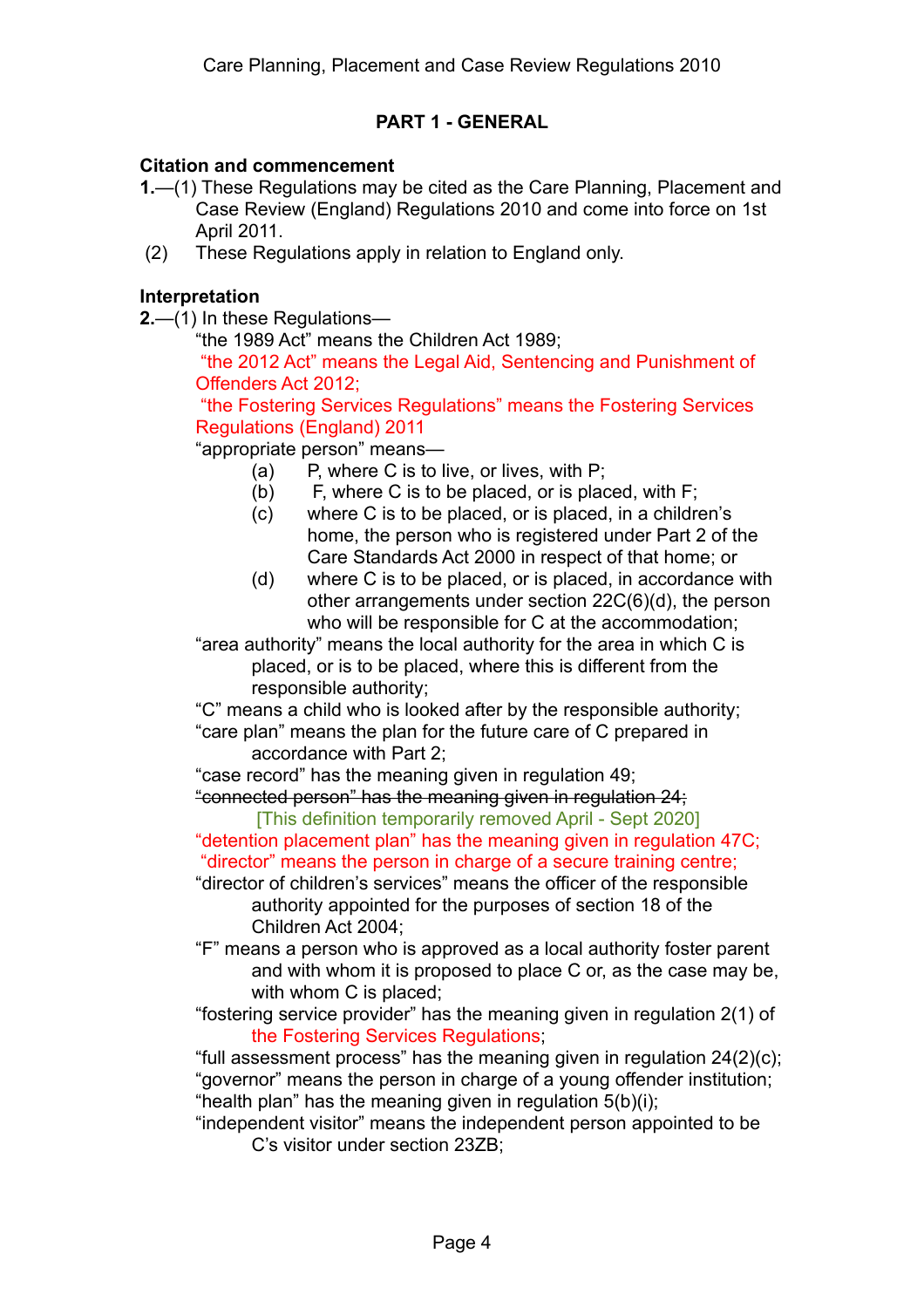"IRO" means the independent reviewing officer appointed for C's case under section 25A(1);

"long term foster placement" means an arrangement made by the responsible authority for C to be placed with F where—

- (a) C 's plan for permanence is foster care,
- (b) F has agreed to act as C's foster parent until C ceases to be looked after, and
- (c) the responsible authority has confirmed the nature of the arrangement to F, P and C,

and any reference to the responsible authority placing C in such a placement includes, where C is already placed with F, leaving C with F in a long term foster placement;

"nominated officer" means a senior officer of the responsible authority nominated in writing by the director of children's services for the purposes of these Regulations;

"P" means—

- (a) a person who is C's parent;
- (b) a person who is not C's parent but who has parental responsibility for C; or
- (c) where C is in the care of the responsible authority and there was a child arrangements order which regulated C's living arrangements in force immediately before the care order was made, a person named in the child arrangements order as a person with whom C was to live;

"pathway plan" has the meaning given in section 23E(1)(a);

"personal adviser" means the personal adviser arranged for C under paragraph 19C of Schedule 2 to the 1989 Act;

"personal education plan" has the meaning given in regulation 5(b)(ii); "placement" means—

- (i) arrangements made by the responsible authority for C to live with P in accordance with section 22C(2), where C is in the care of the responsible authority, or
- (ii) arrangements made by the responsible authority to provide for C's accommodation and maintenance by any of the means specified in section 22C(6);

"placement plan" has the meaning given in regulation 9(1)(a); "plan for permanence" has the meaning given in regulation  $5(1)(a)$ .

"R" means the representative of the responsible authority who is appointed to visit C in accordance with arrangements made by them under section 23ZA;

"registered manager" means the person who is registered under Part 2 of the Care Standards Act 2000 as a manager of a secure children's home;

"remand to local authority accommodation" has the meaning given in section 91(3) of the 2012 Act;

"remand to youth detention accommodation" has the meaning given in section 91(4) of the 2012 Act;

"responsible authority" means the local authority that looks after C;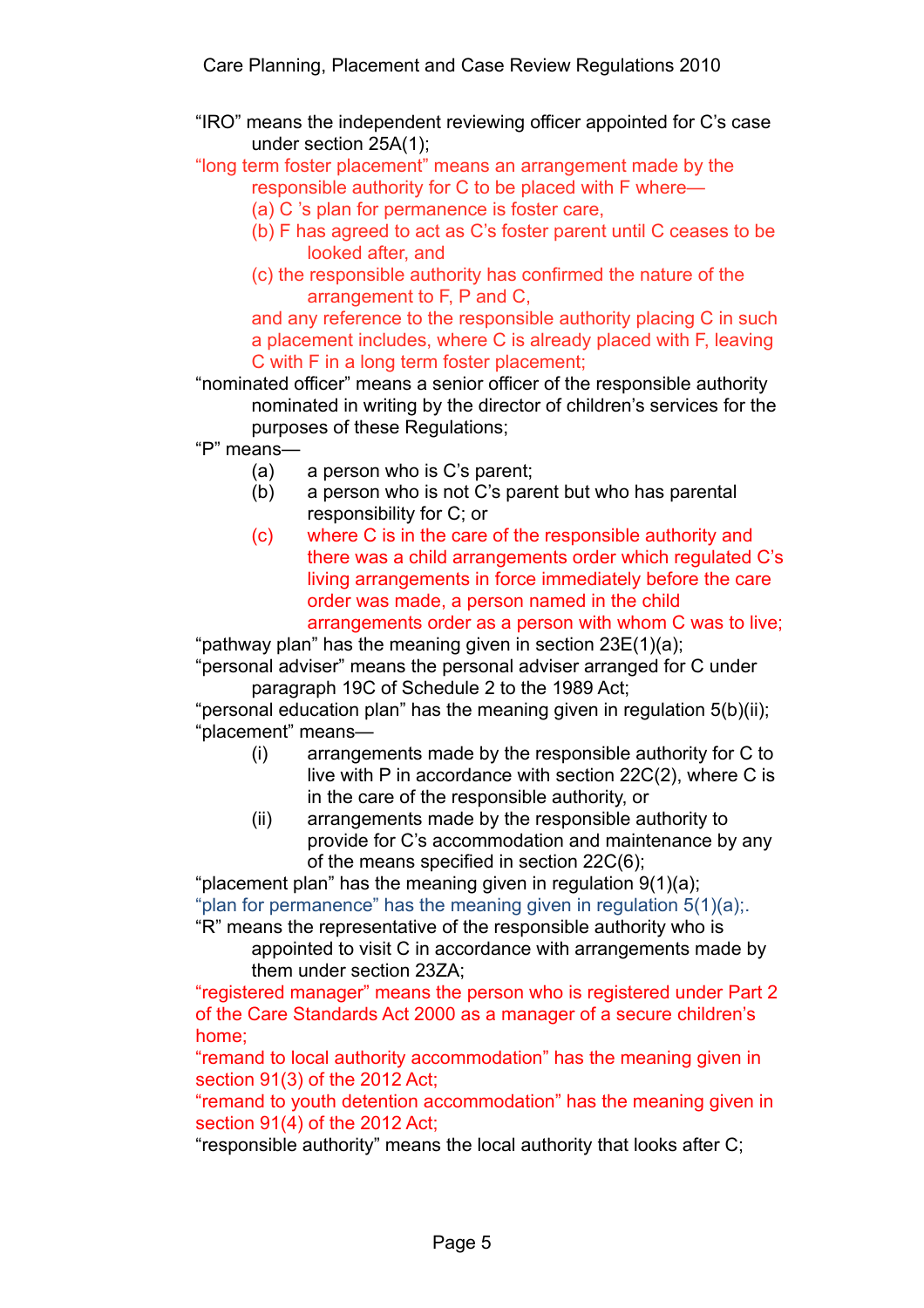"secure children's home" has the meaning given in section 102(11) of the 2012 Act;

"secure training centre" has the meaning given in section 43(1)(d) of the Prison Act 1952;"; and

"special educational needs" and "special educational provision" have the meanings given in section 312 of the Education Act 1996;

"temporary approval" has the meaning given in regulation 24(1); and "working day" means any day other than—

- (a) a Saturday or a Sunday,
- (b) Christmas day or Good Friday, or
- (c) a bank holiday in England and Wales under the Banking and Financial Dealings Act 1971.

"young offender institution" has the meaning given in section 43(1)(aa) of the Prison Act 1952."

- (2) In these Regulations any reference to any document or other record includes any such document or record that is kept or provided in a readily accessible form and includes copies of original documents and electronic methods of recording information.
- (3) Save as otherwise appears—
	- (a) any reference in these Regulations to a numbered section is a reference to that section in the 1989 Act; and
	- (b) any reference in these Regulations to a numbered regulation, Part or Schedule is a reference to that regulation, Part or Schedule in these Regulations.
- 3. These Regulations do not apply in relation to any child who is looked after by a local authority and who has been placed for adoption under the Adoption and Children Act 2002 unless the child falls within regulation 47A.

## **PART 2 - ARRANGEMENTS FOR LOOKING AFTER A CHILD**

## **Care planning**

- **4.**—(1) Where C is not in the care of the responsible authority and a care plan for C has not already been prepared, the responsible authority must assess C's needs for services to achieve or maintain a reasonable standard of health or development, and prepare such a plan.
- (2) Except in the case of a child to whom section 31A (*care orders: care plans*) applies, or where paragraph (6) applies, the care plan must be prepared before C is first placed by the responsible authority or, if it is not practicable to do so, within ten working days of the start of the first placement.
- (3) When assessing C's needs under paragraph (1), the responsible authority must consider whether C's placement meets the requirements of Part 3 of the 1989 Act.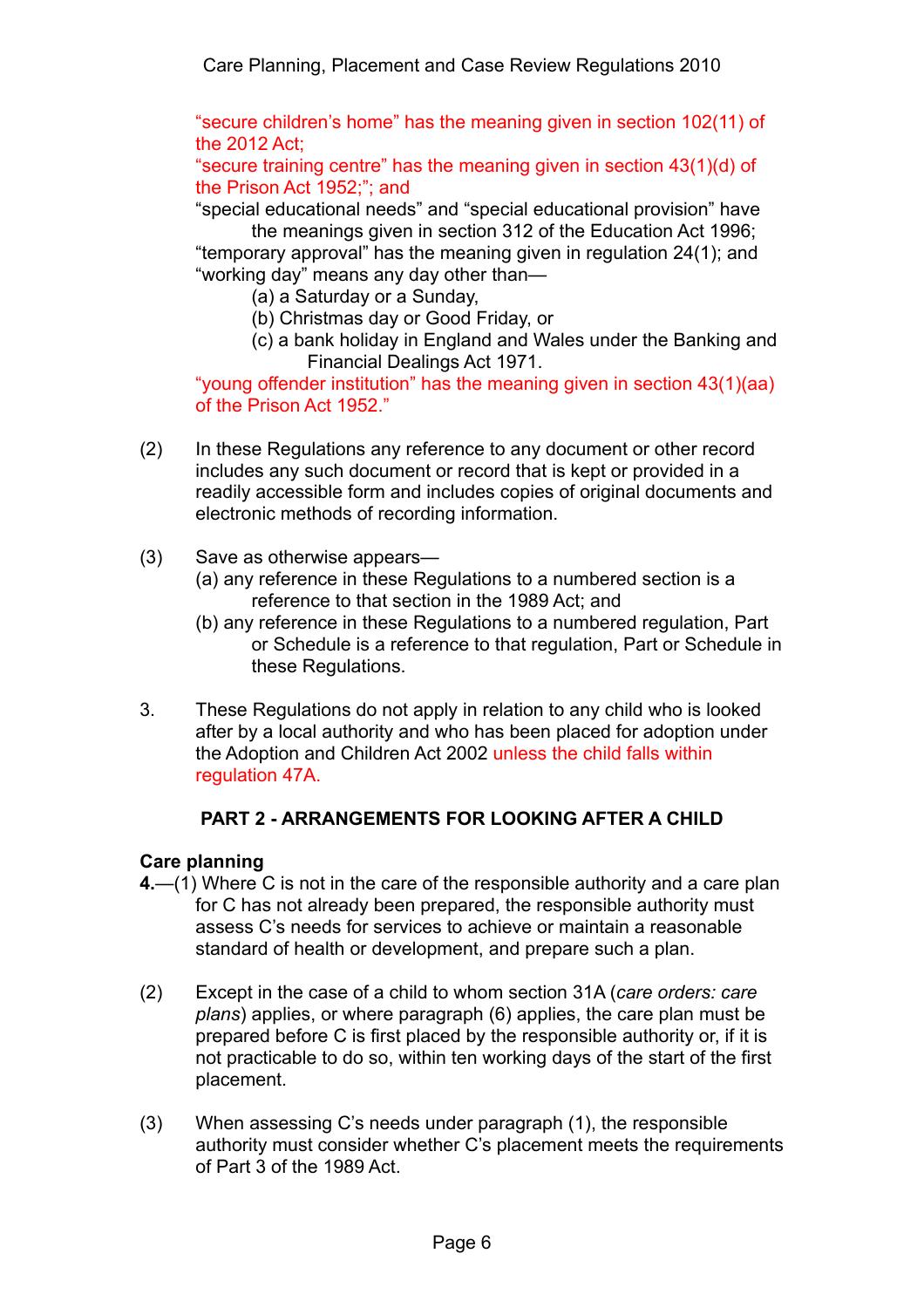- (4) Unless paragraph (5) applies, the care plan should, so far as is reasonably practicable, be agreed by the responsible authority with— (a) any parent of C's and any person who is not C's parent but who has parental responsibility for C, or (b) if there is no such person, the person who was caring for C immediately before the responsible authority arranged a placement for C.
- (5) Where C is aged 16 or over and agrees to be provided with accommodation under section 20, the care plan should be agreed with C by the responsible authority.
- (6) Where C was first placed by the responsible authority before 1st April 2011, the care plan must be prepared as soon as reasonably practicable.

### **Preparation and content of the care plan**

- **5.** (1) The care plan must include a record of the following information
	- (a) The long term plan for C's upbringing ("the plan for permanence"),
	- (b) The arrangements made by the responsible authority to meet C's needs in relation to—
		- (i) Health, including the information set out in paragraph 1 of Schedule 1 ("the health plan"),
		- (ii) Education and training, including, so far as reasonably practicable, the information set out in paragraph 2 of Schedule 1 ("the personal education plan"),
		- (iii) Emotional and behavioural development,
		- (iv) Identity, with particular regard to C's religious persuasion, racial origin and cultural and linguistic background,
		- (v) Family and social relationships and in particular the information set out in paragraph 3 of Schedule 1,
		- (vi) Social presentation, and
		- (vii) Self-care skills,
	- (c) Except in a case where C is in the care of the responsible authority but is not provided with accommodation by them by any of the means specified in section 22C, the placement plan, [Temporary wording April - Sept 2020
		- (c) Except in a case where C is in the care of the responsible authority but is not provided with accommodation by them by any of the means specified in section 22C, the placement plan, once prepared,]
	- (d) The name of the IRO, and
	- (e) Details of the wishes and feelings of the persons listed in section 22(4) about the arrangements referred to in sub-paragraph (b) and the placement plan that have been ascertained and considered in accordance with section 22(4) and (5) and the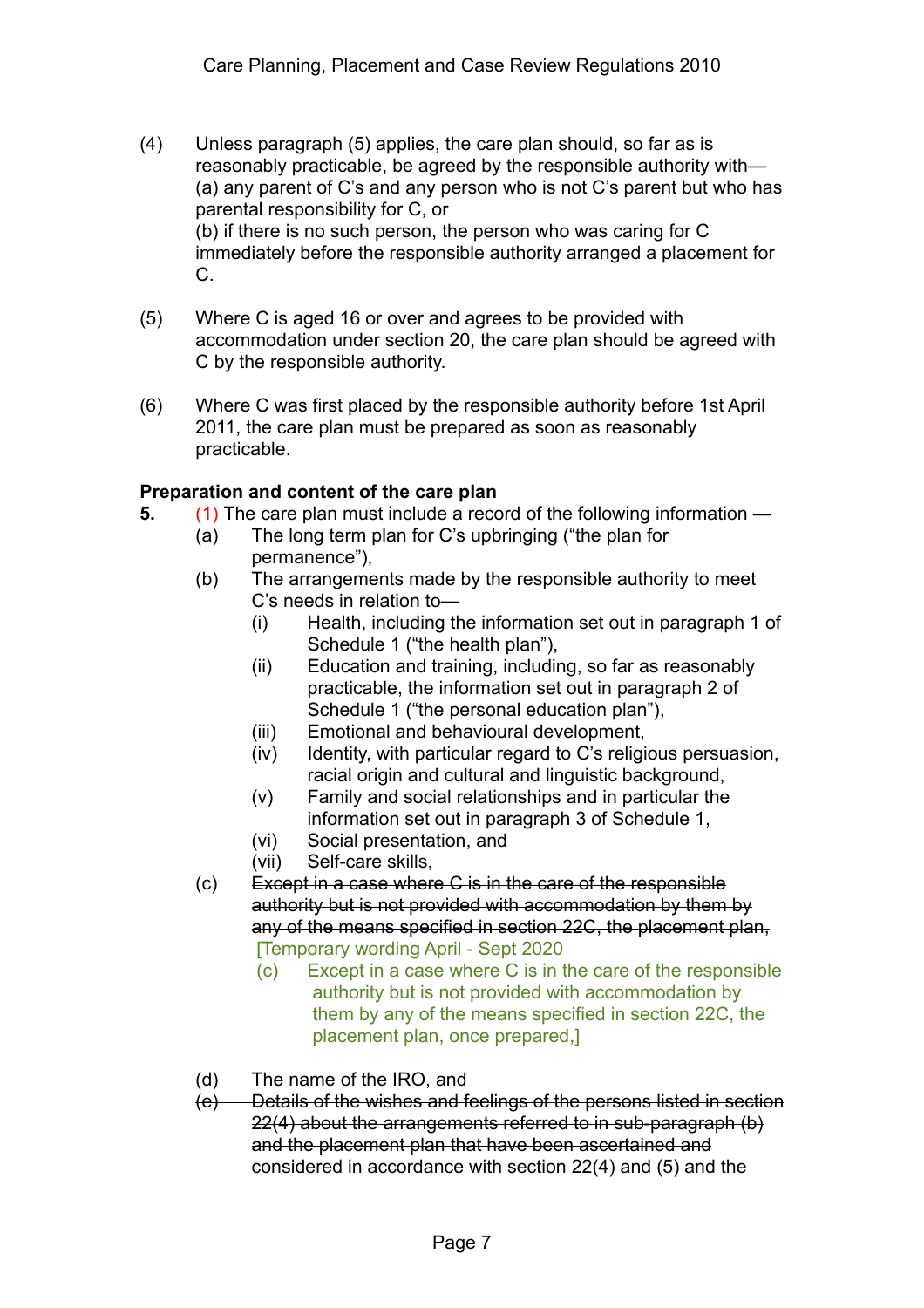wishes and feelings of those persons in relation to any change, or proposed change, to the care plan.

[Temporary wording April - Sept 2020

- (e) Details of the wishes and feelings of the persons listed in section 22(4) about the arrangements referred to in subparagraph (b) and the placement plan, once this has been prepared, that have been ascertained and considered in accordance with section 22(4) and (5) and the wishes and feelings of those persons in relation to any change, or proposed change, to the care plan.]
- (f) Where C is—
	- (i) a victim, or there is reason to believe C may be a victim, of trafficking in human beings within the meaning of the Council of Europe Convention on Action against Trafficking in Human Beings,
	- (ii) an unaccompanied asylum seeking child within the meaning of the Immigration Rules and has applied, or has indicated to the responsible authority an intention to apply, for asylum and has not been granted indefinite leave to remain,

that fact.

- (2) In this regulation "Immigration Rules" means the rules for the time being laid down by the Secretary of State as mentioned in section 3(2) of the Immigration Act 1971.
- **6.**—(1) The responsible authority must keep C's care plan under review in accordance with Part 6 and, if they are of the opinion some change is required, they must revise the care plan or prepare a new care plan accordingly.
- (2) Save as otherwise provided in these Regulations, the responsible authority must not make any significant change to the care plan unless the proposed change has first been considered at a review of C's case.
- (3) Subject to paragraph (4), the responsible authority must give a copy of the care plan—
	- (a) To C, unless it would not be appropriate to do so having regard to C's age and understanding,
	- (b) To P,
	- (c) To the IRO,
	- (d) Where C is to be placed, or is placed, with F, to the fostering service provider that approved F in accordance with the Fostering Services Regulations,
	- (e) Where C is to be placed, or is placed, in a children's home, to the person who is registered under Part 2 of the Care Standards Act 2000 in respect of that home, and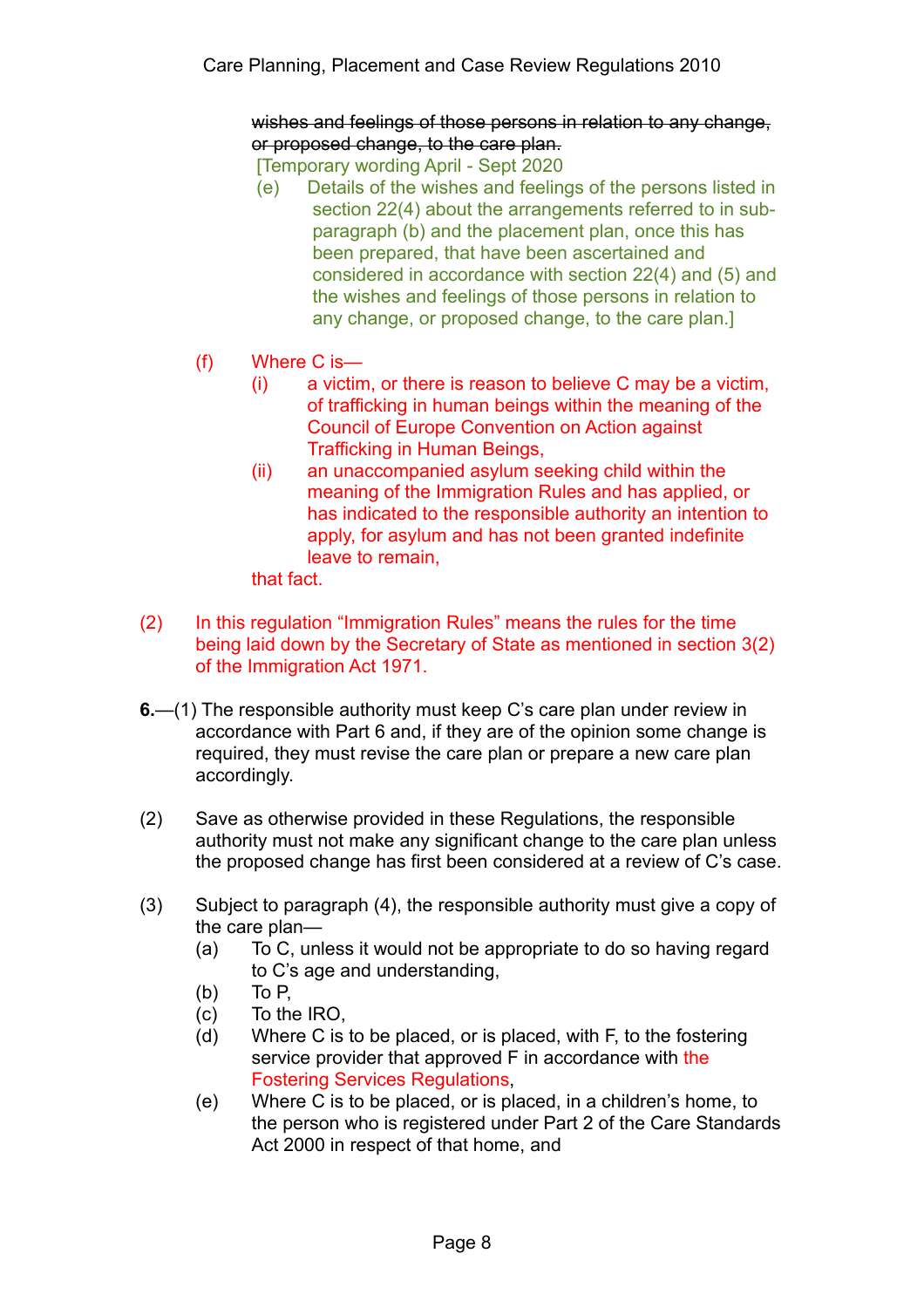- (f) Where C is to be placed, or is placed, in accordance with other arrangements under section 22C(6)(d), to the person who will be responsible for C at the accommodation.
- (4) The responsible authority may decide not to give a copy of the care plan, or a full copy of the care plan, to P if to do so would put C at risk of significant harm.

## **Health care**

- **7.**—(1) Before C is first placed by them or, if that is not reasonably practicable, before the first review of C's case, the responsible authority must make arrangements for a registered medical practitioner to—
	- (a) Carry out an assessment of C's state of health, and
	- (b) Provide a written report of the assessment, addressing the matters specified in paragraph 1 of Schedule 1, As soon as reasonably practicable.
- (2) Paragraph (1) does not apply if, within a period of three months immediately preceding the placement, an assessment of C's state of health has been carried out and the responsible authority has obtained a written report that meets the requirements of that paragraph.
- (3) The responsible authority must make arrangements for a registered medical practitioner or a registered nurse or registered midwife acting under the supervision of a registered medical practitioner to review C's state of health and provide a written report of each review, addressing the matters specified in paragraph 1 of Schedule 1—
	- (a) at least once in every period of six months before C's fifth birthday, and
	- (b) at least once in every period of 12 months after C's fifth birthday.
- (4) Paragraphs (1) and (3) do not apply if C refuses consent to the assessment, being of sufficient age and understanding to do so.
- (5) The responsible authority must take all reasonable steps to ensure that C is provided with appropriate health care services, in accordance with the health plan, including—
	- (a) Medical and dental care and treatment, and
	- (b) Advice and guidance on health, personal care and health promotion issues.

## **Contact with a child in care**

**8ZA.** When considering whether contact between C and any of the persons mentioned in paragraphs (a) to (d) of section 34(1) of the 1989 Act is consistent with safeguarding and promoting C's welfare, the responsible authority must have regard to C's care plan.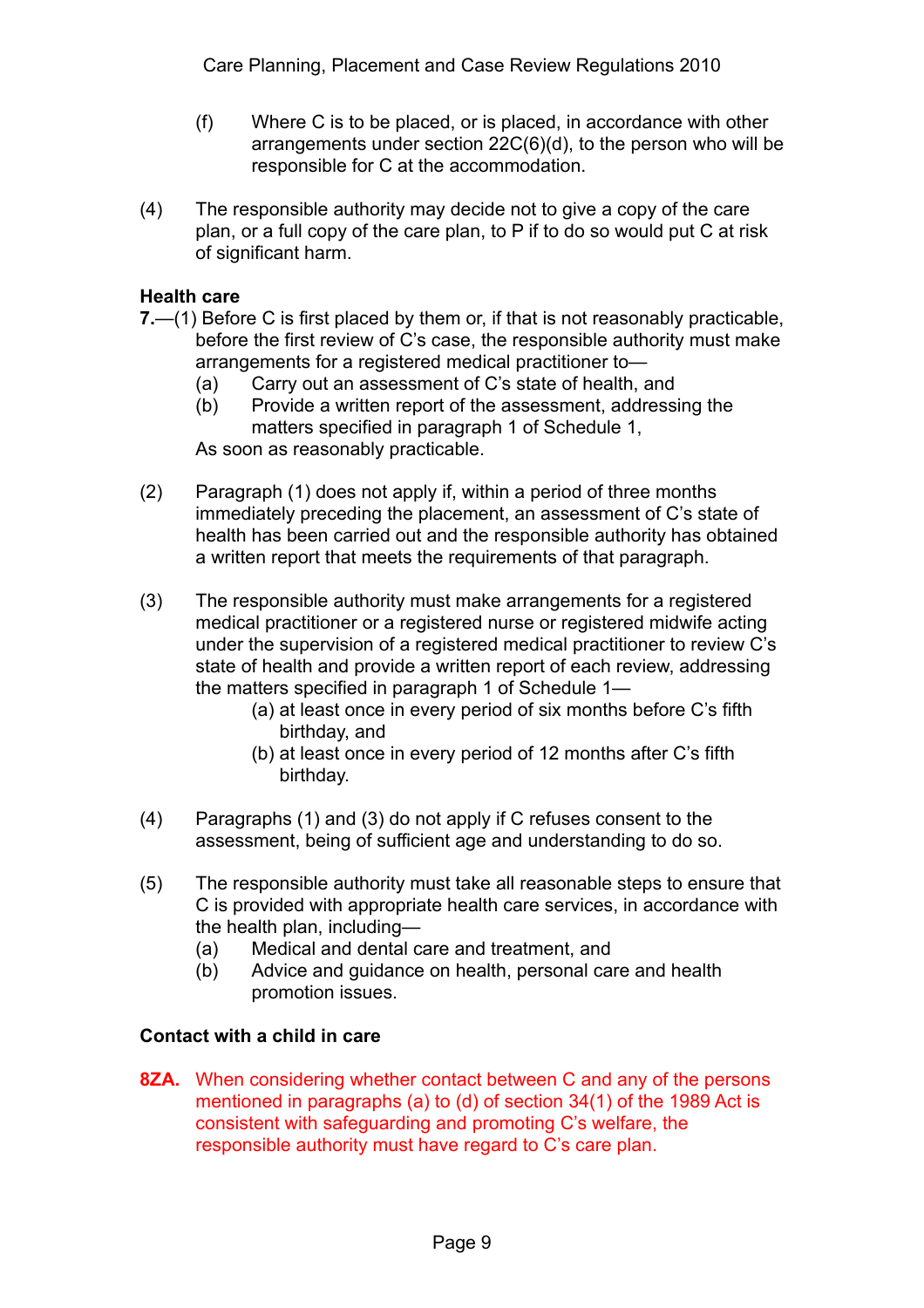- **8.**—(1) This regulation applies if C is in the care of the responsible authority and they have decided under section 34(6) (*refusal of contact as a matter of urgency*) to refuse to allow contact that would otherwise be required by virtue of section 34(1) or an order under section 34 (*parental contact etc. with children in care*).
- (2) The responsible authority must immediately give written notification to the following persons of the information specified in paragraph (3) ("the specified information")—
	- (a) C, unless it would not be appropriate to do so having regard to C's age and understanding,
	- (b) P,
	- (c) Where, immediately before the care order was made, a person had care of C by virtue of an order made in exercise of the High Court's inherent jurisdiction with respect to children, that person,
	- (d) Any other person whose wishes and feelings the responsible authority consider to be relevant, and
	- (e) The IRO.
- (3) The specified information is—
	- (a) The responsible authority's decision,
	- (b) The date of the decision,
	- (c) The reasons for the decision,
	- (d) The duration of the decision (if applicable), and
	- (e) Remedies available in case of dissatisfaction.
- (4) The responsible authority may depart from the terms of any order made under section 34 by agreement with the person in relation to whom the order is made, provided that—
	- (a) C, being of sufficient age and understanding, also agrees, and
	- (b) Written notification of the specified information is given within five working days to the persons listed in paragraph (2).
- (5) Where the responsible authority has decided to vary or suspend any arrangements made (otherwise than under an order under section 34) with a view to affording any person contact with C, the responsible authority must immediately give written notification containing the specified information to the persons listed in paragraph (2).
- (6) The responsible authority must record any decision made under this regulation in C's care plan.

## **PART 3 - PLACEMENTS – GENERAL PROVISIONS**

## **Placement plan**

- **9.**—(1) Subject to paragraphs (2) and (4), before making arrangements in accordance with section 22C for C's placement, the responsible authority must—
	- (a) Prepare a plan for the placement ("the placement plan") which—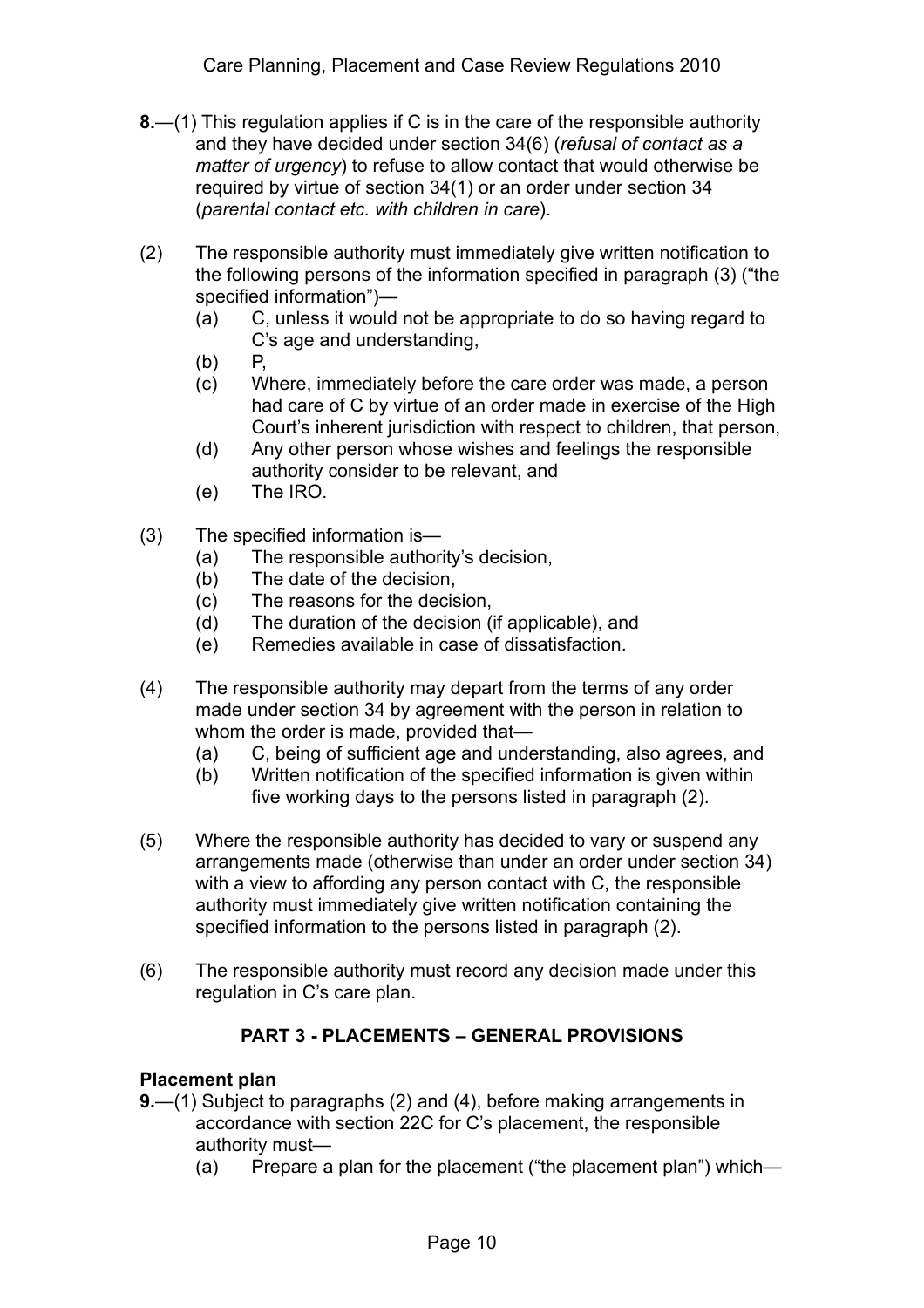- (i) Sets out how the placement will contribute to meeting C's needs, and
- (ii) Includes all the matters specified in Schedule 2 as are applicable, having regard to the type of the placement, and
- (b) Ensure that—
	- (i) C's wishes and feelings have been ascertained and given due consideration, and
	- (ii) The IRO has been informed.
- $(2)$  If it is not reasonably practicable to prepare the placement plan before making the placement, the placement plan must be prepared within five working days of the start of the placement.

[Temporary wording April - Sept 2020

- (2) If it is not reasonably practicable to prepare the placement plan before making the placement, the placement plan must be prepared as soon as is reasonably practicable after of the start of the placement.]
- (3) The placement plan must be agreed with, and signed by, the appropriate person.
- (4) Where the arrangements for C's placement were made before 1st April 2011, the responsible authority must prepare the placement plan as soon as reasonably practicable.

## **Avoidance of disruption in education**

- **10.**—(1) Subject to paragraphs (2) and (3), if C is a registered pupil at a school in the fourth key stage, a decision to make any change to C's placement that would have the effect of disrupting the arrangements made for C's education must not be put into effect until it has been approved by a nominated officer.
- (2) Before approving a decision under paragraph (1), the nominated officer must be satisfied that —
	- (a) The requirements of regulation 9(1)(b)(i) have been complied with,
	- (b) The educational provision made for C at the placement will promote C's educational achievement and is consistent with C's personal education plan,
	- (c) The designated teacher at the school has been consulted, and
	- (d) The IRO has been consulted.
- (3) Paragraph (1) does not apply in any case where—
	- (a) The responsible authority terminates C's placement in accordance with regulation 14(3), or
	- (b) It is necessary for any other reason to change C's placement in an emergency, and in such a case the responsible authority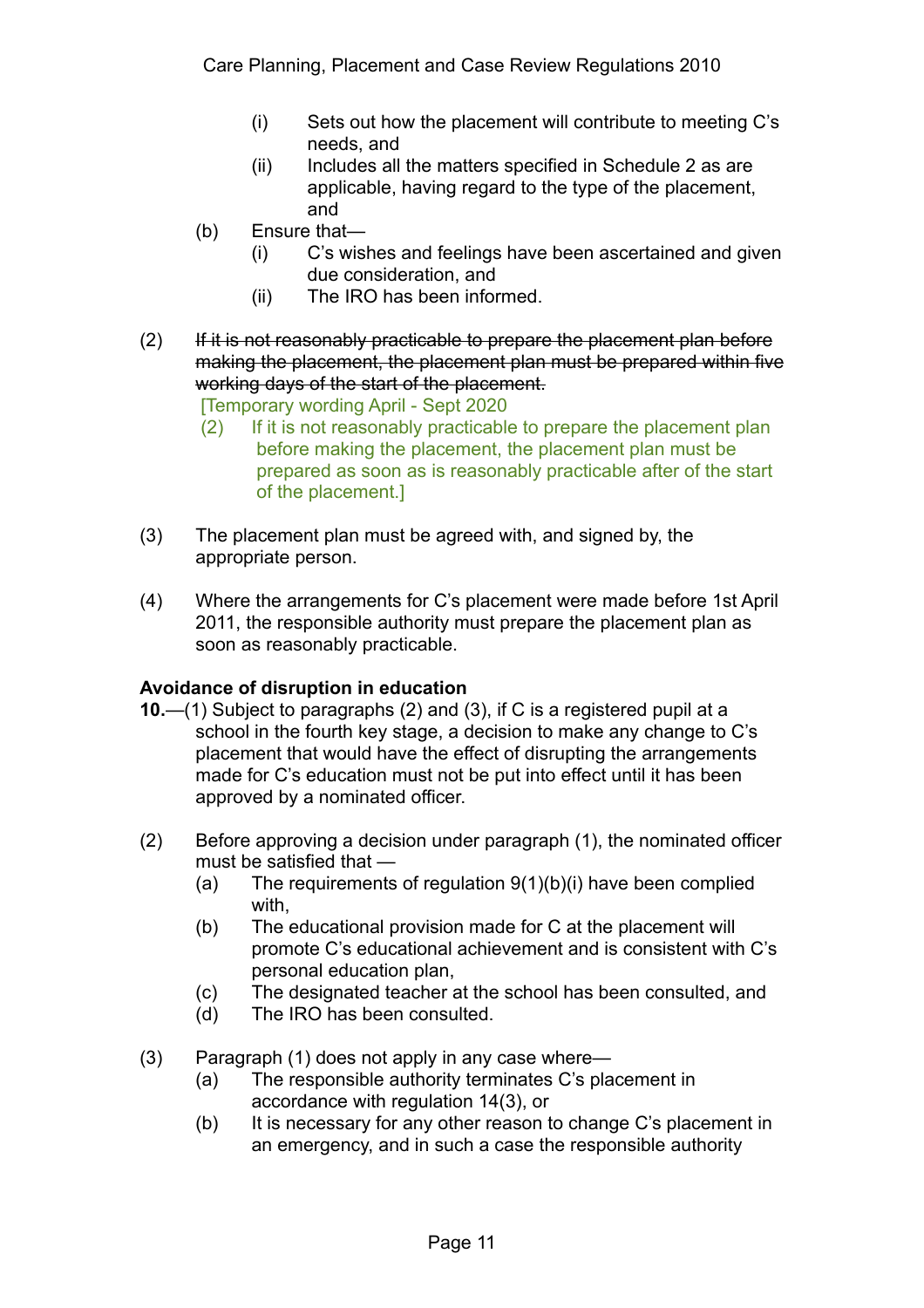must make appropriate arrangements to promote C's educational achievement as soon as reasonably practicable.

- (4) In any case not falling within paragraph (1), but where the responsible authority propose making any change to C's placement that would have the effect of disrupting the arrangements made for C's education or training, the responsible authority must ensure that other arrangements are made for C's education or training that meet C's needs and are consistent with C's personal education plan.
- (5) In this regulation—
	- (a) "Registered pupil" has the meaning given in section 20(7) of the Children and Young Persons Act 2008, and
	- (b) "School" has the meaning given in section 4 of the Education Act 1996.

## **Placement out of area**

*Placement decision* 

- **11. -** (1) Subject to paragraphs (2) to (4), a decision to place C outside the area of the responsible authority (including a placement outside England)
	- (a) Must not be put into effect until it has been approved by a nominated officer, or
	- (b) In the case of a proposed placement which is also at a distance, must not be put into effect until it has been approved by the Director of Children's Services.
- (2) Before approving a decision under paragraph (1), the nominated officer or, as the case may be, the Director of Children's Services, must be satisfied that—
	- (a) The requirements of regulation 9(1)(b)(i) have been complied with,
	- (b) The placement is the most appropriate placement available for C and consistent with C's care plan,
	- (c) C's relatives have been consulted, where appropriate,
	- (d) In the case of a decision falling within
		- (i) Paragraph (1)(a) the area authority have been notified, or (ii) Paragraph (1)(b) the area authority have been consulted
		- and have been provided with a copy of C's care plan, and
	- (e) The IRO has been consulted.
- (3) In the case of a placement made in an emergency, paragraph (2) does not apply and before approving a decision under paragraph (1) the nominated officer must—
	- (a) Be satisfied that regulation 9(1)(b)(i) and the requirements of sub-paragraph (2)(b) have been complied with, and
	- (b) Take steps to ensure that regulation  $9(1)(b)(ii)$  and the requirements set out in subparagraphs (2)(c) and (d) are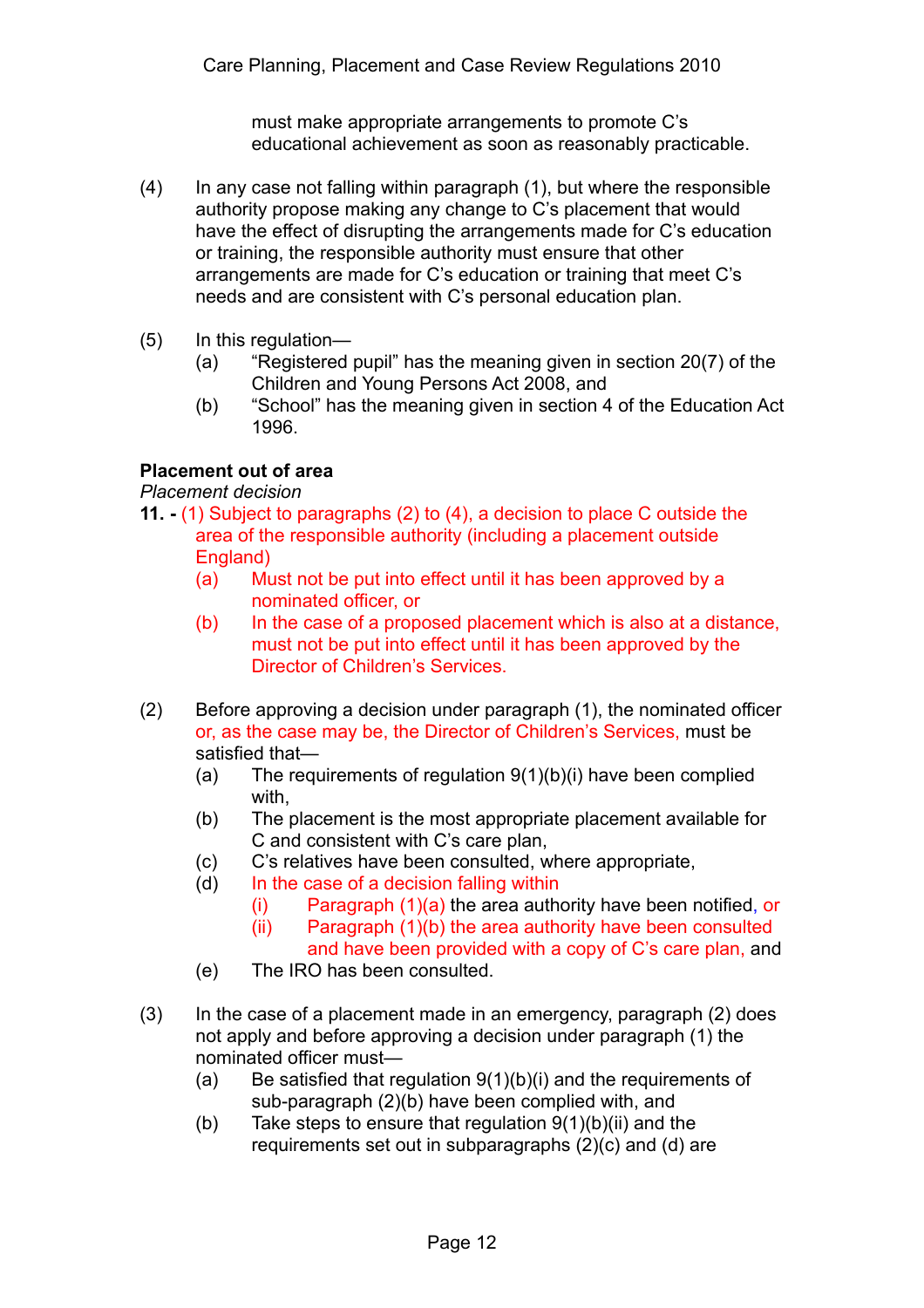complied with by the responsible authority within five working days of approval of the decision under paragraph (1).

- (4) Paragraphs (1) and (2) do not apply to a decision to place C outside the area of the responsible authority with—
	- (a) F who is a connected person, or

[Temporary wording April - Sept 2020

- (a) F who is a person with whom a placement is made under regulation 24, or
- (b) F who is approved as a local authority foster parent by the responsible authority.
- (5) In this regulation "at a distance" means outside the area of the responsible authority and not within the area of any adjoining local authority.

#### *Placements outside England and Wales*

**12.**—(1) This regulation applies if—

- (a) C is in the care of the responsible authority, and
- (b) The responsible authority make arrangements to place C outside England and Wales in accordance with the provisions of paragraph 19 of Schedule 2 to the 1989 Act (*placement of a child in care outside England and Wales*).
- (2) The responsible authority must take steps to ensure that, so far as is reasonably practicable, requirements corresponding with the requirements which would have applied under these Regulations had C been placed in England, are complied with.
- (3) The responsible authority must include in the care plan details of the arrangements made by the responsible authority to supervise C's placement.

#### **Notification of placement**

- **13.**—(1) Subject to paragraph (3), the responsible authority must give written notification to the persons listed in paragraph (2) of the arrangements for C's placement before the placement is made or, if the placement is made in an emergency, within five working days of the start of the placement, unless it is not reasonably practicable to do so.
- (2) The persons referred to in paragraph (1) are—
	- (a) C, unless it would not be appropriate to do so having regard to C's age and understanding,
	- (b) P,
	- (c) If C is in the care of the responsible authority, any person who is allowed contact with C under section 34(1) and any person who has contact with C by virtue of an order under section 34,
	- (d) If C is looked after but is not in the care of the responsible authority, any person who has contact with C pursuant to an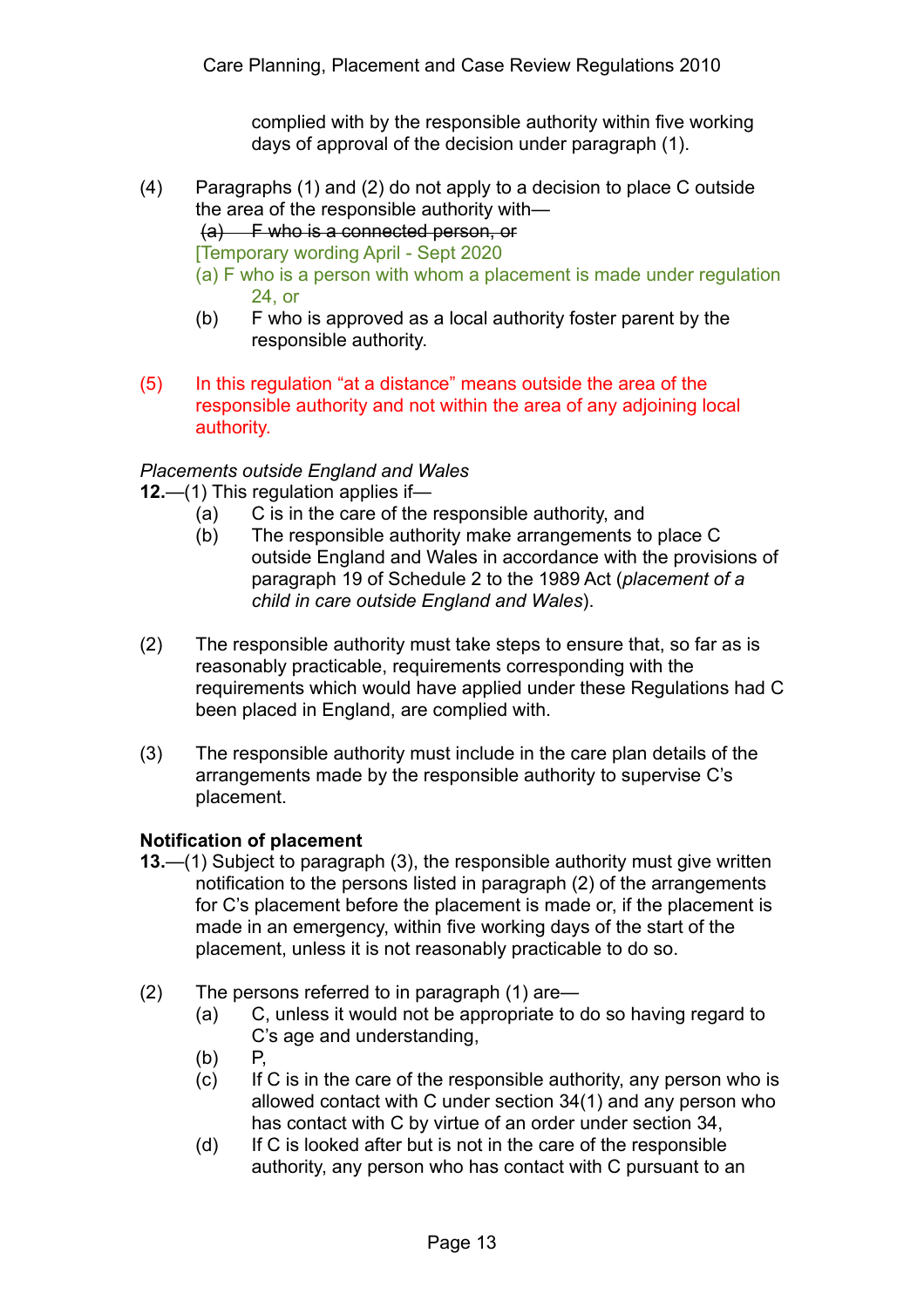order made under section 8 (*residence, contact and other orders with respect to children*),

- (e) Any person who was caring for C immediately before the arrangements were made,
- (f) The National Health Service Commissioning Board and the clinical commissioning group (or in the case of a child living or to be placed in Wales, the local health board) for the area in which C is living and, if different, for the area in which C is to be placed,
- (g) C's registered medical practitioner and, where applicable, the registered medical practitioner with whom C is to be registered during the placement,
- (h) Any educational institution attended by, or person providing education or training for, C, and
- (i) The IRO.
- (3) The responsible authority may decide not to give notification to any of the persons listed in sub-paragraphs (b) to (e) if to do so would put C at risk of significant harm.
- (4) In the case of a placement outside the area of the responsible authority (including a placement outside England) –
	- (a) The responsible authority must give written notification to the area authority of the arrangements for C's placement before the placement is made or, if the placement is made in an emergency, within five working days of the start of the placement unless it is not reasonably practicable to do so, and
	- (b) That notification must include
		- (i) Details of the responsible authority's assessment of C's needs and the reasons why the placement is the most suitable for responding to these
		- (ii) A copy of C's care plan (where this has not already been provided to the area authority by virtue of Regulation 11(2)(d)(ii).

## **Termination of placement by the responsible authority**

- **14.**—(1) Subject to paragraphs (3) and (5), the responsible authority may only terminate C's placement following a review of C's case in accordance with Part 6.
- (2) Subject to paragraphs (3) and (4), before terminating C's placement, the responsible authority must—
	- (a) Make other arrangements for C's accommodation, in accordance with section 22C,
	- (b) Inform the IRO,
	- (c) So far as is reasonably practicable, give written notification of their intention to terminate the placement to—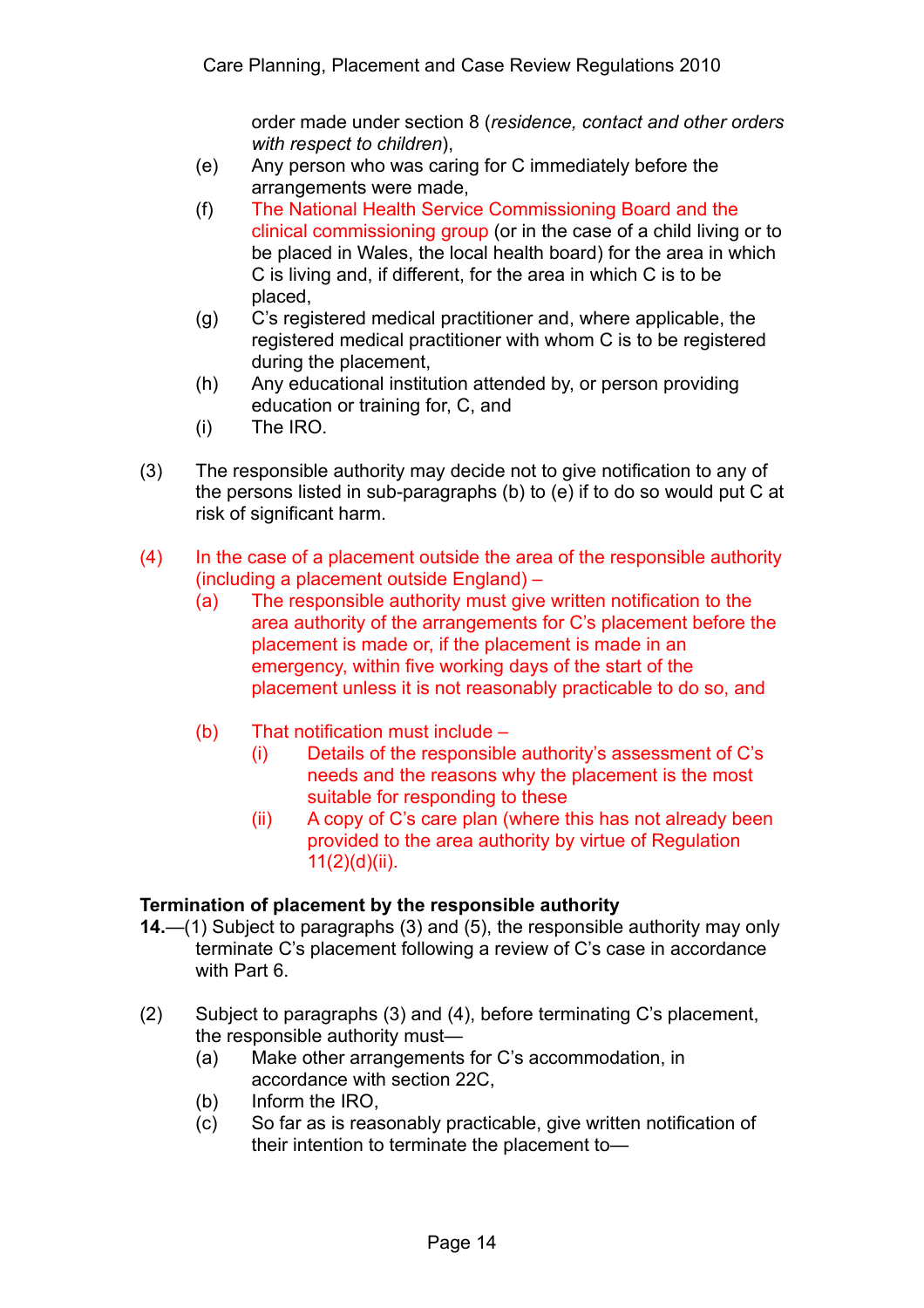- (i) All the persons to whom notification of the placement was given under regulation 13,
- (ii) The person with whom C is placed,
- (iii) Where C is placed in the area of another local authority, that authority.
- (3) Where there is an immediate risk of significant harm to C, or to protect others from serious injury, the responsible authority must terminate C's placement, and in those circumstances—
	- (a) Paragraph (1) does not apply, and
	- (b) They must comply with paragraph (2)(a) and (b) as soon as reasonably practicable.
- (4) If it is not reasonably practicable to notify any person in accordance with paragraph (2)(c), then the responsible authority must give written notification to that person, within ten working days of the date on which the placement is terminated, of the fact that the placement has been terminated.
- (5) This regulation does not apply where C's placement is terminated under regulation 19(c), regulation 23(2) or regulation 25(6), nor where section 22D (*review of child's case before making alternative arrangements for accommodation*) applies.

# **PART 4 - PROVISION FOR DIFFERENT TYPES OF PLACEMENT**

## **CHAPTER 1 - Placement of a child in care with P**

## **Application**

- **15.**—(1) This Chapter applies if C is in the care of the responsible authority and they, acting in accordance with section 22C(2), propose to place C with P.
- (2) Nothing in this Chapter requires the responsible authority to remove C from P's care if C is living with P before a placement decision is made about C.

#### **Effect of contact order**

**16.** The responsible authority must not place C with P if to do so would be incompatible with any order made by the court under section 34.

## **Assessment of P's suitability to care for a child**

- **17.** Before deciding to place C with P, the responsible authority must—
	- (a) Assess the suitability of P to care for C, including the suitability  $of -$ 
		- (i) The proposed accommodation, and
		- (ii) All other persons aged 18 and over who are members of the household in which it is proposed that C will live,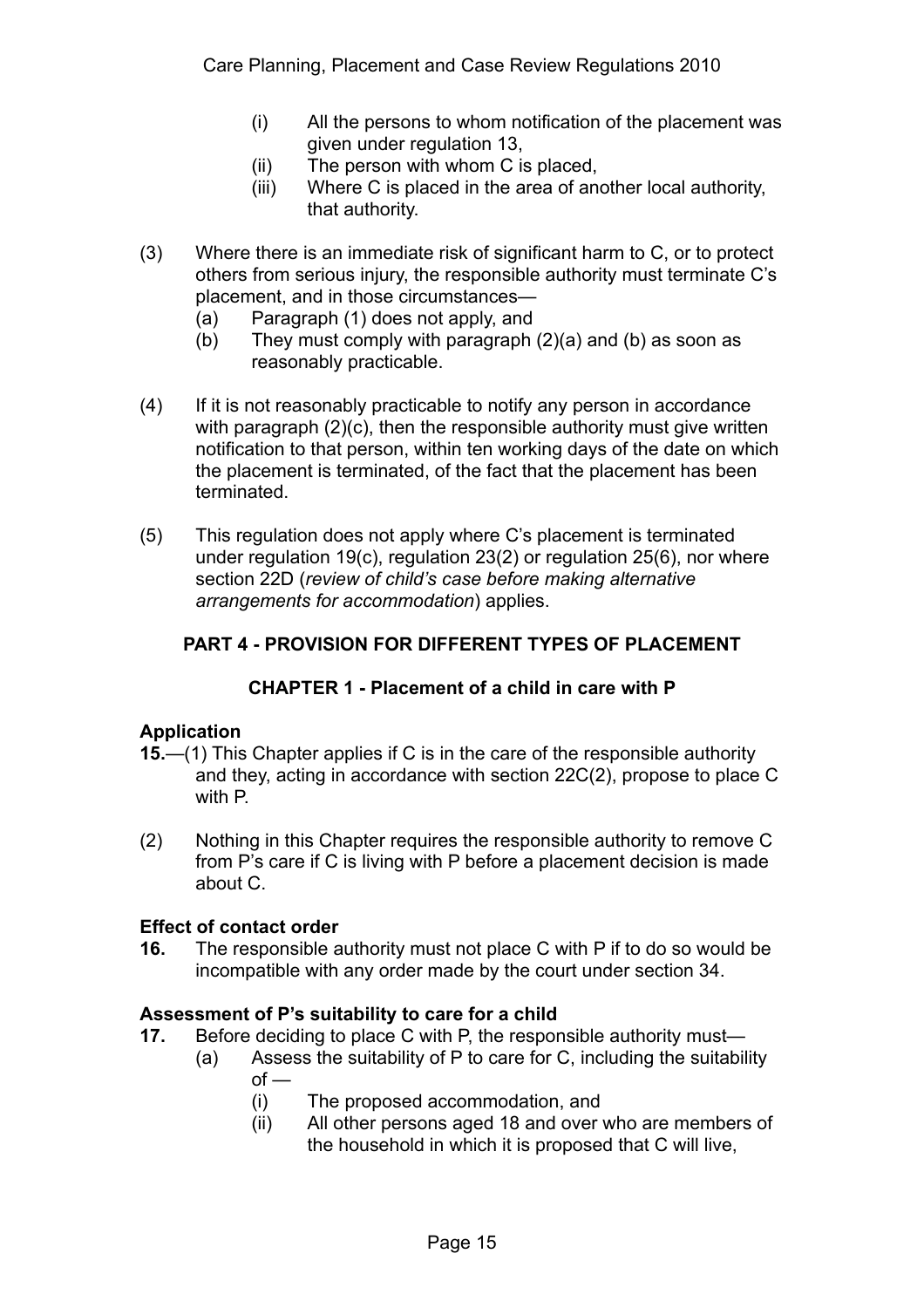- (b) Take into account all the matters set out in Schedule 3 in making their assessment,
- (c) Consider whether, in all the circumstances and taking into account the services to be provided by the responsible authority, the placement will safeguard and promote C's welfare and meet C's needs set out in the care plan, and
- (d) Review C's case in accordance with Part 6.

## **Decision to place a child with P**

**18.**—(1) The decision to place C with P must not be put into effect until it has been approved by a nominated officer, and the responsible authority have prepared a placement plan for C.

[Clause temporarily removed April - Sept 2020]

- (2) Before approving a decision under paragraph (1), the nominated officer must be satisfied that-
	- (a) The requirements of regulation 9(1)(b)(i) have been complied with,
	- (b) The requirements of regulation 17 have been complied with,
	- (c) The placement will safeguard and promote C's welfare, and
	- (d) The IRO has been consulted.

#### **Circumstances in which a child may be placed with P before assessment completed**

- **19.** Where the nominated officer considers it to be necessary and consistent with C's welfare, the responsible authority may place C with P before their assessment under regulation 17 ("the assessment") is completed provided that they—
	- (a) Arrange for P to be interviewed in order to obtain as much of the information specified in Schedule 3 about P and the other persons living in P's household who are aged 18 and over as can be readily ascertained at that interview,
	- (b) Ensure that the assessment and the review of C's case are completed in accordance with regulation 17 within ten working days of C being placed with P, and

[Temporary wording April - Sept 2020]

- (b) Ensure that the assessment and the review of C's case are completed in accordance with regulation 17 as soon as is reasonably practicable after C being placed with P, and]
- (c) Ensure that a decision in accordance with regulation 18 is made and approved within ten working days after the assessment is completed, and—
	- $(i)$  If the decision is to confirm the placement, review the placement plan and, if appropriate amend it, and
	- (ii) If the decision is not to confirm the placement, terminate the placement.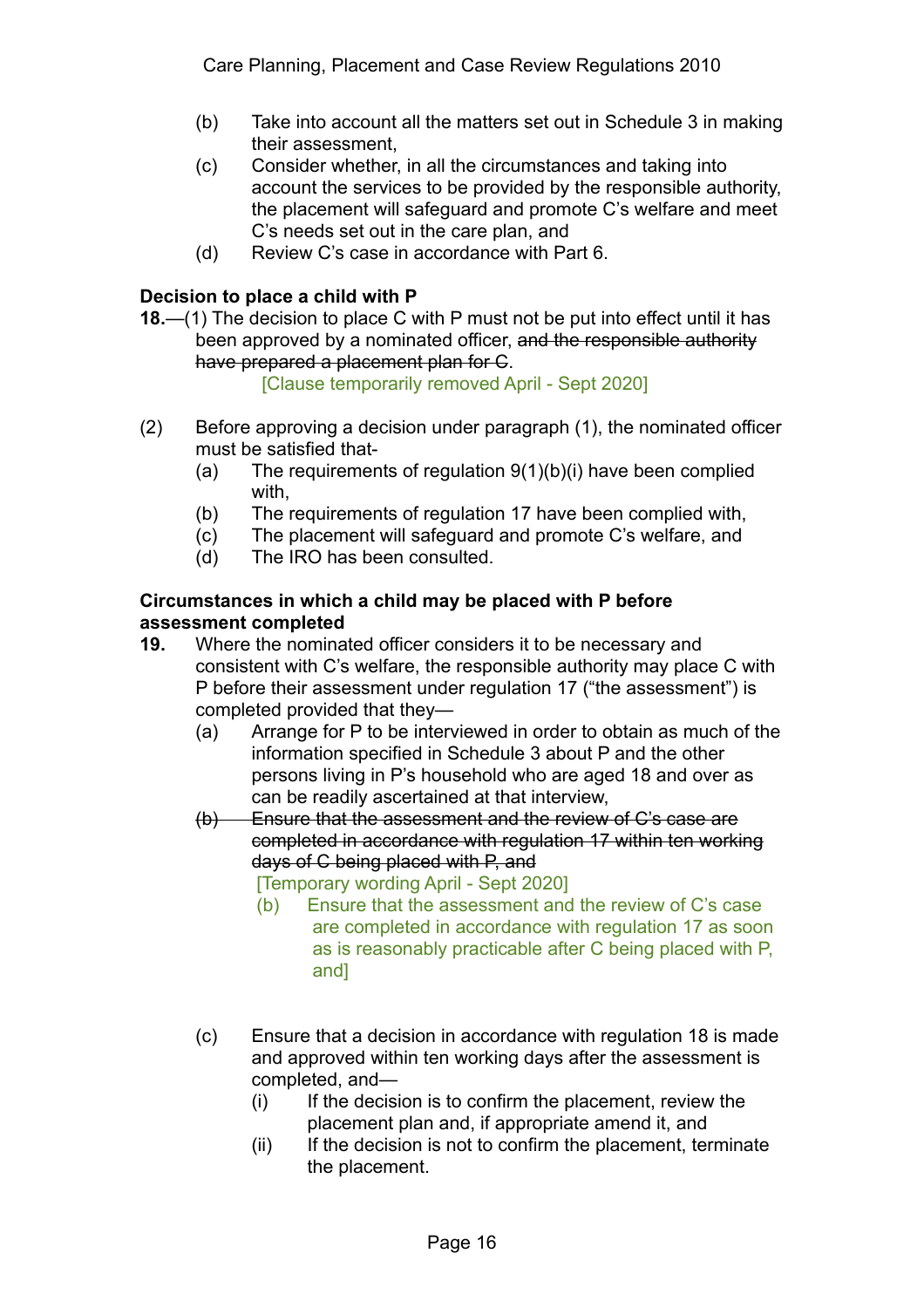#### **Support for P**

**20.** Where C is placed, or is to be placed, with P, the responsible authority must provide such services and support to P as appear to them to be necessary to safeguard and promote C's welfare and must record details of such services and support in C's care plan.

### **CHAPTER 2 - Placement with local authority foster parents**

#### **Interpretation**

- **21.**—(1) In this Chapter "registered person" has the same meaning as in the Fostering Services Regulations.
- (2) Where C is placed jointly with two persons each of whom is approved as a local authority foster parent, any reference in these Regulations to a local authority foster parent is to be interpreted as referring equally to both such persons and any requirement to be satisfied by or relating to a particular local authority foster parent must be satisfied by, or treated as relating to, both of them.

#### **Conditions to be complied with before placing a child with a local authority foster parent**

- **22.**—(1) This regulation applies where the responsible authority propose to place C with F.
- (2) The responsible authority may only place C with F if—
	- (a) F is approved by—
		- (i) The responsible authority, or
		- (ii) Provided that the conditions specified in paragraph (3) are also satisfied, another fostering service provider,
	- (b) The terms of F's approval are consistent with the proposed placement, and
	- (c) F has entered into a foster care agreement either with the responsible authority or with another fostering service provider in accordance with regulation 27(5)(b) of the Fostering Services **Requlations**
- (3) The conditions referred to in paragraph  $(2)(a)(ii)$  are that-
	- (a) The fostering service provider by whom F is approved consents to the proposed placement, and
	- (b) Where any other local authority currently have a child placed with F, that local authority consents to the proposed placement.

### **Placement following consideration in accordance with section 22C(9B)(c) of the Act**

#### **22A.**

(1) This regulation applies where the responsible authority decides to place C in accordance with section 22C of the 1989 Act with a local authority foster parent who is also an approved prospective adopter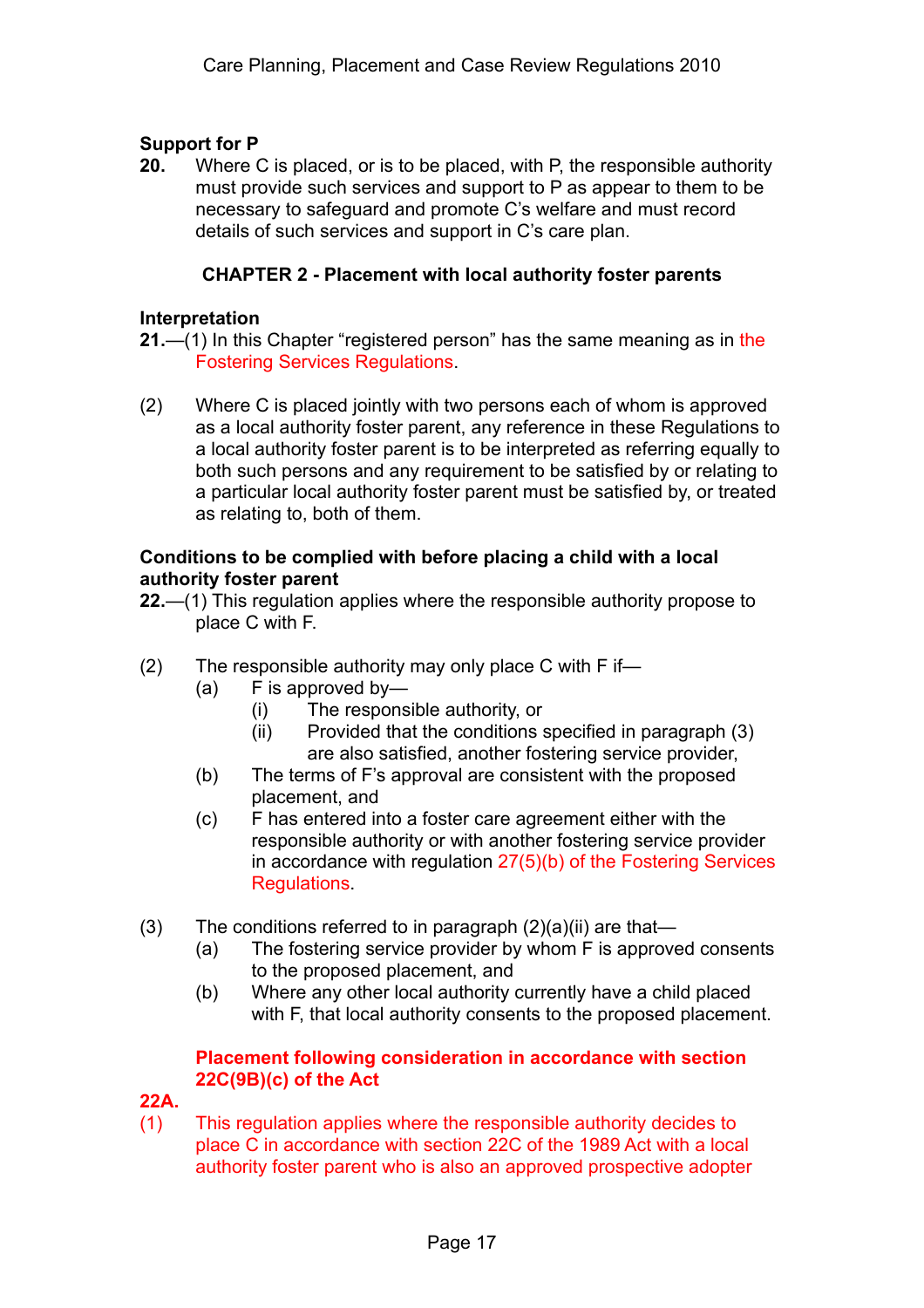following consideration in accordance with section 22C(9B)(c) of the 1989 Act.

(2) The decision to place C must not be put into effect until it has been approved by a nominated officer, and the responsible authority has prepared a placement plan for C.

[Paragraph temporarily removed April - Sept 2020]

(3) Before approving a decision under paragraph (2), the nominated officer must—

[Temporary wording April - Sept 2020]

Before making a placement under paragraph (1), the responsible authority must - ]

- (a) be satisfied that the placement is the most appropriate placement available for C and will safeguard and promote C's welfare;
- (b) be satisfied that the requirements of regulation  $9(1)(b)$  have been complied with; and
- (c) if their whereabouts are known to the responsible authority, notify the parent or guardian of C of the proposed placement.".

## **Conditions to be complied with before placing C in a long term foster placement**

**22B.**—(1) This regulation applies where the responsible authority propose to place C with F in a long term foster placement.

(2) The responsible authority may only place C with F if—

(a) the responsible authority have prepared a placement plan for C, [Clause temporarily removed April - Sept 2020]

- (b) the requirements of regulation 9(1)(b)(i) have been complied with,
- (c) the placement will safeguard and promote C's welfare,
- (d) the IRO has been consulted,

(e) C's relatives have been consulted, where appropriate, and

(f) F intends to act as C's foster parent until C ceases to be looked after.

## **Emergency placement with a local authority foster parent**

- **23.**—(1) Where it is necessary to place C in an emergency, the responsible authority may place C with any local authority foster parent who has been approved in accordance with the Fostering Services Regulations. even if the terms of that approval are not consistent with the placement, provided that the placement is for no longer than six working days.
- (2) When the period of six working days referred to in paragraph (1) expires, the responsible authority must terminate the placement unless the terms of that person's approval have been amended to be consistent with the placement.

[Temporary wording April - Sept 2020

(1) Where it is necessary to place C in an emergency, the responsible authority may place C with any local authority foster parent who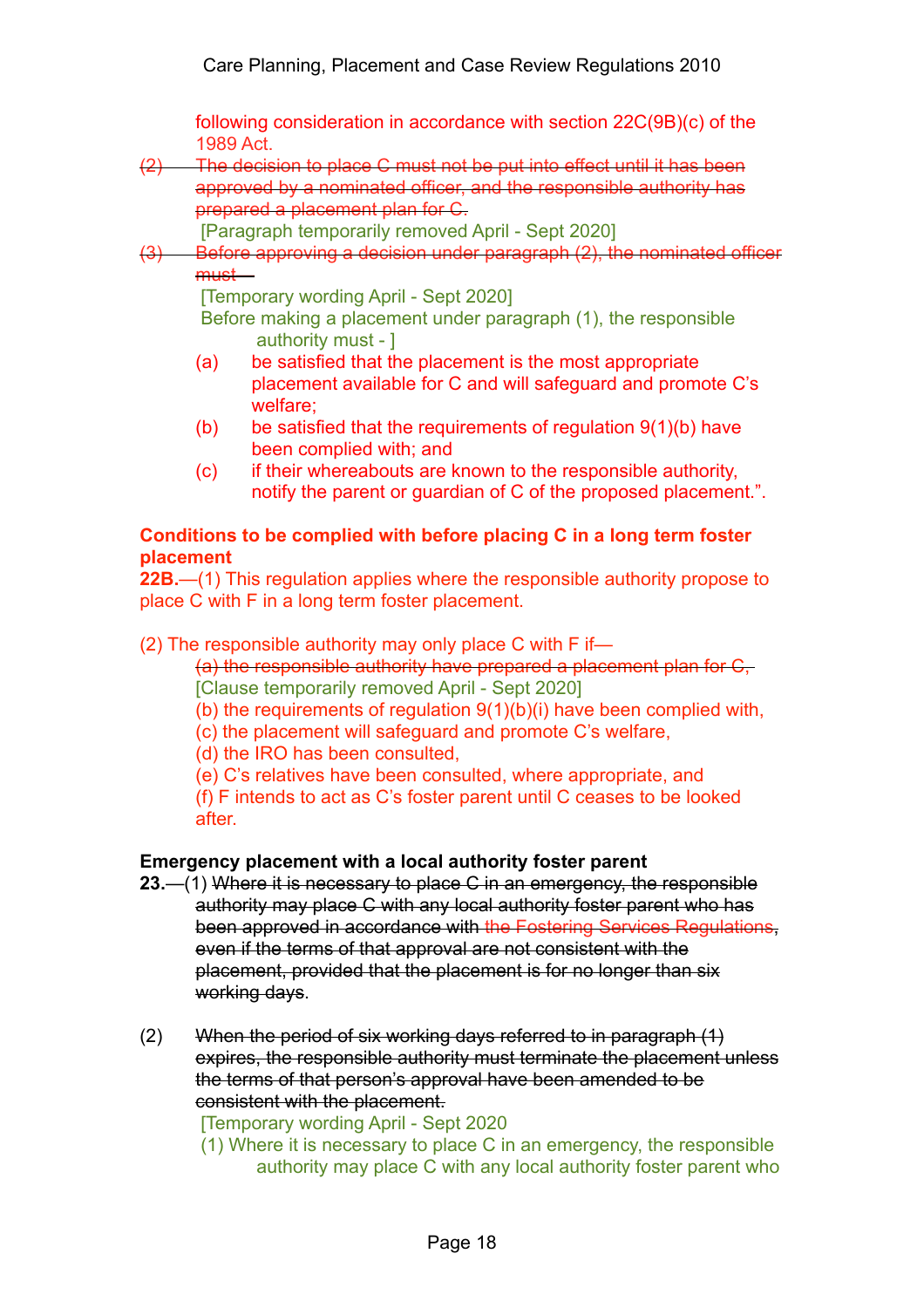has been approved in accordance with the Fostering Services Regulations, even if the terms of that approval are not consistent with the placement, provided that the placement is for no longer than twenty four weeks.

(2) When the period of twenty four weeks referred to in paragraph (1) expires, the responsible authority must terminate the placement unless the terms of that person's approval have been amended to be consistent with the placement.]

#### **Temporary approval of relative, friend or other person connected with C**

24.—(1) Where the responsible authority is satisfied that—

- (a) The most appropriate placement for C is with a connected person, notwithstanding that the connected person is not approved as a local authority foster parent, and
- $(b)$  It is necessary for C to be placed with the connected person before the connected person's suitability to be a local authority foster parent has been assessed in accordance with the Fostering Services Regulations,

they may approve that person as a local authority foster parent for a temporary period not exceeding 16 weeks ("temporary approval") provided that they first comply with the requirements of paragraph (2).

[Temporary wording April - Sept 2020]

#### **Temporary approval**

(1) Where the responsible authority is satisfied that the most appropriate placement for C is with a person who has not yet been approved as a local authority foster parent they may approve that person as a local authority foster parent for a temporary period not exceeding 24 weeks ("temporary approval") provided that they first comply with the requirements of paragraph  $(2)$ ]

- (2) Before making a placement under paragraph (1), the responsible authority must—
	- (a) Assess the suitability of the **connected** person to care for C, including the suitability of—
		- (i) The proposed accommodation, and
		- (ii) All other persons aged 18 and over who are members of the household in which it is proposed that C will live, taking into account all the matters set out in Schedule 4,
	- (b) Consider whether, in all the circumstances and taking into account the services to be provided by the responsible authority, the proposed arrangements will safeguard and promote C's welfare and meet C's needs set out in the care plan, and
	- (c) Make immediate arrangements for the suitability of the **connected** person to be a local authority foster parent to be assessed in accordance with the Fostering Services Regulations ("the full assessment process") before the temporary approval expires.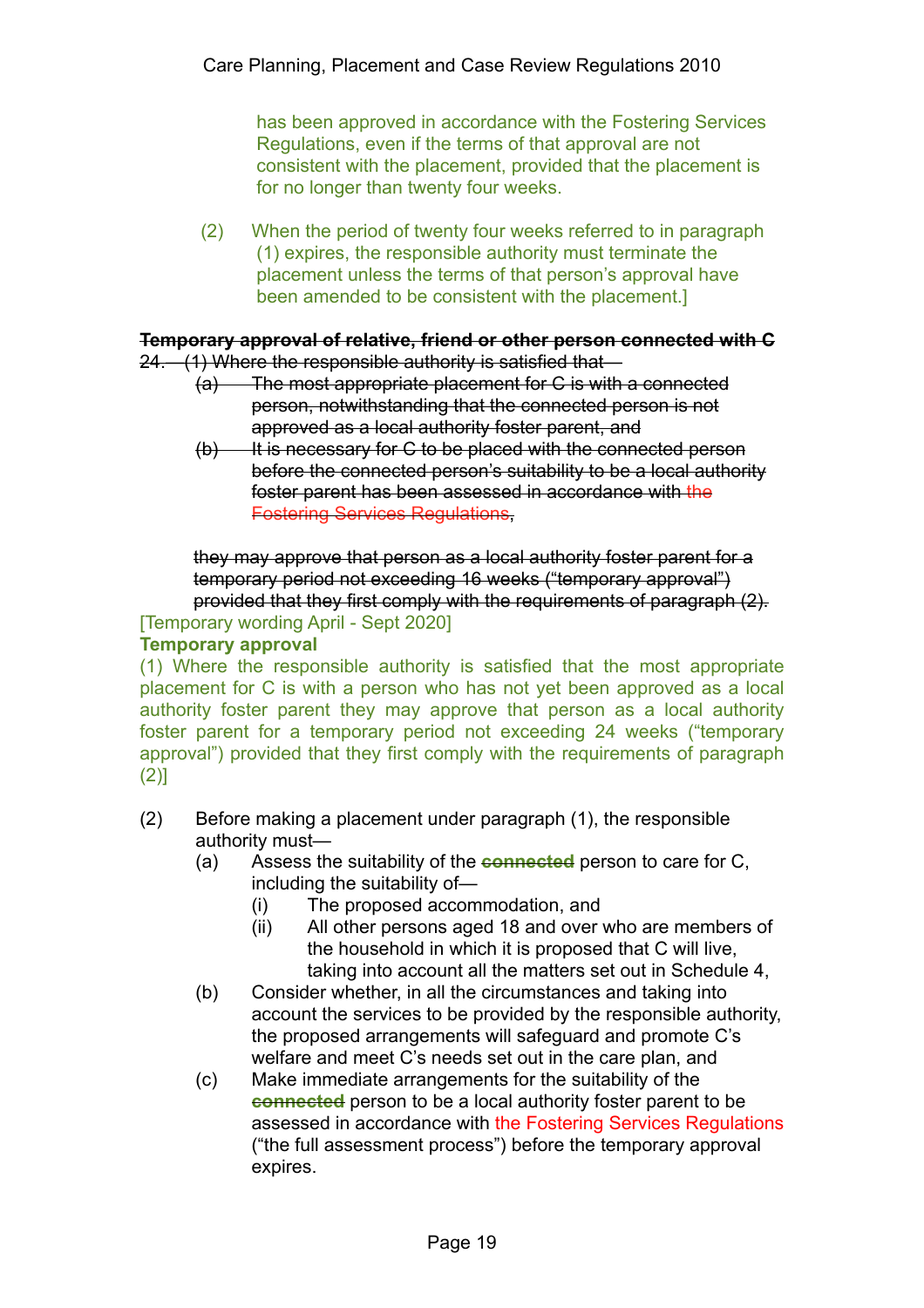(3) In this regulation "connected person" means a relative, friend or other person connected with C.

## **Expiry of temporary approval**

[Temporary wording April - Sept 2020 - "connected person" amended to "person' throughout this regulation]

- **25.**—(1) Subject to paragraph (4), the responsible authority may extend the temporary approval of a **connected** person if—
	- (a) It is likely to expire before the full assessment process is completed, or
	- (b) The **connected** person, having undergone the full assessment process, is not approved and seeks a review of the decision in accordance with Regulations made under paragraph 12F(1)(b) of Schedule 2 to the 1989 Act.
- (2) In a case falling within paragraph  $(1)(a)$ , the responsible authority may extend the temporary approval once for a further period of up to eight weeks.
- $(3)$  In a case falling within paragraph  $(1)(b)$ , the responsible authority may extend the temporary approval until the outcome of the review is known.
- (4) Before deciding whether to extend the temporary approval in the circumstances set out in paragraph (1), the responsible authority must first—
	- (a) Consider whether placement with the **connected** person is still the most appropriate placement available,
	- (b) Seek the views of the fostering panel established by the fostering service provider in accordance with the Fostering Services Regulations, and
	- (c) Inform the IRO.
- (5) A decision to extend temporary approval must be approved by a nominated officer.
- (6) If the period of temporary approval and of any extension to that period expires and the **connected** person has not been approved as a local authority foster parent in accordance with the Fostering Services Regulations, the responsible authority must terminate the placement after first making other arrangements for C's accommodation.

# **Temporary approval of prospective adopter as foster parent**

- 25A.—(1) Where the responsible authority is satisfied that—
	- (a) The most appropriate placement for C is with a person who is not approved as a local authority foster parent, but who is an approved prospective adopter, and
	- (b) It is in C's best interests to be placed with that person,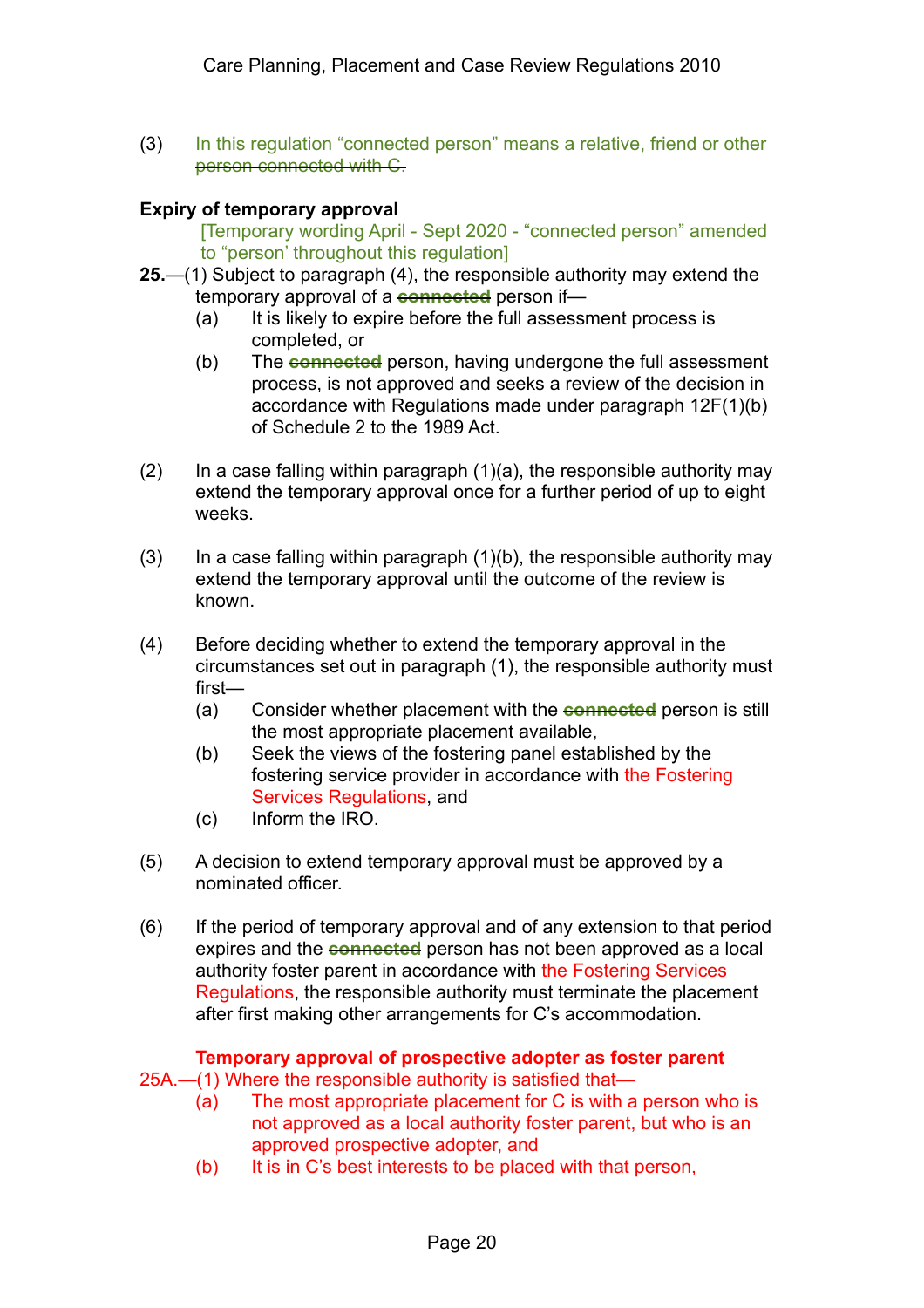The responsible authority may approve that person as a local authority foster parent in relation to C for a temporary period ("temporary approval period") provided that the responsible authority first comply with the requirements of paragraph (2).

- (2) Before approving an approved prospective adopter as a local authority foster parent under paragraph (1), the responsible authority must—
	- (a) Assess the suitability of that person to care for C as a foster parent, and
	- (b) Consider whether, in all the circumstances and taking into account the services to be provided by the responsible authority, the proposed arrangements will safeguard and promote C's welfare and meet C's needs set out in the care plan.
- (3) The temporary approval period expires—
	- (a) On C's placement with the approved prospective adopter being terminated by the responsible authority,
	- (b) On the approved prospective adopter's approval as a prospective adopter being terminated,
	- (c) On the approved prospective adopter being approved as a foster parent in accordance with the Fostering Services Regulations,
	- (d) If the approved prospective adopter gives written notice to the responsible authority that they no longer wish to be temporarily approved as a foster parent in relation to C, with effect from 28 days from the date on which the notice is received by the responsible authority, or
	- (e) On C being placed for adoption with the approved prospective adopter in accordance with the Adoption and Children Act 2002.
- (4) In this regulation "approved prospective adopter" means a person who has been approved as suitable to adopt a child under the Adoption Agencies Regulations 2005 and whose approval has not been terminated.

#### **Independent fostering agencies – discharge of responsible authority functions**

- **26.**—(1) A responsible authority may make arrangements in accordance with this regulation for the duties imposed on it as responsible authority by regulation 14(3) and regulation 22 to be discharged on their behalf by a registered person.
- (2) No arrangements may be made under this regulation unless the responsible authority has entered into a written agreement with the registered person which includes the information set out in paragraph 1 of Schedule 5, and where the responsible authority proposes to make an arrangement under this regulation in relation to a particular child,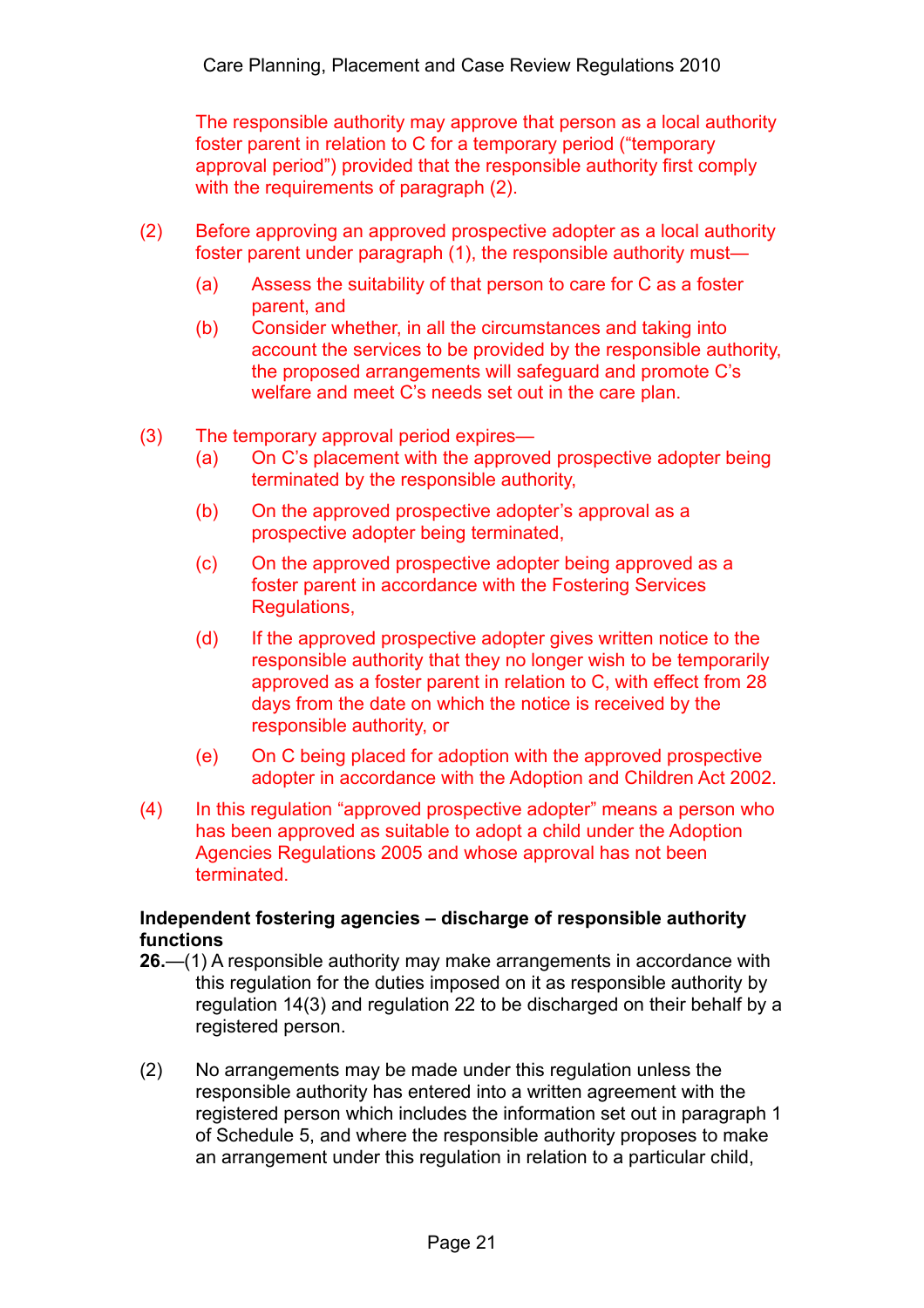the written agreement must also include the matters set out in paragraph 2 of Schedule 5.

(3) The responsible authority must report to the Chief Inspector of Education, Children's Services and Skills any concerns they may have about the services provided by a registered person.

## **CHAPTER 3 - Other arrangements**

### **General duties of the responsible authority when placing a child in other arrangements**

- **27.** Before placing C in accommodation in an unregulated setting under section 22C(6)(d), the responsible authority must—
	- (a) Be satisfied that the accommodation is suitable for C, having regard to the matters set out in Schedule 6,
	- (b) Unless it is not reasonably practicable, arrange for C to visit the accommodation, and
	- (c) Inform the IRO.

#### **PART 5 - VISITS BY THE RESPONSIBLE AUTHORITY'S REPRESENTATIVE ETC.**

### **Frequency of visits**

**28.**—(1) As part of their arrangements for supervising C's welfare, the responsible authority must ensure that their representative ("R") visits C in accordance with this regulation, wherever C is living.

[Temporary wording added April - Sept 2020

- (1A) Any visit required by this regulation may be conducted by telephone, video-link or other electronic means.
- (1B) Where R is unable to visit C within the timescales set out in this regulation the responsible authority must ensure that R visits C as soon as is reasonably practicable thereafter.]
- (2) Subject to paragraphs (3) to (6), the responsible authority must ensure that R visits C—
	- (a) Within one week of the start of any placement,
	- (b) At intervals of not more than six weeks for the first year of any placement, and
	- (c) Thereafter— (i) where the placement is intended to last until C is aged 18, at intervals of not more than three months, (ii) and in any other case, at intervals of not more than six weeks.
- (3) Where regulation 19 applies, the responsible authority must ensure that R visits C—
	- (a) At least once a week until the first review carried out in accordance with Part 6, and
	- (b) Thereafter at intervals of not more than six weeks.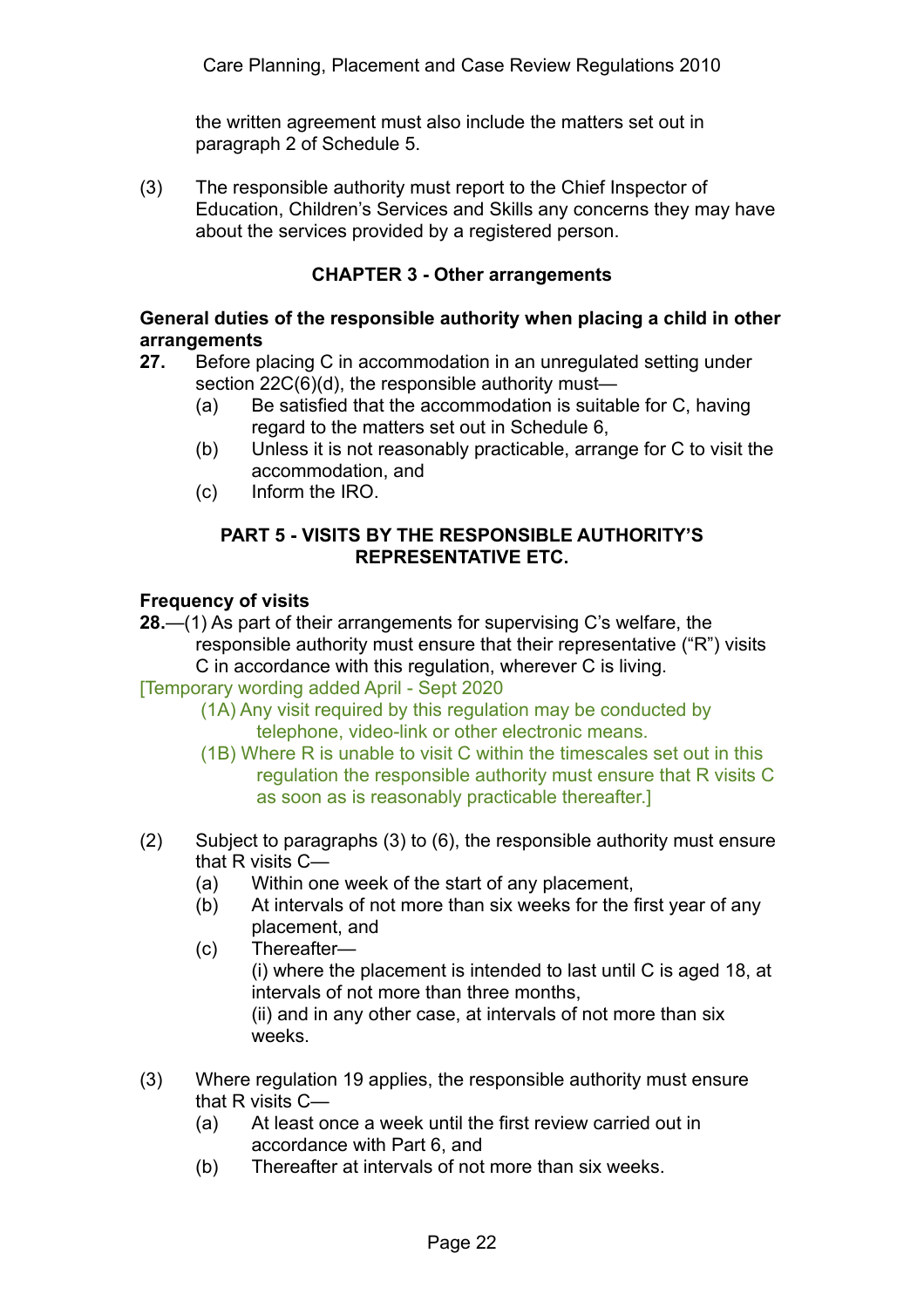- (3A) Where—
	- (a) C is in a long term foster placement and has been in that placement for at least one year, and
	- (b) C, being of sufficient age and understanding, agrees to be visited less frequently than required by paragraph (2)(c),

the responsible authority must ensure that R visits C at intervals of no more than 6 months

- (4) Where regulation 24 applies, or where an interim care order has been made in relation to C under section 38 (*interim orders*) and C is living with P, the responsible authority must ensure that R visits C-
	- (a) At least once a week until the first review carried out in accordance with Part 6, and
	- (b) Thereafter at intervals of not more than four weeks.
- (5) Where a care order has been made in relation to C under section 31 (*care and supervision orders*) and C is living with P, the responsible authority must ensure that R visits C—
	- (a) Within one week of the making of the care order, and
	- (b) Thereafter at intervals of not more than six weeks.
- (6) Where C is in the care of the responsible authority but another person is responsible for the arrangements under which C is living for the time being ("C's living arrangements"), the responsible authority must ensure that R visits C—
	- (a) Within one week of the start of C's living arrangements and within one week of any change to C's living arrangements,
	- (b) At intervals of not more that six weeks for the first year thereafter, and
	- (c) At intervals of not more than three months in any subsequent year.
- (7) In addition to visits in accordance with paragraphs (2) to (6), the responsible authority must ensure that R visits C—
	- (a) Whenever reasonably requested to do so by—
		- $(i)$  C,
		- (ii) Where paragraphs  $(2)$ ,  $(3)$ ,  $(3A)$  or  $(4)$  apply, the appropriate person, or
		- (iii) Where paragraph (5) applies, the person responsible for C's living arrangements,
	- (b) Within one week of first receiving notification under section 30A of the Care Standards Act 2000 (*notification of matters relating to persons carrying on or managing certain establishments or agencies*), where the children's home in which C is placed for the time being is referred to in that notification.

## **Conduct of visits**

**29.** On each visit, R must speak to C in private unless—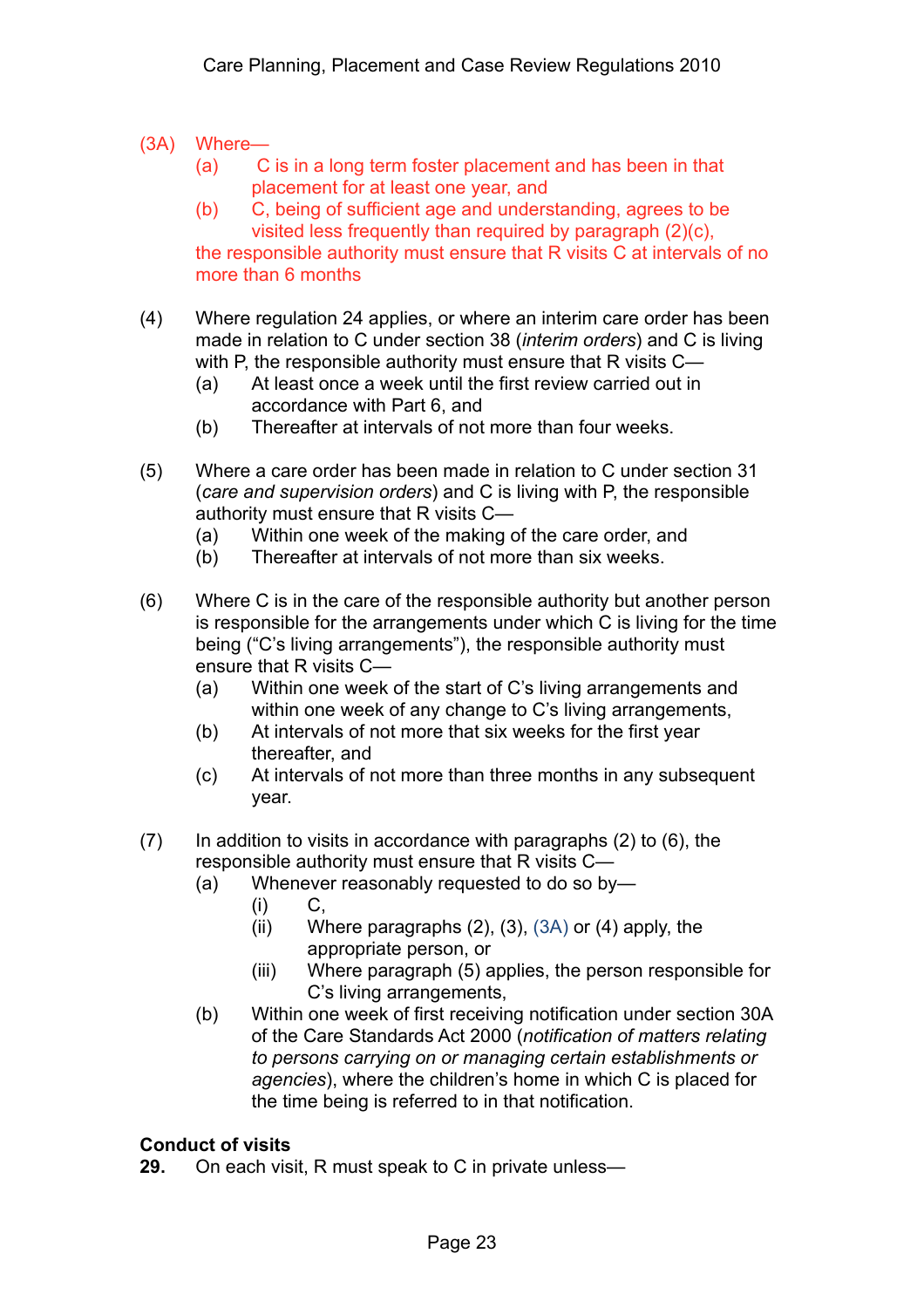- (a) C, being of sufficient age and understanding to do so, refuses,
- (b) R considers it inappropriate to do so, having regard to C's age and understanding, or
- (c) R is unable to do so.

## **Consequences of visits**

**30.** Where, as the result of a visit carried out in accordance with this Part, R's assessment is that C's welfare is not adequately safeguarded and promoted by the placement, the responsible authority must review C's case in accordance with Part 6.

## **Advice, support and assistance for the child**

- **31.** When making arrangements in accordance with section 23ZA(2)(b) for advice, support and assistance to be available to C between R's visits, the responsible authority must ensure that—
	- (a) The arrangements—
		- (i) Are appropriate having regard to C's age and understanding, and
		- (ii) Give due consideration to C's religious persuasion, racial origin, cultural and linguistic background and to any disability C may have, and
	- (b) So far as is reasonably practicable having regard to C's age and understanding, C knows how to seek appropriate advice, support and assistance from them.

# **PART 6 - REVIEWS OF THE CHILD'S CASE**

## **General duty of the responsible authority to review the child's case**

- **32.**—(1) The responsible authority must review C's case in accordance with this Part.
- (2) The responsible authority must not make any significant change to C's care plan unless the proposed change has first been considered at a review of C's case, unless this is not reasonably practicable.
- (3) Nothing in this Part prevents any review of C's case being carried out at the same time as any other review assessment or consideration of C's case under any other provision.

## **Timing of reviews**

- **33.**—(1) The responsible authority must first review C's case within 20 working days of the date on which C becomes looked after.
- (2) The second review must be carried out not more than three months after the first, and subsequent reviews must be carried out at intervals of not more than six months.

[Temporary wording April - Sept 2020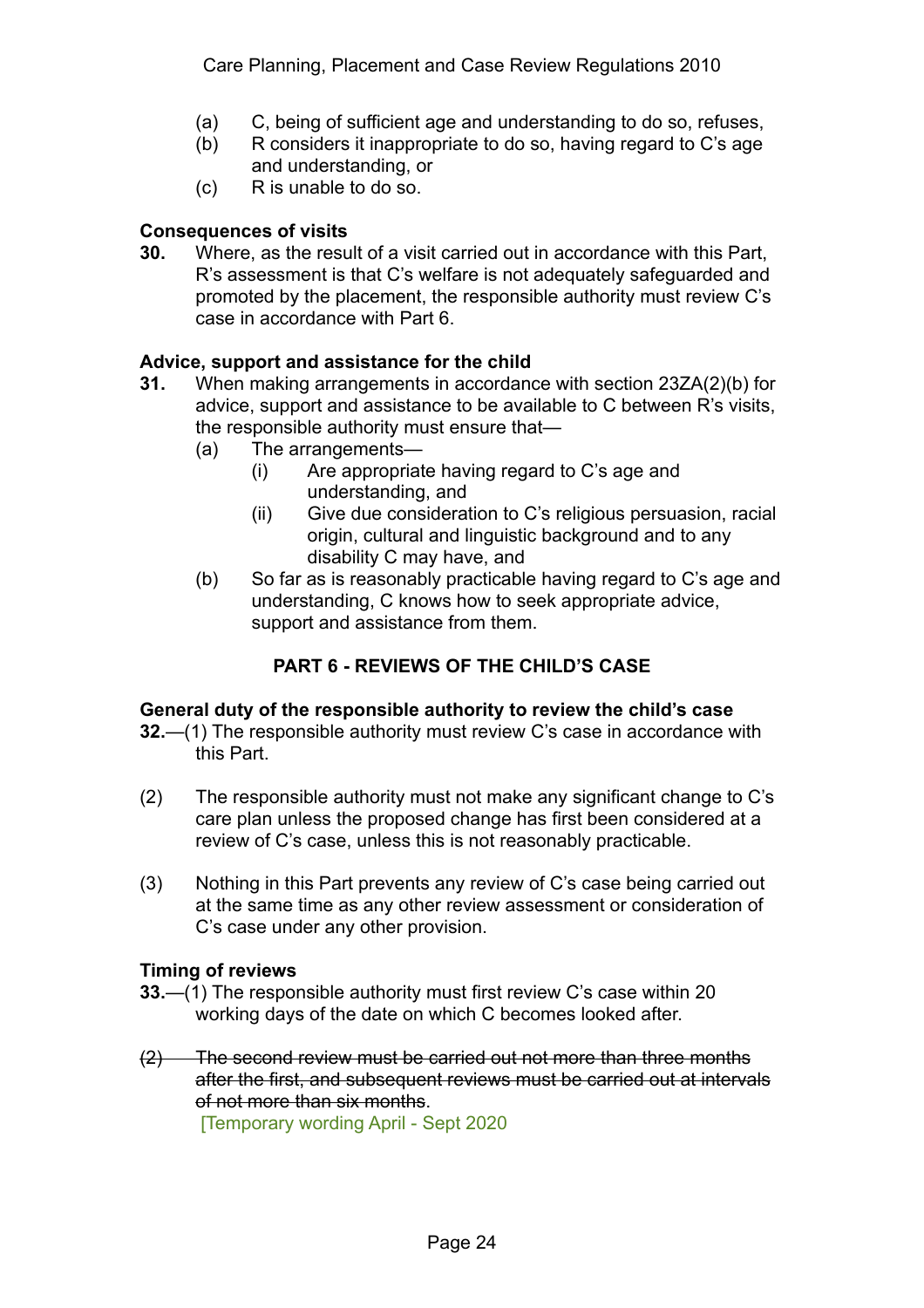- (2) The second review must be carried out not more than three months after the first, and subsequent reviews must be carried where reasonably practicable thereafter.]
- (3) The responsible authority must carry out a review before the time specified in paragraph (1) or (2) if—
	- (aa) The responsible authority considers that C is, or has been, persistently absent from a placement;
	- (ab) The responsible authority is notified that the appropriate person, P, or the area authority is concerned that C is at risk of harm,
	- (ac) Subject to paragraph (4), C so requests.
	- (a) The IRO so requests,
	- (b) Regulation 30 applies,
	- (c) C is provided with accommodation under section 21(2)(b) or (c) and a review would not otherwise occur before C ceases to be so provided with accommodation,
	- (d) C is in the care of the responsible authority and is detained in a secure training centre or a young offenders institution, and a review would not otherwise occur before C ceases to be so detained, or
	- (e) C is looked after but is not in the care of the responsible authority and
		- (i) The responsible authority propose to cease to provide accommodation for C, and
		- (ii) Accommodation will not subsequently be provided for C by C's parents (or one of them) or any person who is not C's parent but who has parental responsibility for C.
- (4) The responsible authority is not required to carry out a review pursuant to sub-paragraph (3)(ac) if the IRO considers that a review before the time specified in paragraph (1) or (2) is not justified.

## **Conduct of reviews**

*Local authority's policy on reviews* 

- **34.**—(1) The responsible authority must prepare and implement a written policy regarding the manner in which they will review cases in accordance with this Part.
- (2) The responsible authority must provide a copy of their policy to—
	- (a) C, unless it would not be appropriate to do so having regard to C's age and understanding,
	- (b) C's parents, or any person who is not C's parent but who has parental responsibility for C, and
	- (c) Any other person whose views the responsible authority consider to be relevant.

*Considerations to which the responsible authority must have regard*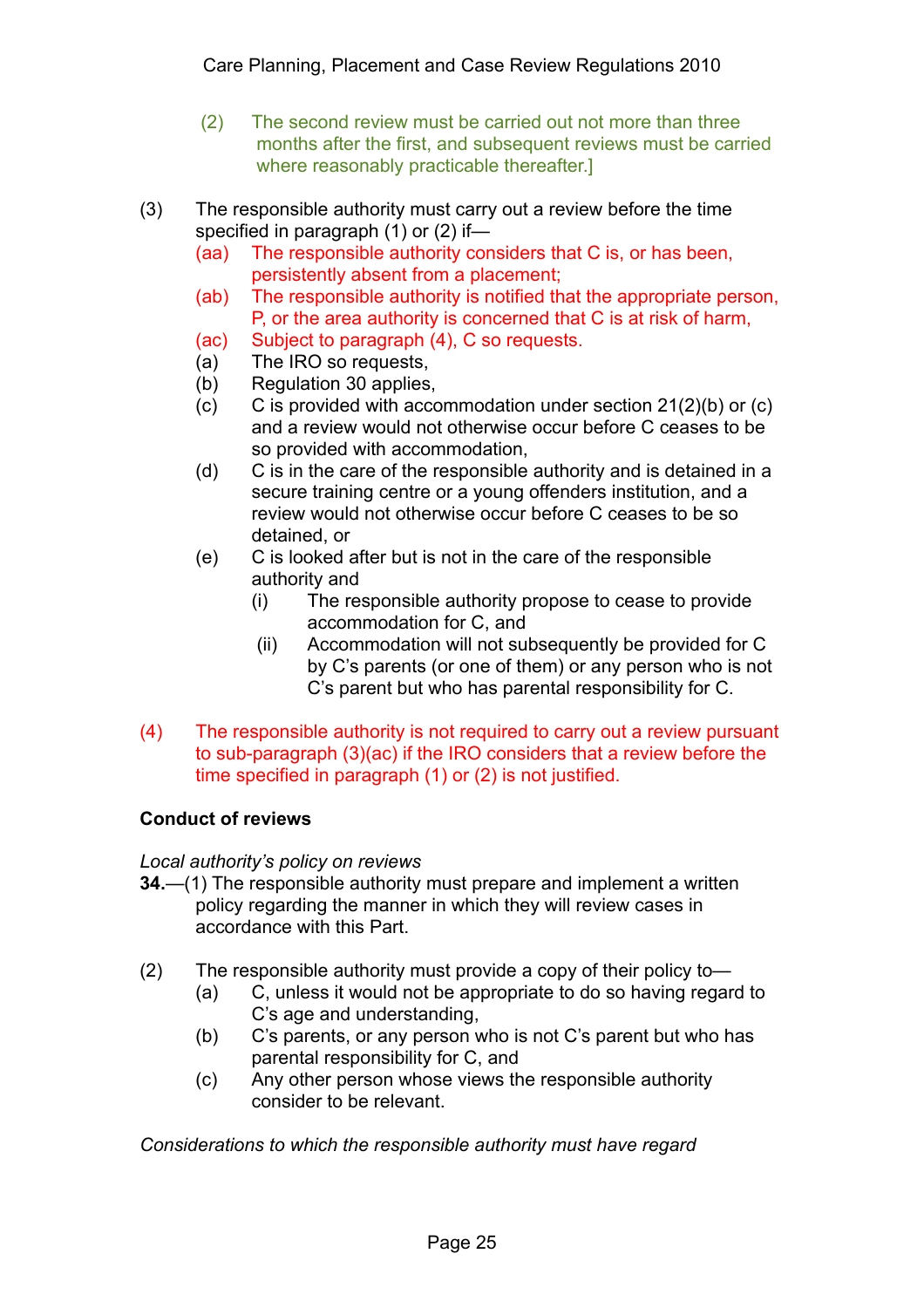**35.** The considerations to which the responsible authority must have regard in reviewing each case are set out in Schedule 7.

*The role of the IRO* 

**36.**—(1) The IRO must—

- (a) So far as reasonably practicable, attend any meeting held as part of the review ("the review meeting") and, if attending the review meeting, chair it,
- (b) Speak to C in private about the matters to be considered at the review unless C, being of sufficient understanding to do so, refuses or the IRO considers it inappropriate having regard to C's age and understanding,
- (c) Ensure that, so far as reasonably practicable, the wishes and feelings of C's parents, or any person who is not C's parent but who has parental responsibility for C, and the views of the appropriate person, have been ascertained and taken into account, and
- (d) Ensure that the review is conducted in accordance with this Part and in particular—
	- (i) That the persons responsible for implementing any decision taken in consequence of the review are identified, and
	- (ii) That any failure to review the case in accordance with this Part or to take proper steps to implement decisions taken in consequence of the review are brought to the attention of an officer at an appropriate level of seniority within the responsible authority.
- (2) The IRO may, if not satisfied that sufficient information has been provided by the responsible authority to enable proper consideration of any of the matters in Schedule 7, adjourn the review meeting once for not more than 20 working days, and no proposal considered in the course of the review may be implemented until the review has been completed.

[Temporary wording April - Sept 2020

(2) The IRO may adjourn the review meeting for not more than 20 working day, and no proposal considered in the course of the meeting may be implemented until the review has been completed.]

## **Arrangements for implementing decisions arising out of reviews**

- **37.** The responsible authority must—
	- (a) Make arrangements to implement decisions made in the course, or as a result, of the review, and
	- (b) Inform the IRO of any significant failure to make such arrangements, or any significant change of circumstances occurring after the review that affects those arrangements.

## **Records of reviews**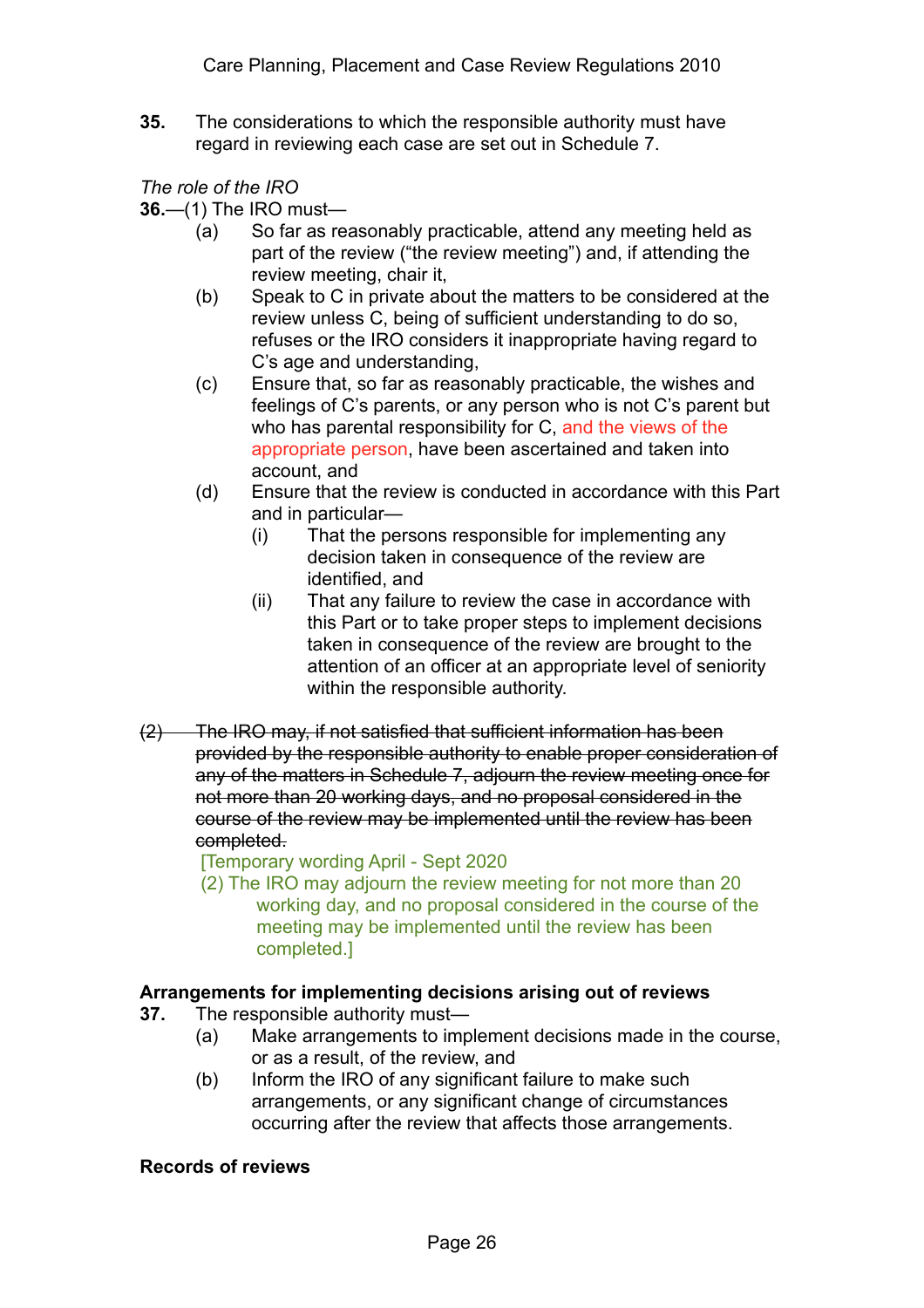Care Planning, Placement and Case Review Regulations 2010

**38.** The responsible authority must ensure that a written record of the review is prepared, and that the information obtained in the course of the review, details of proceedings at the review meeting, and any decisions made in the course, or as a result, of the review are included in C's case record.

#### **PART 7 - ARRANGEMENTS MADE BY THE RESPONSIBLE AUTHORITY FOR CEASING TO LOOK AFTER A CHILD**

#### **Arrangements to be made when the responsible authority is considering ceasing to look after C**

39.—(1) This regulation applies where the responsible authority are considering ceasing to look after C.

- (2) Before deciding to cease to look after C the responsible authority must
	- (a) carry out an assessment of the suitability of the proposed arrangements for C's accommodation and maintenance when C ceases to be looked after by them,
	- (b) carry out an assessment of the services and support that C and, where applicable P, might need when the responsible authority ceases to look after C,
	- (c) ensure that C's wishes and feelings have been ascertained and given due consideration, and
	- (d) consider whether, in all the circumstances and taking into account any services or support the responsible authority intend to provide, that ceasing to look after C will safeguard and promote C's welfare.
- (3) The responsible authority must include in C's care plan (or where regulation 47B(4) applies, the detention placement plan) details of the advice, assistance and support that the responsible authority intend to provide for C when C ceases to be looked after by them.
- (4) Subject to paragraph (5), where C has been a looked after child for at least 20 working days, any decision to cease to look after C must not be put into effect until it has been approved by a nominated officer.
- (5) In any case where C is aged 16 or 17 and is not in the care of the local authority, the decision to cease to look after C must not be put into effect until it has been approved by the responsible authority's director of children's services.
- (6) Before approving a decision under paragraph (4) or (5), the nominated officer or director of children's services must be satisfied that—
	- (a) the requirements of requiation  $9(1)(b)(i)$  have been complied with,
	- (b) ceasing to look after C will safeguard and promote C's welfare,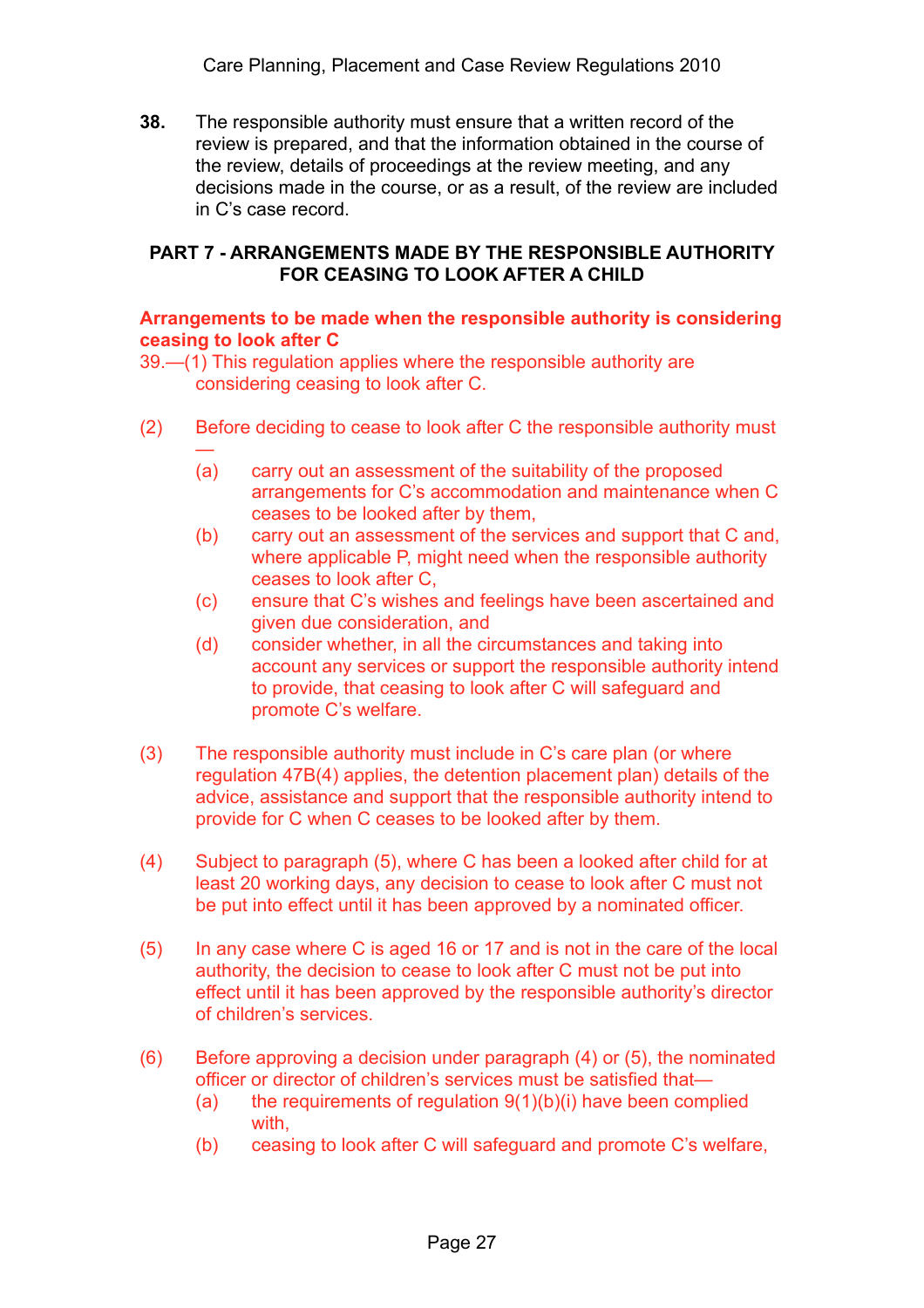- (c) the support the responsible authority intend to provide will safeguard and promote C's welfare,
- (d) C's relatives have been consulted, where appropriate,
- (e) the IRO has been consulted, and
- (f) where appropriate, regulations 40 to 43 have been complied with.

### **Eligible children**

#### *Meaning of eligible child*

- **40.**—(1) For the purposes of paragraph 19B(2)(b) of Schedule 2 to the 1989 Act (*meaning of eligible child*), the prescribed period is 13 weeks and the prescribed age is 14.
- (2) For the purposes of paragraph 19B(3)(b) of that Schedule, if C is a child to whom regulation 48 applies, C is not an eligible child despite falling within paragraph 19B(2) of that Schedule.

#### *General duties*

- **41.** If C is an eligible child, the responsible authority must
	- (a) Assess C's needs in accordance with regulation 42, and
	- (b) Prepare C's pathway plan, in accordance with regulation 43.

#### *Assessment of needs*

- **42.**—(1) The responsible authority must complete the assessment of C's needs in accordance with paragraph 19B(4) of Schedule 2 to the 1989 Act not more than three months after the date on which C reaches the age of 16 or becomes an eligible child after that age.
- (2) In carrying out their assessment of C's likely needs when C ceases to be looked after, the responsible authority must take account of the following considerations—
	- (a) C's state of health (including physical, emotional and mental health) and development,
	- (b) C's continuing need for education, training or employment,
	- (ba) where C falls within regulation 5(1)(f), any needs C has as a result of that status,
	- (c) The support that will be available to C from C's parents and other connected persons,

[Phrase temporarily removed April - Sept 2020]

- (d) C's actual and anticipated financial resources and capacity to manage personal finances independently,
- (e) The extent to which C possesses the practical and other skills necessary for independent living,
- (f) C's need for continuing care, support and accommodation,
- (g) The wishes and feelings of—
	- (i) C,
	- (ii) Any parent of C's and any person who is not C's parent but who has parental responsibility for C,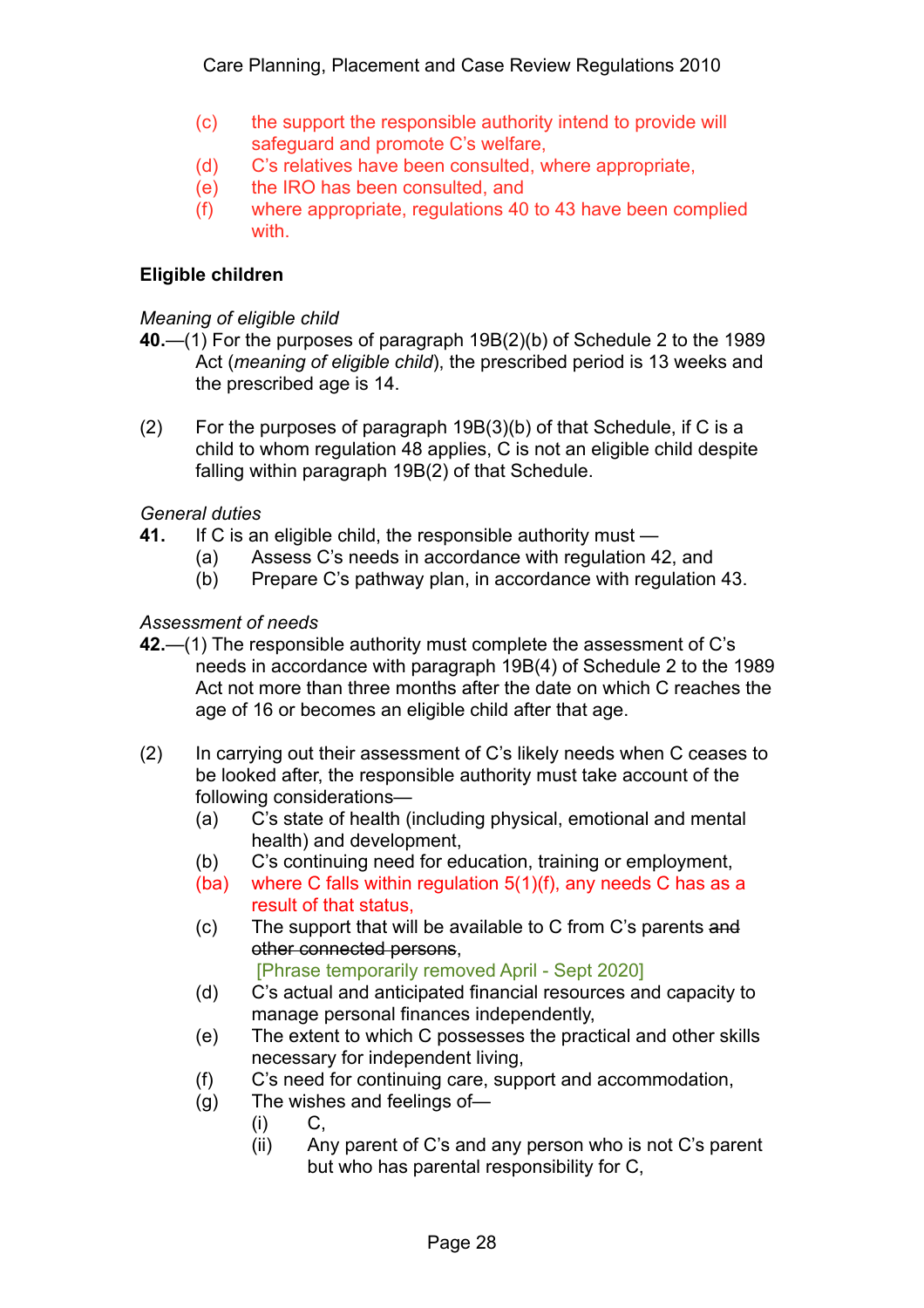- (iii) The appropriate person,
- (h) The views of—
	- (i) Any person or educational institution that provides C with education or training and, if C has a statement of special educational needs, the local authority who maintain the statement (if different),
	- (ii) The IRO,
	- (iii) Any person providing health (whether physical, emotional or mental health) or dental care or treatment to C,
	- (iv) The personal adviser appointed for C, and
	- (v) Any other person whose views the responsible authority, or C, consider may be relevant.

*The pathway plan* 

- **43.**—(1) The pathway plan must be prepared as soon as possible after the assessment of C's needs and must include, in particular—
	- (a) C's care plan, and
	- (b) the information referred to in Schedule 8.
- (2) The pathway plan must, in relation to each of the matters referred to in paragraphs 2 to 10 of Schedule 8, set out—
	- (a) The manner in which the responsible authority propose to meet C's needs, and
	- (b) The date by which, and by whom, any action required to implement any aspect of the plan will be carried out.

#### *Functions of the personal adviser*

- **44.** The personal adviser's functions in relation to C are to—
	- (a) Provide advice (including practical advice) and support,
	- (b) Participate in reviews of C's case carried out under Part 6,
	- (c) Liaise with the responsible authority in the implementation of the pathway plan,
	- (d) Co-ordinate the provision of services and take reasonable steps to ensure C makes use of such services,
	- (e) Remain informed about C's progress and wellbeing, and
	- (f) Maintain a written record of their contacts with C.

### **PART 8 - INDEPENDENT REVIEWING OFFICERS AND INDEPENDENT VISITORS**

#### **Additional functions of independent reviewing officers**

- **45.**—(1) The IRO must ensure that, having regard to C's age and understanding, C has been informed by the responsible authority of the steps C may take under the 1989 Act and in particular, where appropriate, of—
	- (a) C's rights to apply, with leave, for a section 8 order (*residence, contact and other orders with respect to children*) and, where C is in the care of the responsible authority, to apply for the discharge of the care order, and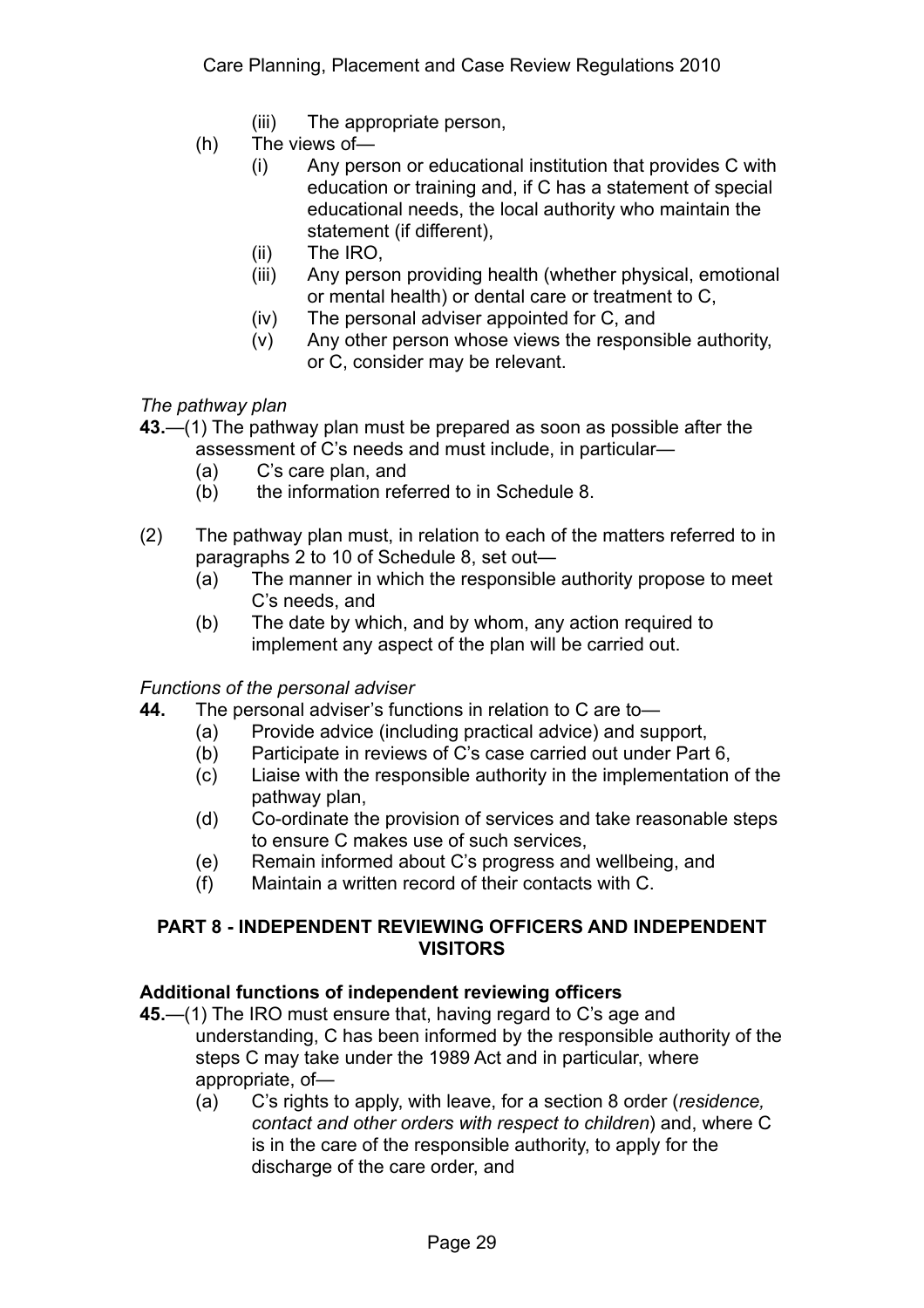- (b) The availability of the procedure established by them under section 26(3) for considering any representations (including complaints) C may wish to make about the discharge by the responsible authority of their functions, including the availability of assistance to make such representations under section 26A (*advocacy services*).
- (2) If C wishes to take legal proceedings under the 1989 Act, the IRO must
	- (a) Establish whether an appropriate adult is able and willing to assist C to obtain legal advice or bring proceedings on C's behalf, and
	- $(b)$  If there is no such person, assist C to obtain such advice.
- (3) In the following circumstances the IRO must consider whether it would be appropriate to refer C's case to an officer of the Children and Family Court Advisory and Support Service—
	- (a) In the opinion of the IRO, the responsible authority have failed in any significant respect to—
		- (i) Prepare C's care plan in accordance with these Regulations,
		- (ii) Review C's case in accordance with these Regulations, or effectively implement any decision taken in consequence of a review, or are otherwise in breach of their duties to C in any material respect, and
	- (b) Having drawn the failure or breach to the attention of persons at an appropriate level of seniority within the responsible authority, it has not been addressed to the satisfaction of the IRO within a reasonable period of time.
- (4) When consulted by the responsible authority about any matter concerning C, or when informed of any matter relating to C in accordance with these Regulations, the IRO must—
	- (a) Ensure that the responsible authority have ascertained and, subject to C's age and understanding, given due consideration to, C's wishes and feelings concerning the matter in question, and
	- (b) Consider whether to request a review of C's case.

# **Qualifications and experience of independent reviewing officers**

- **46**.— (1) The IRO must be registered as a social worker in the register of social workers in England maintained under section 39(1) of the Children and Social Work Act 2017, or in the register maintained by the Care Council for Wales under section 56 of the Care Standards Act 2000, or in a corresponding register maintained under the law of Scotland or Northern Ireland.
- (2) The IRO must have sufficient relevant social work experience with children and families to perform the functions of an independent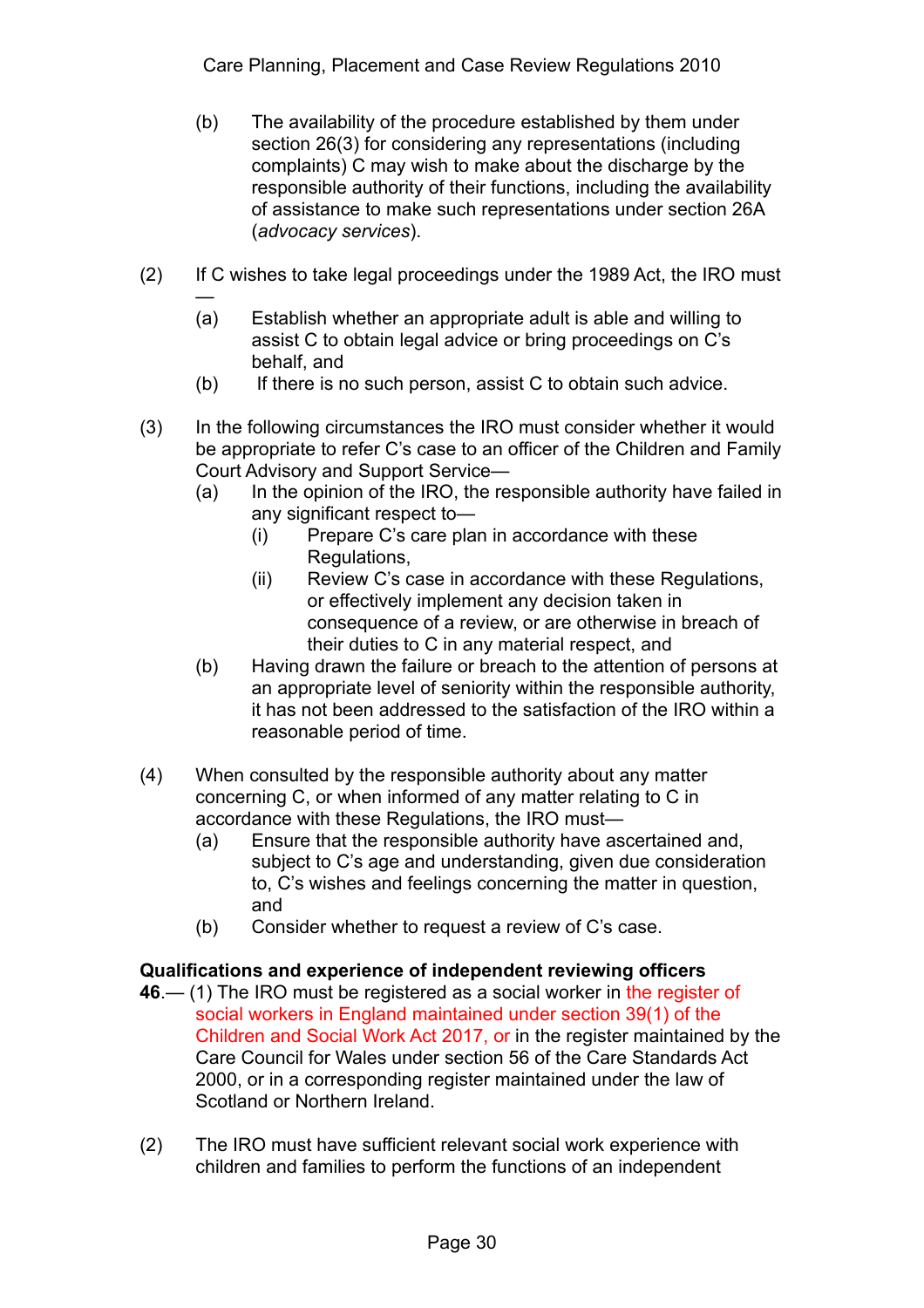reviewing officer set out in section 25B(1) and under these Regulations in an independent manner and having regard to C's best interests.

- (3) The responsible authority must not appoint any of the following as the IRO—
	- (a) A person involved in preparing C's care plan or the management of C's case,
	- $(b)$  R.
	- (c) C's personal adviser,
	- (d) A person with management responsibilities in relation to a person mentioned in subparagraphs (a) to (c), or
	- (e) A person with control over the resources allocated to the case.

## **Independent visitors**

- **47.** A person appointed by the responsible authority as an independent visitor under section 23ZB(1) is to be regarded as independent of that authority where the person appointed is not connected with the responsible authority by virtue of being—
	- (a) A member of the responsible authority or any of their committees or sub-committees, whether elected or co-opted,
	- (b) An officer of the responsible authority employed in relation to the exercise of the functions referred to in section 18(2) of the Children Act 2004, or
	- (c) A spouse, civil partner or other person (whether of different sex or the same sex) living in the same household as the partner of a person falling within sub-paragraph (a) or (b).

## **PART 8A - APPLICATION OF THESE REGULATIONS WITH MODIFICATIONS TO CHILDREN ON REMAND**

### **Application of these Regulations with modifications to children on remand**

**47A**.— (1) These Regulations apply with the modifications set out in this Part while C is—

- (a) Remanded to local authority accommodation, or
- (b) Remanded to youth detention accommodation ("YDA").
- (2) In these Regulations—
	- (a) Where C is remanded to local authority accommodation, or to YDA, references to "the responsible authority" are to be read as if they were references to the local authority designated by the court under section 92(2) or section 102(6), as the case may be, of the 2012 Act,
	- (b) Where C is remanded to YDA, references to C being "placed" are to be read as if they were references to C being so remanded,
	- (c) Where C is remanded to YDA, references to the "placement plan" (and where C is a looked after child only by reason of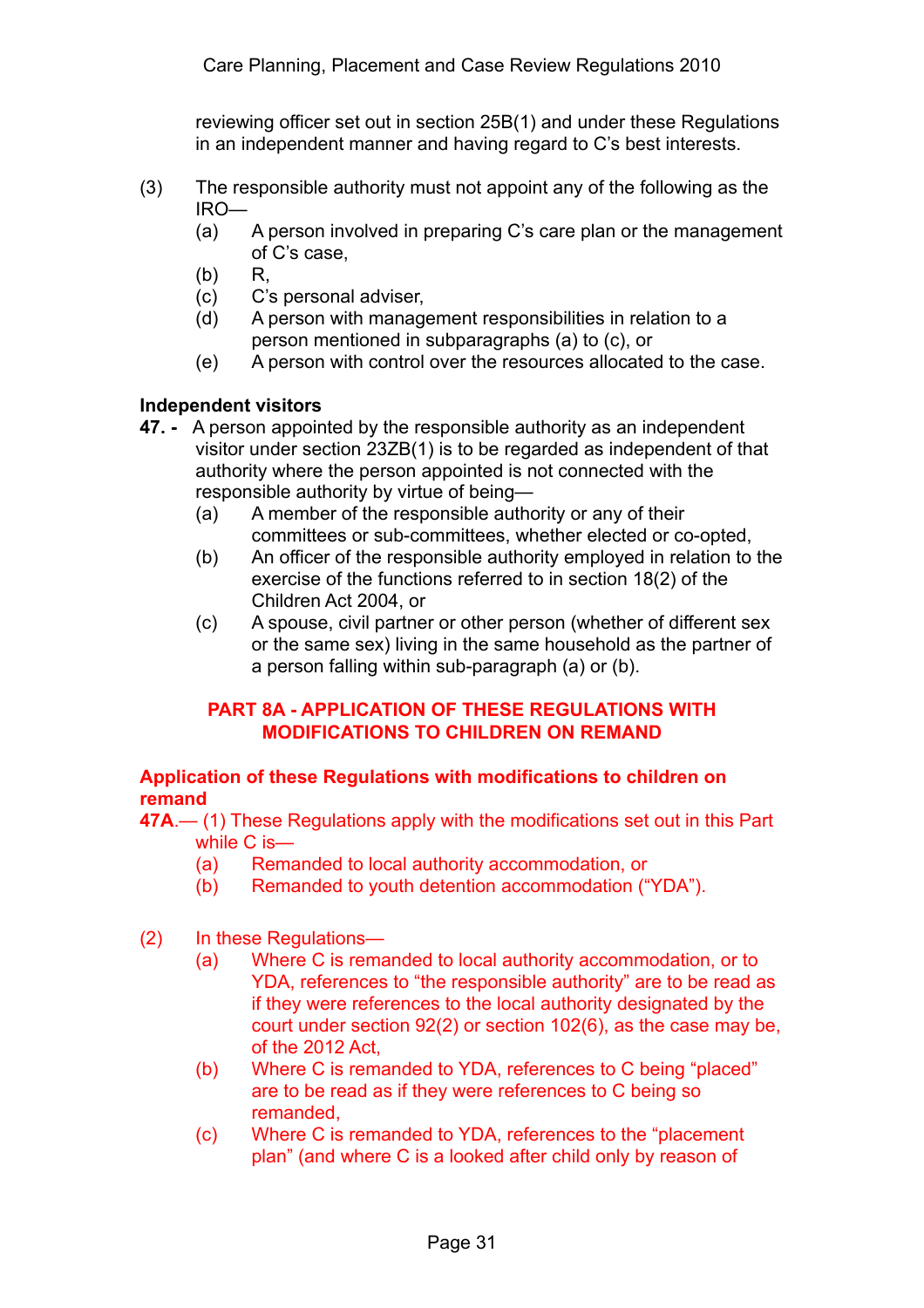being so remanded, references to the "care plan") are to be read as if they were references to the "detention placement plan".

- **47B**.— (1) Part 2 (arrangements for looking after a child) applies with the following modifications.
	- (a) In regulation  $4(2)$ , the care plan must be prepared within five working days of C being so remanded, and
	- (b) Regulation 5(a) does not apply.
- (3) Where C is remanded to YDA and was a looked after child immediately before being so remanded—
	- (a) Regulation 5(c) does not apply, and instead the care plan must include a detention placement plan,
	- (b) In regulation  $6(3)$ , the responsible authority must also give a copy of the care plan to the director, governor or registered manager (as the case may be) of the YDA,
	- (c) Regulation 7(1) to (4) does not apply.
- (4) Where C is a looked after child only by reason of being remanded to YDA—
	- (a) Regulation 5 does not apply, and instead the responsible authority must prepare a detention placement plan, which also includes details of the wishes and feelings of the persons listed in section 22(4) about the detention placement plan that have been ascertained and considered in accordance with section 22(4) and (5), and the wishes and feelings of those persons in relation to any change, or proposed change, to the detention placement plan,
	- (b) Regulation 7(1) to (4) does not apply, and regulation 7(5) applies with the modification that for "health plan" there is substituted "detention placement plan".
- **47C**.—(1) Part 3 (placements) applies with the following modifications.
- (2) Where C is remanded to YDA, regulations 9, 10, 11 and 14 do not apply, and instead—
	- (a) The responsible authority must prepare a plan for the remand ("the detention placement plan") within ten working days of C's remand to YDA which—
		- (i) Sets out how the YDA will meet C's needs, and
		- (ii) Includes the address of the YDA and all the matters specified in Schedule 2A,
	- (b) The responsible authority must ensure—
		- (i) That C's wishes and feelings have been ascertained and given due consideration,
		- (ii) Where C was looked after immediately before being so remanded, that the IRO has been informed of the remand,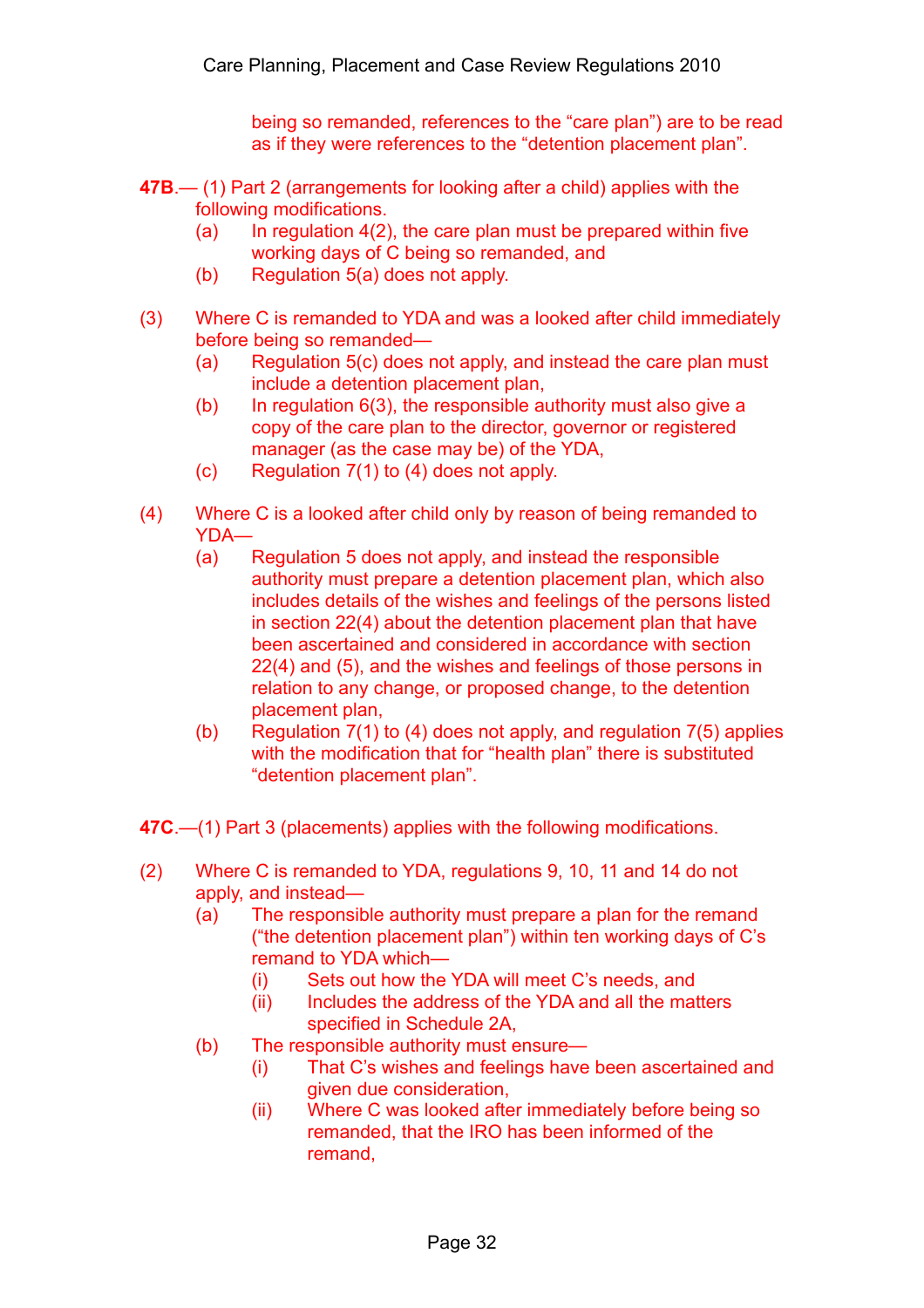- (c) The detention placement plan must be agreed with, and signed by, the director, governor or registered manager (as the case may be) of the YDA.
- Where C is remanded to local authority accommodation, regulation 9(1) applies with the modification that the placement plan must be prepared within five working days of C being so remanded. [Temporary wording April - Sept 2020
	- (3) Where C is remanded to local authority accommodation, regulation 9(1) applies with the modification that the placement plan must be prepared as soon as is reasonably practicable from C being so remanded.
- **47D**. Part 4 (provision for different types of placement) does not apply where C is remanded to YDA.
- **47E**. Part 5 (visits by the responsible authority's representative etc.) applies with the modification that in regulation 28(7)(a), the responsible authority must also ensure that R visits C, where C is remanded to YDA, whenever reasonably requested to do so by the director, governor or registered manager (as the case may be) of the YDA.
- **47F**. Part 6 (reviews) applies with the modification that in regulation 35, the considerations to which the responsible authority must have regard in reviewing C's case where C is remanded to YDA, are set out in paragraphs 1, 4, and 6 to 13, of Schedule 7 (considerations to which the responsible authority must have regard when reviewing C's case)."

# **PART 9 - MISCELLANEOUS**

## **Application of these Regulations with modifications to short breaks**

- **48.**—(1) In the circumstances set out in paragraph (2) these Regulations apply with the modifications set out in paragraph (3).
- (2) The circumstances are that—
	- (a) C is not in the care of the responsible authority,
	- (b) The responsible authority have arranged to place C in a series of short-term placements with the same person or in the same accommodation ("short breaks"), and
	- (c) The arrangement is such that—
		- (i) No single placement is intended to last for longer than 17 days,
		- (ii) At the end of each such placement, C returns to the care of C's parent or a person who is not C's parent but who has parental responsibility for C, and
		- (iii) The short breaks do not exceed 75 days in total in any period of 12 months.

## [Temporary wording April - Sept 2020

(c) The arrangement is such that -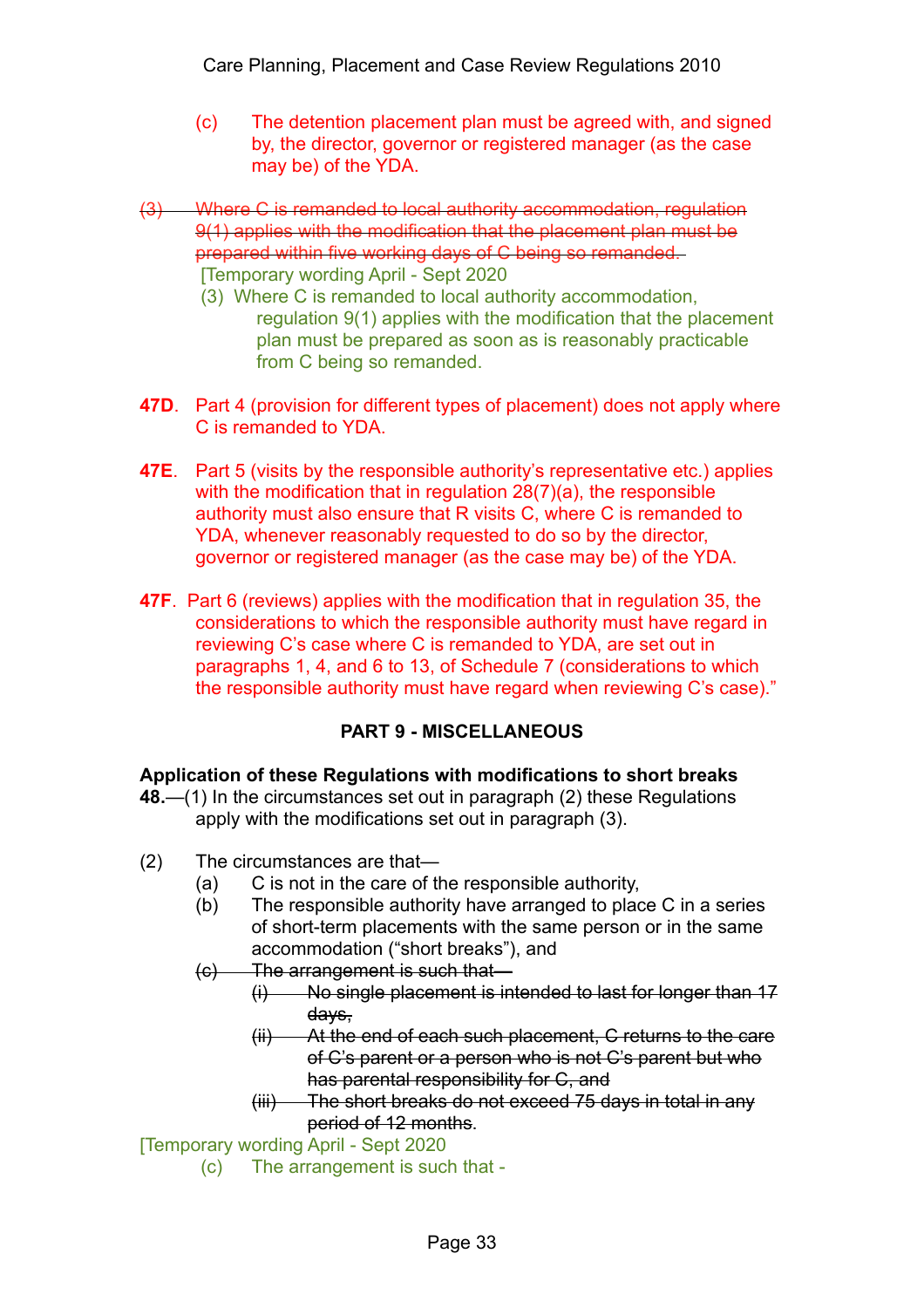- (i) at the end of each placement, C returns to the care of C's parents or a person who is not C's parent but has parental responsibility for C; and
- (ii) the short breaks do not exceed 75 days in total in any period of 12 months.]
- (3) The modifications are that—
	- (a) Regulations 5 and 9 do not apply, but instead the care plan must set out the arrangements made to meet C's needs with particular regard to—
		- (i) C's health and emotional and behavioural development, in particular in relation to any disability C may have,
		- (ii) Promoting contact between C and C's parents and any other person who is not C's parent but who has parental responsibility for C, during any period when C is placed,
		- (iii) C's leisure interests, and
		- (iv) Promoting C's educational achievement, and must include the name and address of C's registered medical practitioner, and the information set out in paragraph 3 of Schedule 2, where appropriate,
	- (b) Regulations 7, 13 and 49(2)(b) do not apply,
	- (c) Regulation 28(2) does not apply, but instead the responsible authority must ensure that R visits C on days when C is in fact placed, at regular intervals to be agreed with the IRO and C's parents (or any person who is not C's parent but who has parental responsibility for C) and recorded in the care plan before the start of the first placement, and in any event—
		- (i) The first visit must take place within three months of the start of the first placement, or as soon as practicable thereafter, and
		- (ii) Subsequent visits must take place at intervals of not more than six months, for as long as the short breaks continue,
	- (d) Regulation 33 does not apply, but instead—
		- (i) The responsible authority must first review C's case within three months of the start of the first placement, and
		- (ii) The second and subsequent reviews must be carried out at intervals of not more than six months.

[Temporary wording April - Sept 2020

(c) regulation 28(2) does not apply, but instead the responsible authority must ensure that R visits C at regular intervals during any short break to be agreed with the IRO and C's parents (or any person who is not C's parent but has parental responsibility for C),

(d) regulation 33 does not apply, but instead the responsible authority must first review C's case as soon as is reasonably practicable from the start of the first placement, and subsequent reviews must be carried out at regular intervals during any short break,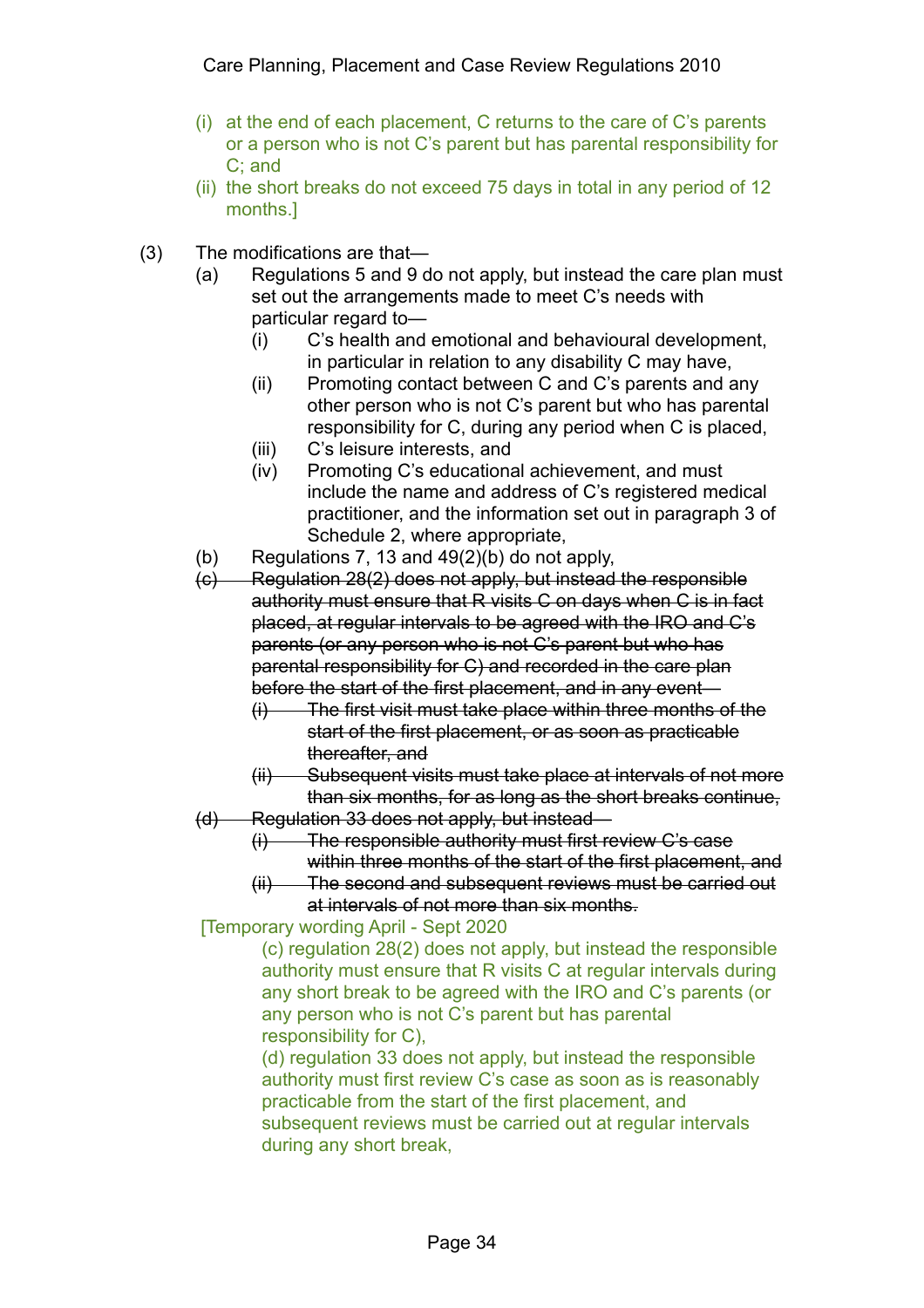(e) any visit required by this regulation may be conducted by telephone, video-link or other electronic means.

## **Records**

*Establishment of records* 

- **49.**—(1) The responsible authority must establish and maintain a written case record for C ("C's case record"), if one is not already in existence.
- (2) The case record must include—
	- (a) C's care plan, including any changes made to the care plan and any subsequent plans,
	- (b) Reports obtained under regulation 7,
	- (c) Any other document created or considered as part of any assessment of C's needs, or of any review of C's case,
	- (d) Any court order relating to C,
	- (e) Details of any arrangements that have been made by the responsible authority with any other local authority or with an independent fostering agency under regulation 26 and Schedule 5, or with a provider of social work services, under which any of the responsible authority's functions in relation to C are discharged by that local authority or independent fostering agency or provider of social work services.

### *Transfer of case records*

*49A The responsible authority may transfer a copy of C's case record (or part of that record) to an adoption agency when it considers this to be int eh interests of C, and a written record shall be kept of any such transfer.*

#### *Retention and confidentiality of records*

**50.**—(1) The responsible authority must retain C's case record either—

- (a) Until the seventy-fifth anniversary of C's birth, or
- (b) If C dies before attaining the age of 18, for fifteen years beginning with the date of C's death.
- (2) The responsible authority must secure the safe keeping of C's case record and take any necessary steps to ensure that information contained in it is treated as confidential subject only to—
	- (aa) Regulation 49A
	- (a) Any provision of, or made under or by virtue of, a statute under which access to such a record or information may be obtained or given,
	- (b) Any court order under which access to such a record or information may be obtained or given.

#### **Revocations**

**51.** The Regulations set out in Schedule 9 are revoked.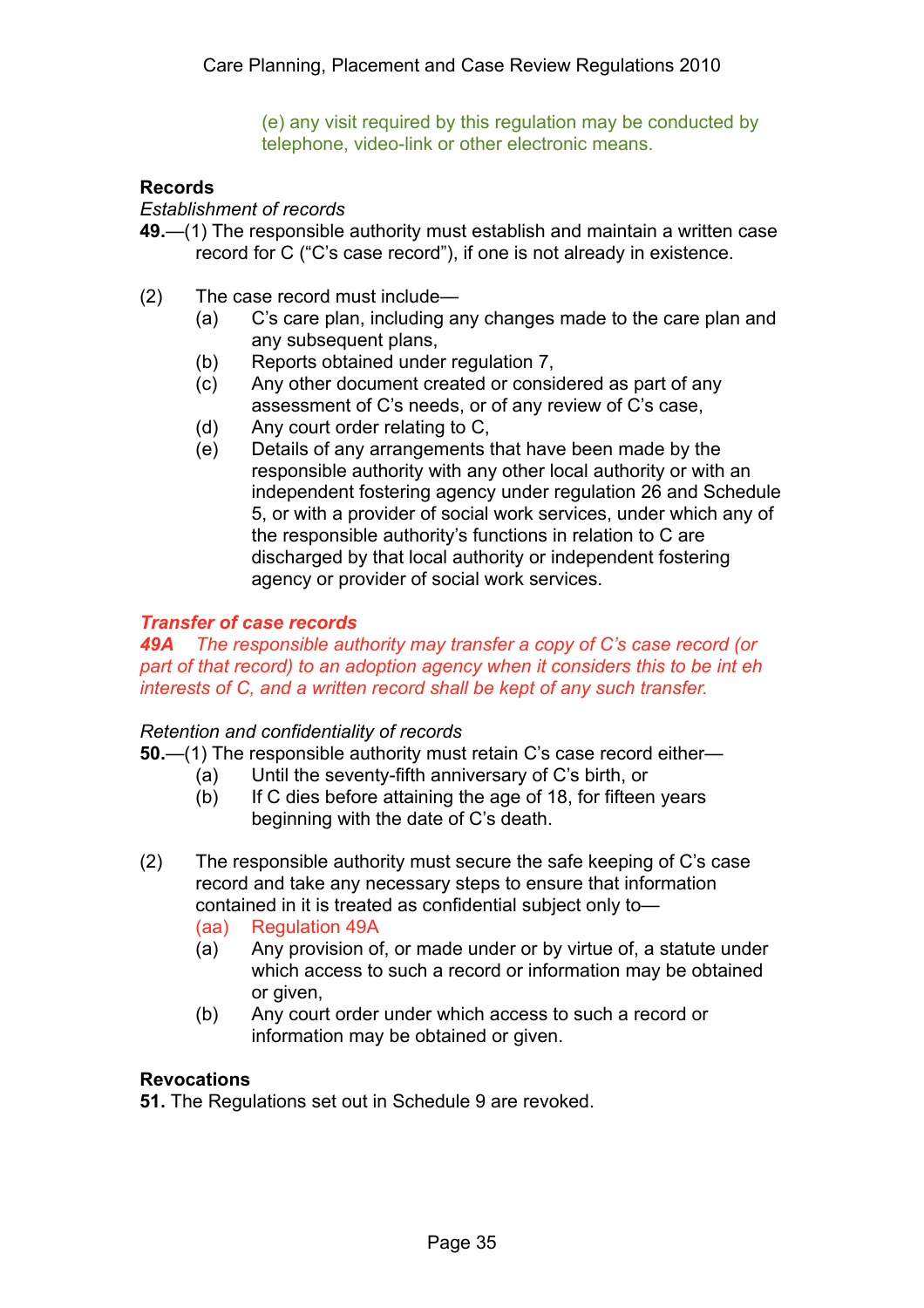# **SCHEDULES**

### **SCHEDULE 1 - Care plans**

*Regulation 5* 

#### **Information to be included in the health plan**

**1.**—(1) C's state of health including C's physical, emotional and mental health.

- (2) C's health history including, so far as practicable, C's family's health history.
- (3) The effect of C's health and health history on C's development.
- (4) Existing arrangements for C's medical and dental care including— (a) routine checks of C's general state of health, including dental health, (b) treatment for, and monitoring of, identified health (including physical, emotional and mental health) or dental care needs, (c) preventive measures such as vaccination and immunisation, (d) screening for defects of vision or hearing, and (e) advice and guidance on promoting health and effective personal care.
- (5) Any planned changes to existing arrangements.
- (6) The role of the appropriate person, and of any other person who cares for C, in promoting C's health.

#### **Information to be included in the personal education plan**

- **2.**—(1) C's educational and training history, including information about educational institutions attended and C's attendance and conduct record, C's academic and other achievements, and C's special educational needs, if any.
- (2) Existing arrangements for C's education and training, including details of any special educational provision and any other provision made to meet C's particular educational or training needs, and to promote C's educational achievement, and including the name and contact details of the person appointed under section 22(3B) of the 1989 Act for the purpose of discharging the responsible authority's duty under section 22(3A) (duty to promote the educational achievement of children looked after by the authority)..
- (3) Any planned changes to existing arrangements for C's education or training and, where any changes to the arrangements are necessary, provision made to minimise disruption to that education or training.
- (4) C's leisure interests.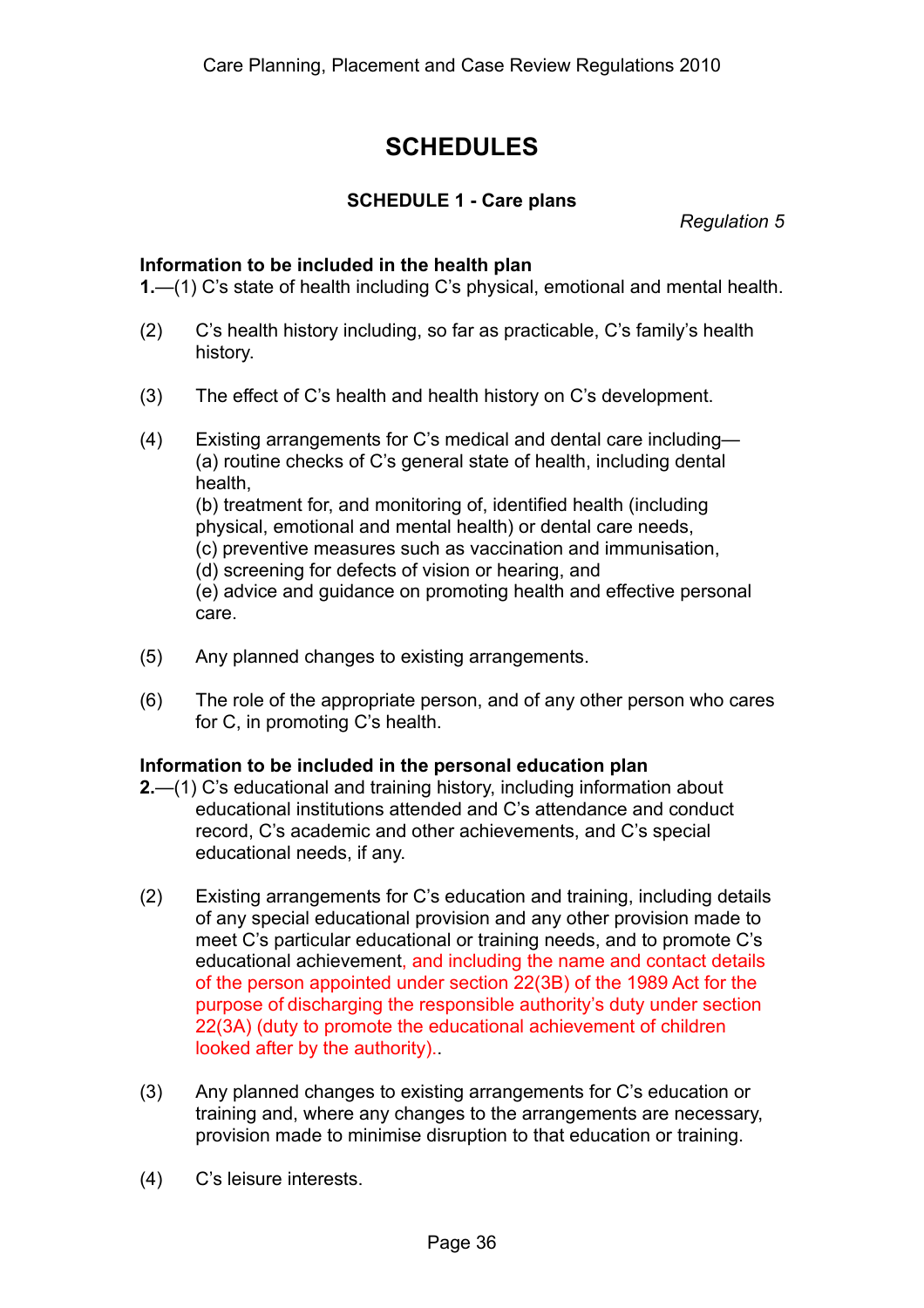(5) The role of the appropriate person, and of any other person who cares for C, in promoting C's educational achievements and leisure interests.

## **Family and social relationships**

- **3.**—(1) If C has a sibling for whom the responsible authority or another authority are providing accommodation, and the children have not been placed together, the arrangements made to promote contact between them, so far as is consistent with C's welfare.
- (2) If C is looked after by, but is not in the care of, the responsible authority, details of any order relating to C made under section 8.
- (3) If C is in the care of the responsible authority, details of any order relating to C made under section 34 (*parental contact etc with children in care*).
- (4) Any other arrangements made to promote and maintain contact in accordance with paragraph 15 of Schedule 2 of the 1989 Act, so far as is reasonably practicable and consistent with C's welfare, between C and— (a) any parent of C's and any person who is not C's parent but who has parental responsibility for C, and (b) any other connected person.
- (5) Where section 23ZB(1) applies, the arrangements made to appoint an independent visitor for C or, if section 23ZB(6) applies (*appointment of independent visitor not made where child objects*), that fact.

#### **SCHEDULE 2 - Matters to be dealt with in the placement plan**  *Regulation 9*

#### **Information to be included in C's placement plan**

- **1.**—(1) How on a day to day basis C will be cared for and C's welfare will be safeguarded and promoted by the appropriate person.
- (2) Any arrangements made for contact between C and any parent of C's and any person who is not C's parent but who has parental responsibility for C, and between C and any other connected person including, if appropriate—
	- (a) the reasons why contact with any such person would not be reasonably practicable or would not be consistent with C's welfare,
	- $(b)$  if C is not in the care of the responsible authority, details of any order made under section 8,
	- (c) if C is in the care of the responsible authority, details of any order relating to C made under section 34,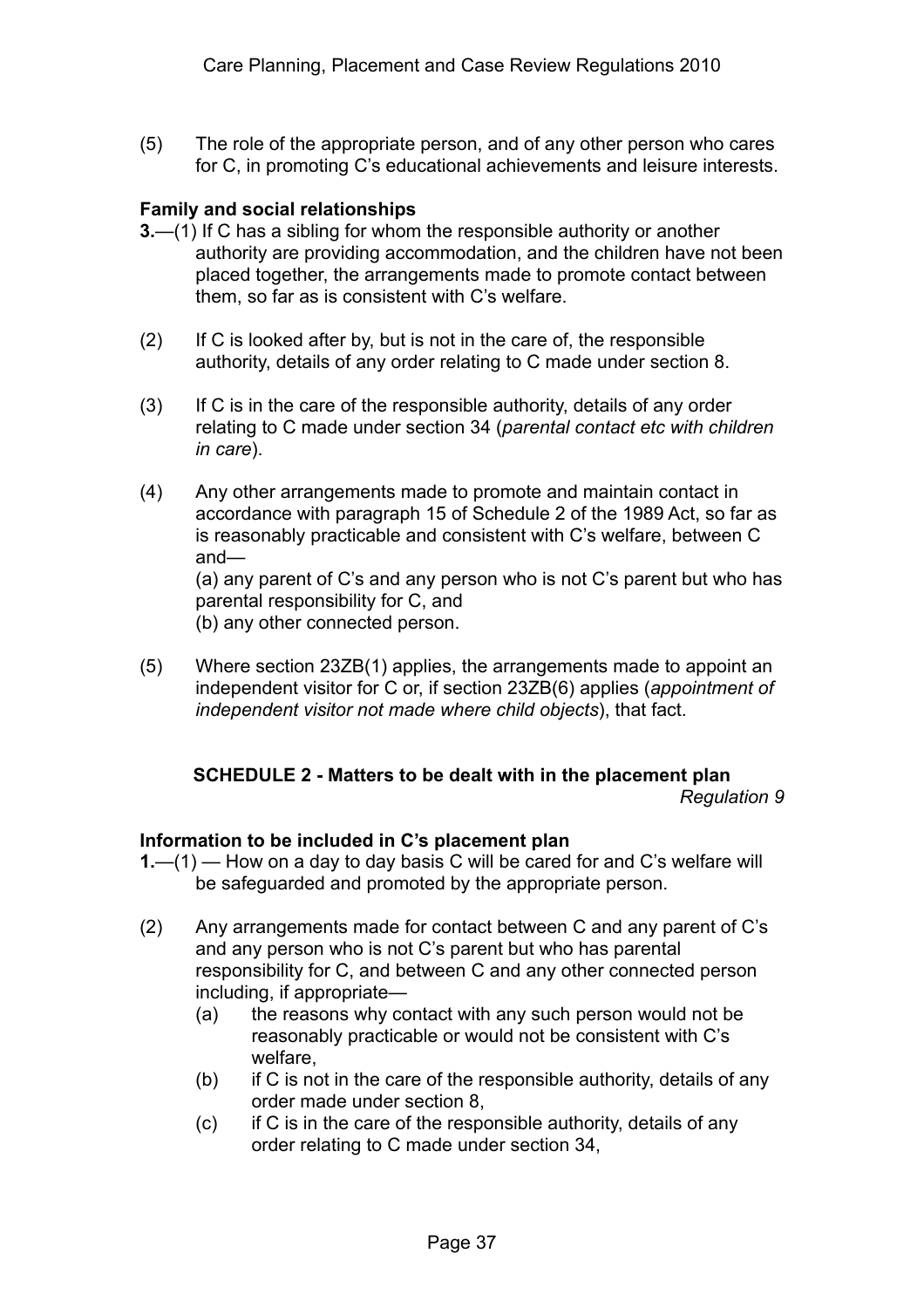- (d) the arrangements for notifying any changes in the arrangements for contact.
- (3) The arrangements made for C's health (including physical, emotional and mental health) and dental care including—
	- (a) the name and address of C's registered medical and dental practitioners and, where applicable, any registered medical or dental practitioner with whom C is to be registered following the placement,
	- (b) any arrangements for the giving or withholding of consent to medical or dental examination or treatment for C.
- (4) The arrangements made for C's education and training including—
	- (a) the name and address of any school at which C is a registered pupil,
	- (b) the name of the designated teacher at the school (if applicable),
	- (c) the name and address of any other educational institution that C attends, or of any other person who provides C with education or training,
	- (d) where C has a statement of special educational needs, details of the local authority that maintains the statement.
- (5) The arrangements made for R to visit C in accordance with Part 5, the frequency of visits and the arrangements made for advice, support and assistance to be available to C between visits in accordance with regulation 31.
- (6) If an independent visitor is appointed, the arrangements made for them to visit C.
- (7) The circumstances in which the placement may be terminated and C removed from the appropriate person's care in accordance with regulation 14.
- (8) The name and contact details of—
	- (a) the IRO
	- (b) C's independent visitor (if one is appointed),
	- (c) R, and
	- (d) if C is an eligible child, the personal adviser appointed for C.

## **Additional information to be included where C is placed with P**

- **2.**—(1) Details of support and services to be provided to P during the placement.
- (2) The obligation on P to notify the responsible authority of any relevant change in circumstances, including any intention to change address, any changes in the household in which C lives, and of any serious incident involving C.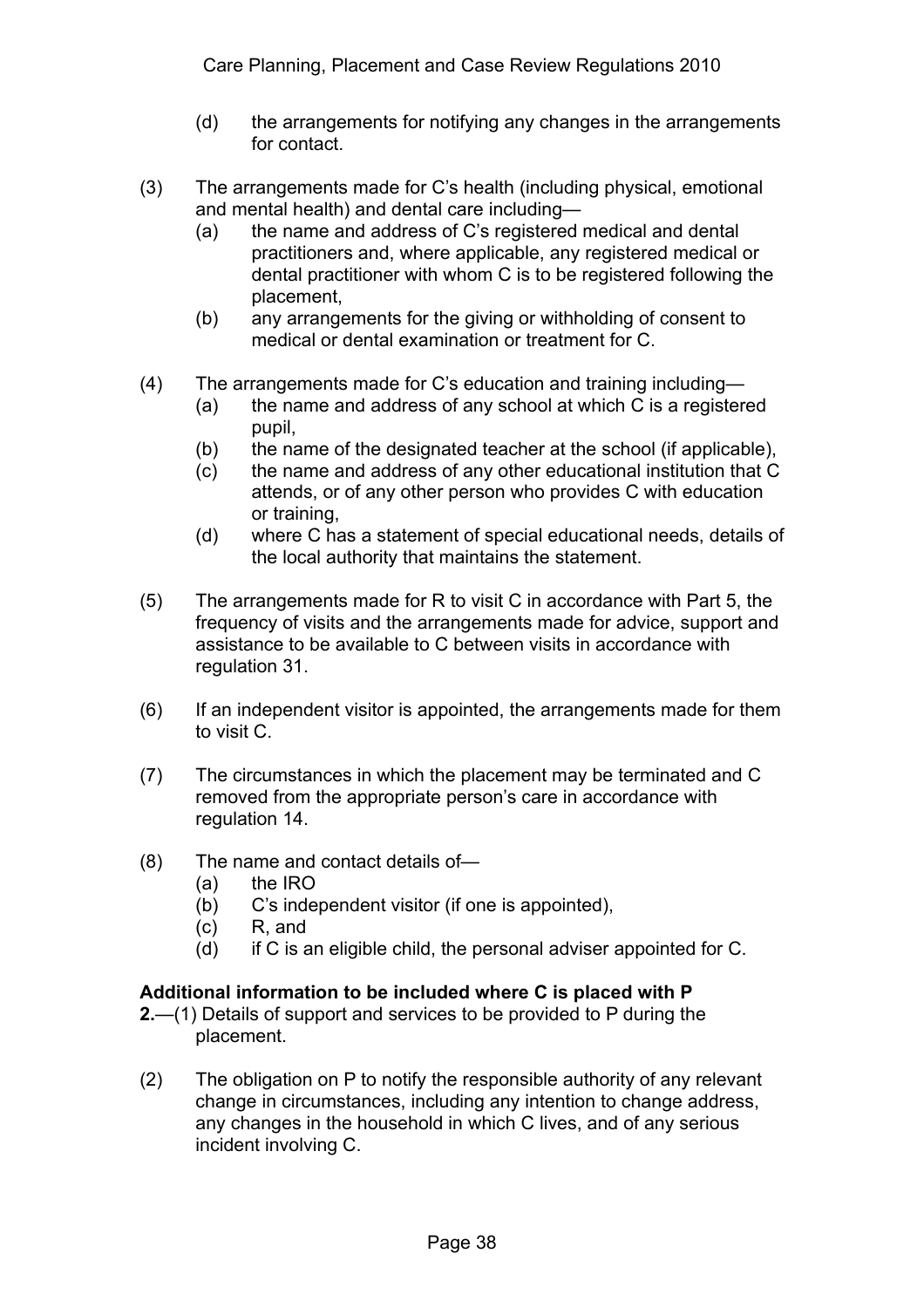- (3) The obligation on P to ensure that any information relating to C or C's family or any other person given in confidence to P in connection with the placement is kept confidential, and that such information is not disclosed to any person without the consent of the responsible authority.
- (4) The circumstances in which it is necessary to obtain the prior approval of the responsible authority for C to live in a household other than P's household.
- (5) The arrangements for requesting a change to the placement plan.
- (6) The circumstances in which the placement will be terminated in accordance with regulation 19(c)(ii).

### **Additional information to be included where C is placed with F, in a children's home or in other arrangements**

- **3.**—(1) The type of accommodation to be provided, the address and, where C is placed under section 22C(6)(d), the name of the person who will be responsible for C at that accommodation on behalf of the responsible authority (if any).
- (1ZA) Where C is placed with F in a long term foster placement, that fact.
- (1A) Where
	- (a) The responsible authority has, or is notified of, child protection concerns relating to C, or
	- (b) C has gone missing from the placement or from any previous placement,

The day to day arrangements put in place to keep C safe.

- (2) C's personal history, religious persuasion, cultural and linguistic background, and racial origin.
- (3) Where C is not in the care of the responsible authority—
	- (c) the expected duration of the arrangements and the steps which should be taken to bring the arrangements to an end, including arrangements for C to return to live with C's parents, or any person who is not C's parent but who has parental responsibility for C, and
	- (d) where C is aged 16 or over and agrees to being provided with accommodation under section 20, that fact.
- (4) The respective responsibilities of the responsible authority, C's parents, and any person who is not C's parent but who has parental responsibility for C.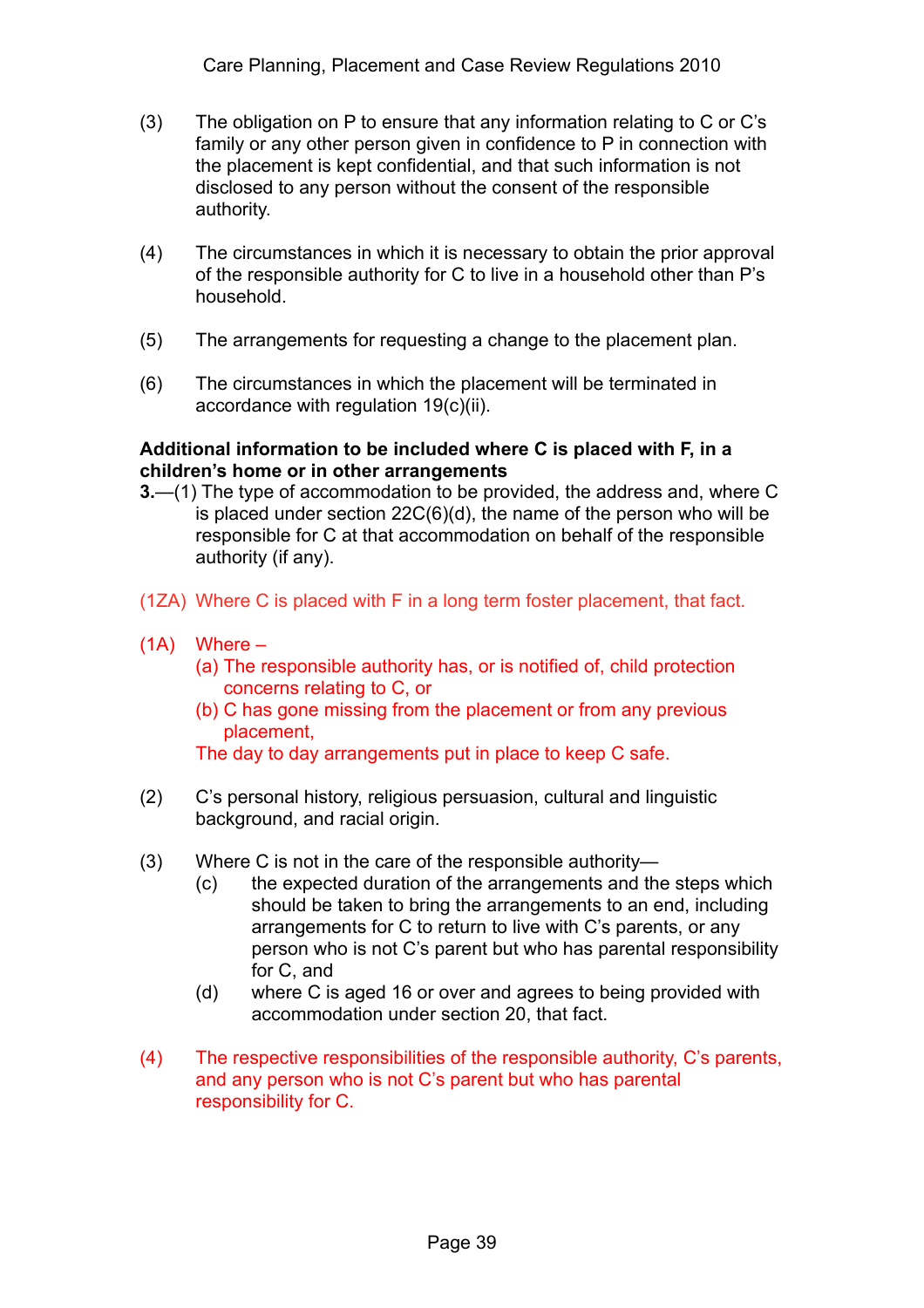- (4A) Any delegation of authority to make decisions about C's care and upbringing by the persons mentioned in paragraph (4) (as appropriate) to—
	- (a) the responsible authority,
	- (b) F, and

(c) where C is placed in a children's home, the appropriate person, in relation to the matters set out in paragraph (4B), and identifying any matters about which the persons mentioned in paragraph (4) consider that C may make a decision.

- (4B) The matters referred to in paragraph (4A) are—
	- (a) medical and dental treatment,
	- (b) education,
	- (c) leisure and home life,
	- (d) faith and religious observance,
	- (e) use of social media,
	- (f) any other matters which the persons mentioned in paragraph (4) consider appropriate.
- (5) The responsible authority's arrangements for the financial support of C during the placement.
- (6) Where C is placed with F, the obligation on F to comply with the terms of the foster care agreement made under regulation 27(5)(b) of the Fostering Services Regulations.

## **SCHEDULE 2A - Matters to be dealt with in the detention placement plan**  *Regulation 47C(2)*

- 1. How on a day to day basis C will be cared for and C's welfare will be safeguarded and promoted by the staff of the YDA.
- 2. Any arrangements made for contact between C and any parent of C's and any person who is not C's parent but who has parental responsibility for C, and between C and any other connected person including, if appropriate—
	- (a) the reasons why contact with any such person would not be reasonably practicable or would not be consistent with C's welfare,
	- (b) if C is not in the care of the responsible authority, details of any order made under section 8,
	- (c) if C is in the care of the responsible authority, details of any order relating to C made under section 34,
	- (d) the arrangements for notifying any changes in the arrangements for contact.
- 3. The arrangements made for R to visit C in accordance with Part 5, the frequency of visits and the arrangements made for advice, support and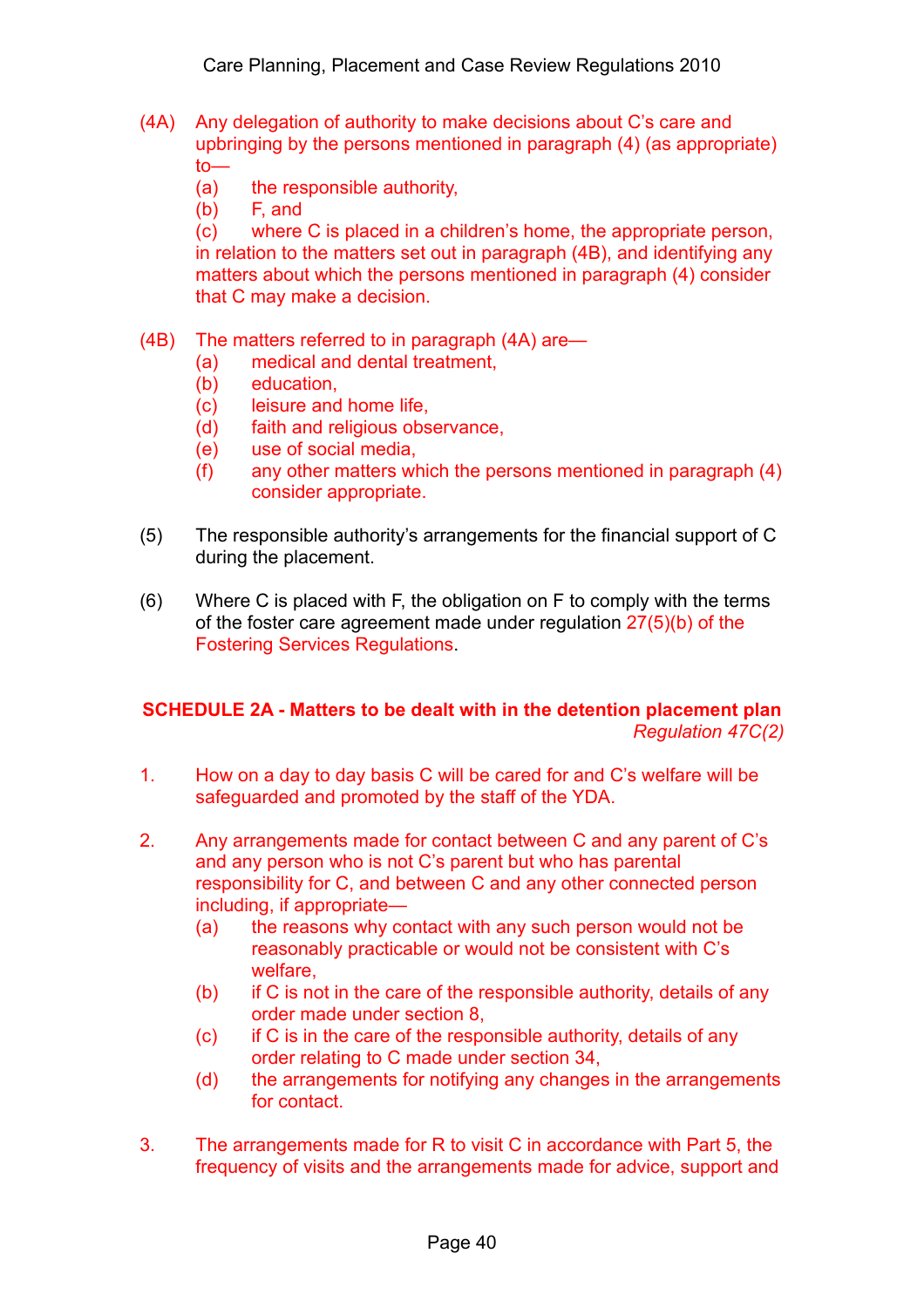assistance to be available to C between visits in accordance with regulation 31.

- 4. If an independent visitor is appointed, the arrangements made for them to visit C.
- 5. The arrangements made by the staff of the YDA for C's health (including physical, emotional and mental health) and dental care.
- 6. The arrangements made by staff of the YDA for C's education and training including—
	- (a) the name and address of any educational or training institution C was attending, or any other person providing C with education or training, immediately before his detention,
	- (b) where C has a statement of special educational needs, details of the local authority that maintains the statement.
- 7. C's personal history, religious persuasion, cultural and linguistic background, and racial origin, and the arrangement put in place by the staff of the YDA for meeting C's religious, cultural or linguistic needs.
- 8. The arrangements put in place by the staff of the YDA for supporting C to develop self-care skills.
- 9. The name and contact details of—
	- (a) the IRO,
	- (b) C's independent visitor (if one is appointed),
	- $(c)$  R.
	- (d) if C is an eligible child, the personal adviser appointed for C,
	- (e) the person appointed under section 22(3B) of the 1989 Act for the purpose of discharging the responsible authority's duty under section 22(3A) (duty to promote the educational achievement of children looked after by the authority).
- 10. Details of how C's welfare should be adequately safeguarded and promoted when C ceases to be remanded to YDA, in particular—
	- (a) whether C will be provided with accommodation by the responsible authority or another local authority, and
	- (b) whether any other services should be provided by the responsible authority or another local authority in the exercise of their duties under the 1989 Act.

#### **SCHEDULE 3 - Matters to be taken into account when assessing the suitability of P to care for C**

*Regulation 17* 

**1.** In respect of P—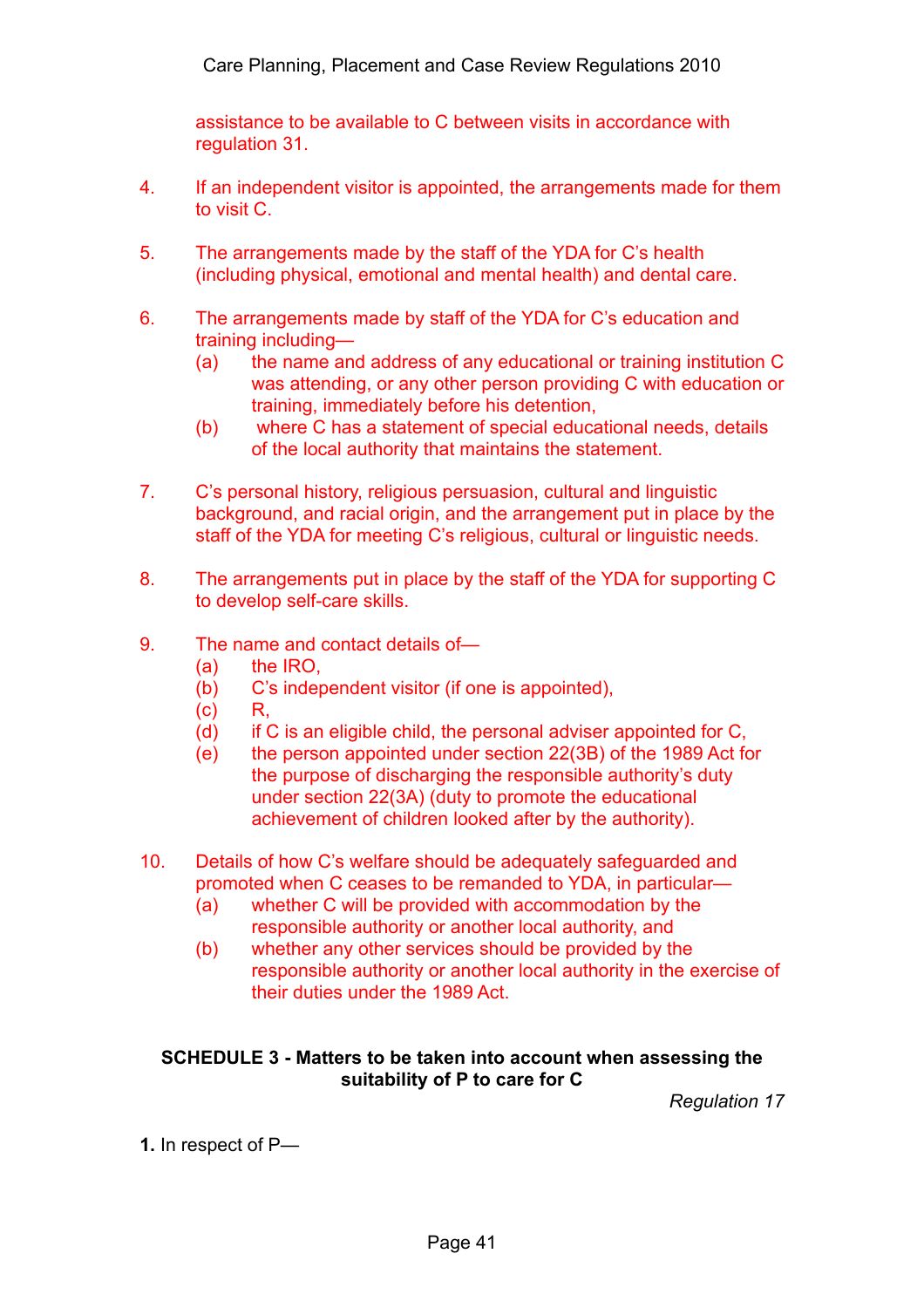- (a) P's capacity to care for children and in particular in relation to C to—
	- (i) provide for C's physical needs and appropriate medical and dental care,
	- (ii) protect C adequately from harm or danger, including from any person who presents a risk of harm to C,
	- (iii) ensure that the home environment is safe for C,
	- (iv) ensure that C's emotional needs are met and C is provided with a positive sense of self, including any particular needs arising from C's religious persuasion, racial origin and cultural and linguistic background, and any disability C may have,
	- (v) promote C's learning and intellectual development through encouragement, cognitive stimulation and the promotion of educational success and social opportunities,
	- (vi) enable C to regulate C's emotions and behaviour, including by modelling appropriate behaviour and interactions with others, and
	- (vii) provide a stable family environment to enable C to develop and maintain secure attachments to P and other persons who provide care for C,
- (b) P's state of health including P's physical, emotional and mental health and medical history including any current or past issues of domestic violence, substance misuse or mental health problems,
- (c) P's family relationships and the composition of P's household, including particulars of—
	- (i) the identity of all other members of the household, including their age and the nature of their relationship with P and with each other, including any sexual relationship,
	- (ii) any relationship with any person who is a parent of C,
	- (iii) other adults not being members of the household who are likely to have regular contact with C, and
	- (iv) any current or previous domestic violence between members of the household, including P,
- (d) P's family history, including—
	- (i) particulars of P's childhood and upbringing including the strengths and difficulties of P's parents or other persons who cared for P,
	- (ii) P's relationships with P's parents and siblings, and their relationships with each other,
	- (iii) P's educational achievement and any specific learning difficulty or disability,
	- (iv) a chronology of significant life events, and
	- (v) particulars of other relatives and their relationships with C and P,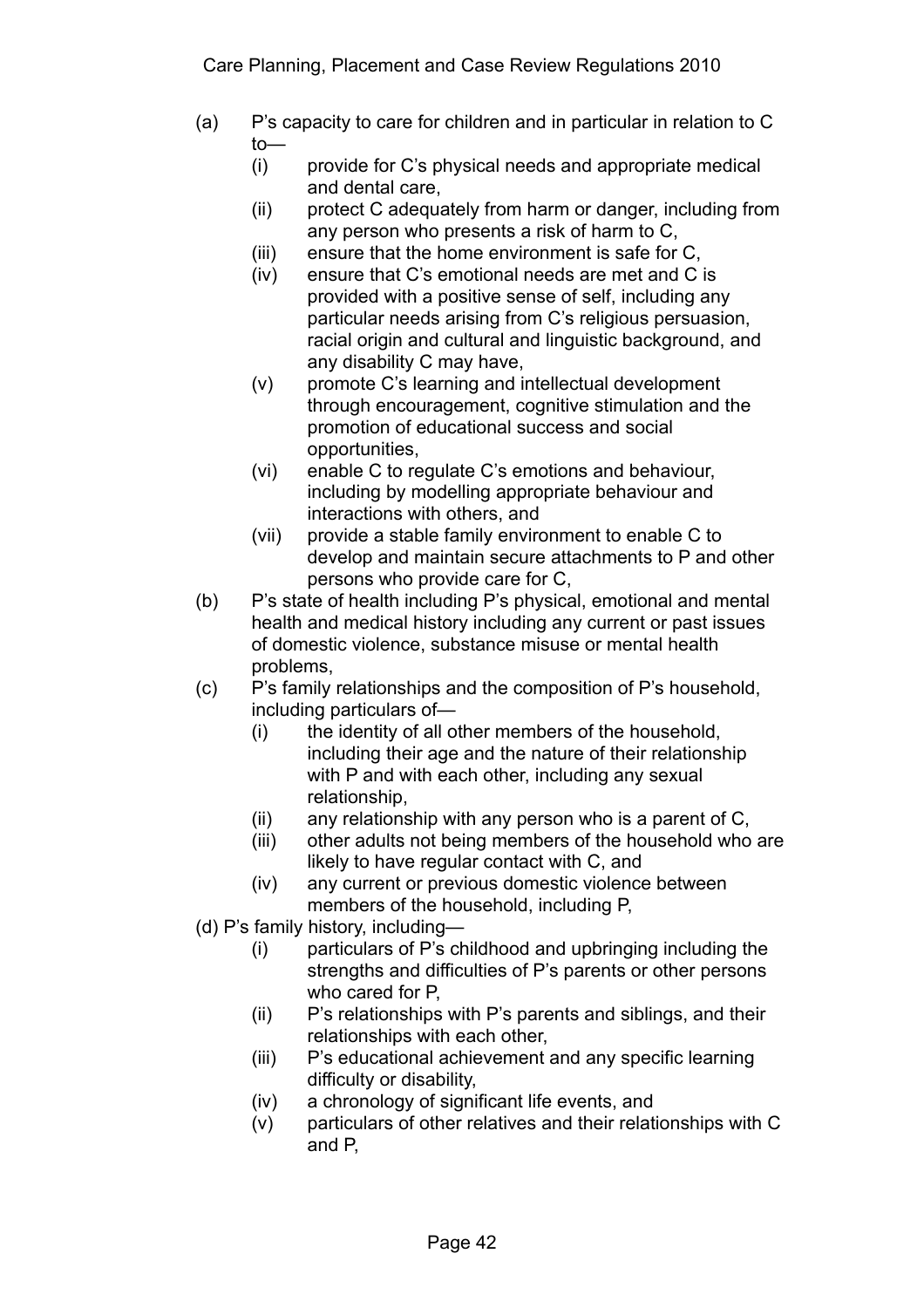- (e) particulars of any criminal offences of which P has been convicted or in respect of which P has been cautioned,
- (f) P's past and present employment and other sources of income, and
- (g) the nature of the neighbourhood in which P's home is situated and resources available in the community to support C and P.
- **2.** In respect of members of P's household aged 18 and over, so far as is practicable, all the particulars specified in paragraph 1 except subparagraphs (d), (f) and (g).

## **SCHEDULE 4 - Matters to be taken into account when assessing the suitability of a connected person to care for C**

*Regulation 24* 

#### [Title amended temporarily April - Sept 2020] **Matters to be taken onto account when assessing the suitability of any person to care for C**

And throughout this Schedule the phrase "connected person" has been temporarily amended to "person"]

### **1.** In respect of the **connected** person—

- (a) the nature and quality of any existing relationship with C,
- (b) their capacity to care for children and in particular in relation to C to—
	- (i) provide for C's physical needs and appropriate medical and dental care,
	- (ii) protect C adequately from harm or danger including from any person who presents a risk of harm to C,
	- (iii) ensure that the accommodation and home environment is suitable with regard to the age and developmental stage of C,
	- (iv) promote C's learning and development, and
	- (v) provide a stable family environment which will promote secure attachments for C, including promoting positive contact with P and other connected persons, unless to do this is not consistent with the duty to safeguard and promote C's welfare,
- (c) their state of health including their physical, emotional and mental health and medical history including any current or past issues of domestic violence, substance misuse or mental health problems,
- (d) their family relationships and the composition of their household, including particulars of—
	- (i) the identity of all other members of the household, including their age and the nature of their relationship with the **connected** person and with each other, including any sexual relationship,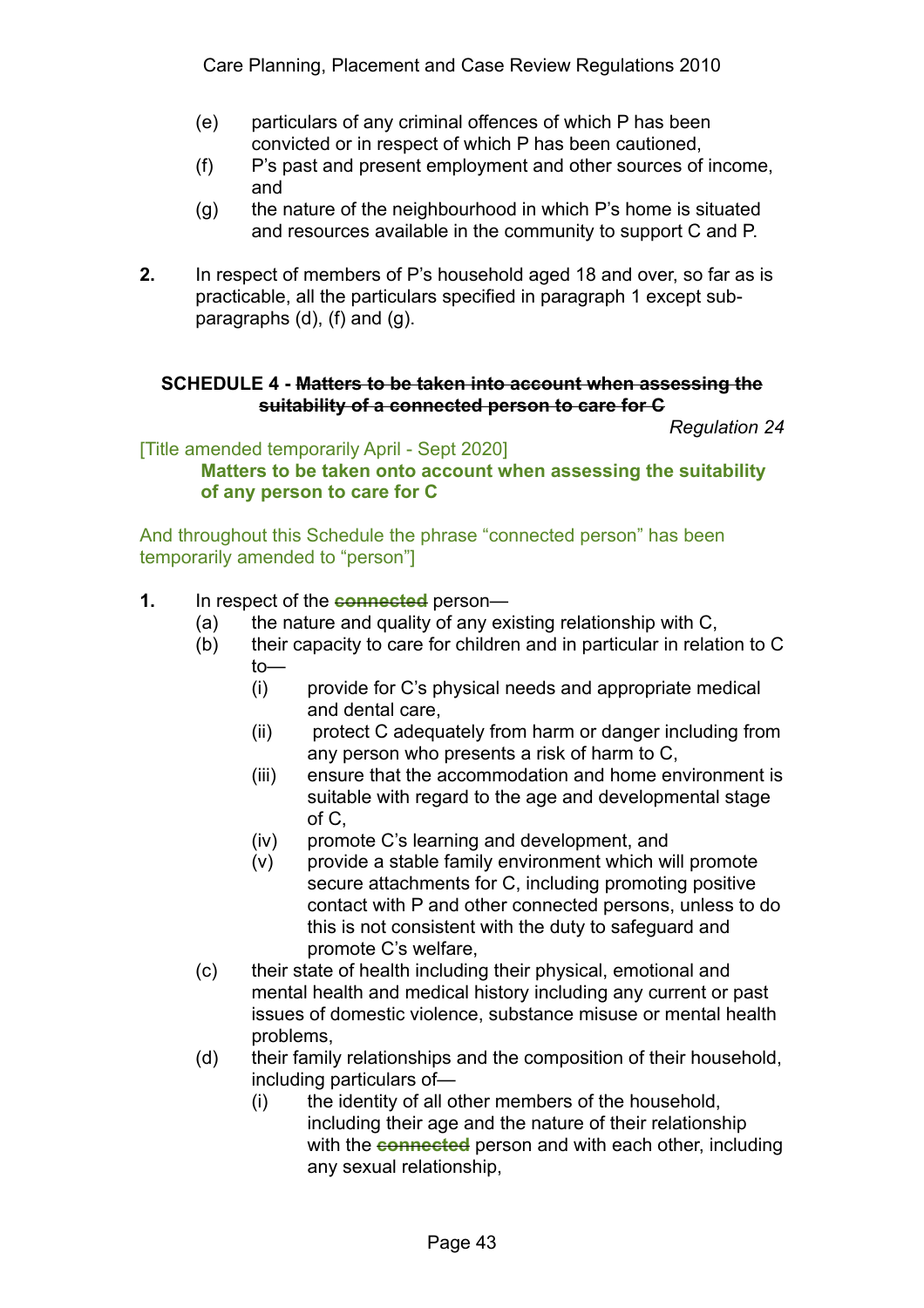- (ii) any relationship with any person who is a parent of C,
- (iii) any relationship between C and other members of the household
- (iv) other adults not being members of the household who are likely to have regular contact with C, and
- (v) any current or previous domestic violence between members of the household, including the **connected** person,
- (e) their family history, including—
	- (i) particulars of their childhood and upbringing including the strengths and difficulties of their parents or other persons who cared for them,
	- (ii) their relationships with their parents and siblings, and their relationships with each other,
	- (iii) their educational achievement and any specific learning difficulty or disability,
	- (iv) a chronology of significant life events, and
	- (v) particulars of other relatives and their relationships with C and the connected person,

[Temporary wording April - Sept 2020

(v) particulars of relatives and any relationships with C and the person'

- (f) particulars of any criminal offences of which they have been convicted or in respect of which they have been cautioned,
- (g) their past and present employment and other sources of income, and
- (h) the nature of the neighbourhood in which their home is situated and resources available in the community to support C and the **connected** person.

# **SCHEDULE 5 - Agreement with an independent fostering agency relating to the discharge of the responsible authority's functions**

*Regulation 26* 

- **1.** The agreement must contain the following information—
	- (1) the services to be provided to the responsible authority by the registered person,
	- (2) the arrangements for the selection by the responsible authority of F from those approved by the registered person,
	- (3) a requirement for the registered person to submit reports to the responsible authority on any placements as may be required by the responsible authority, and
	- (4) the arrangements for the termination of the agreement.
- **2.** Where the agreement relates to a particular child, it must also contain the following information—
	- (1) F's details,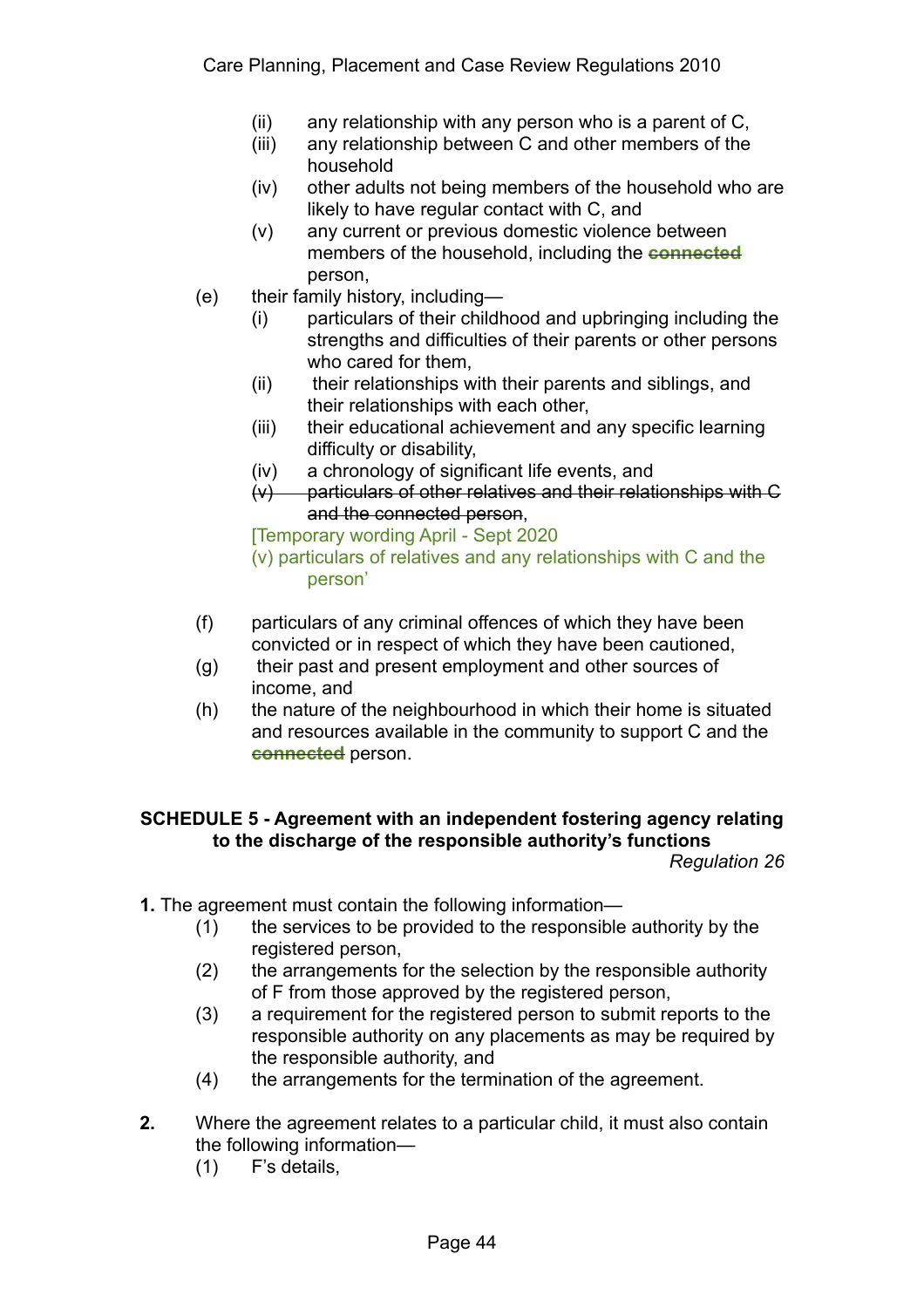- (2) details of any services that C is to receive and whether the services are to be provided by the responsible authority or by the registered person,
- (3) the terms (including as to payment) of the proposed placement agreement,
- (4) the arrangements for record keeping about C and for the return of records at the end of the placement,
- (5) a requirement for the registered person to notify the responsible authority immediately in the event of any concerns about the placement, and
- (6) whether, and on what basis, other children may be placed with F.

#### **SCHEDULE 6 - Matters to be considered before placing C in accommodation in an unregulated setting under section 22C(6)(d)**  *Regulation 27*

- **1.** In respect of the accommodation, the—
	- (a) facilities and services provided,
	- (b) state of repair,
	- (c) safety,
	- (d) location,
	- (e) support,
	- (f) tenancy status, and
	- (g) the financial commitments involved for C and their affordability.
- **2.** In respect of C, C's—
	- (a) views about the accommodation,
	- (b) understanding of their rights and responsibilities in relation to the accommodation, and
	- (c) understanding of funding arrangements.

#### **SCHEDULE 7 - Considerations to which the responsible authority must have regard when reviewing C's case**

*Regulation 35* 

- **1.** The effect of any change in C's circumstances since the last review, in particular of any change made by the responsible authority to C's care plan, whether decisions taken at the last review have been successfully implemented, and if not, the reasons for that.
- **2.** Whether the responsible authority should seek any change in C's legal status.
- **3.** Whether there is a plan for permanence for C.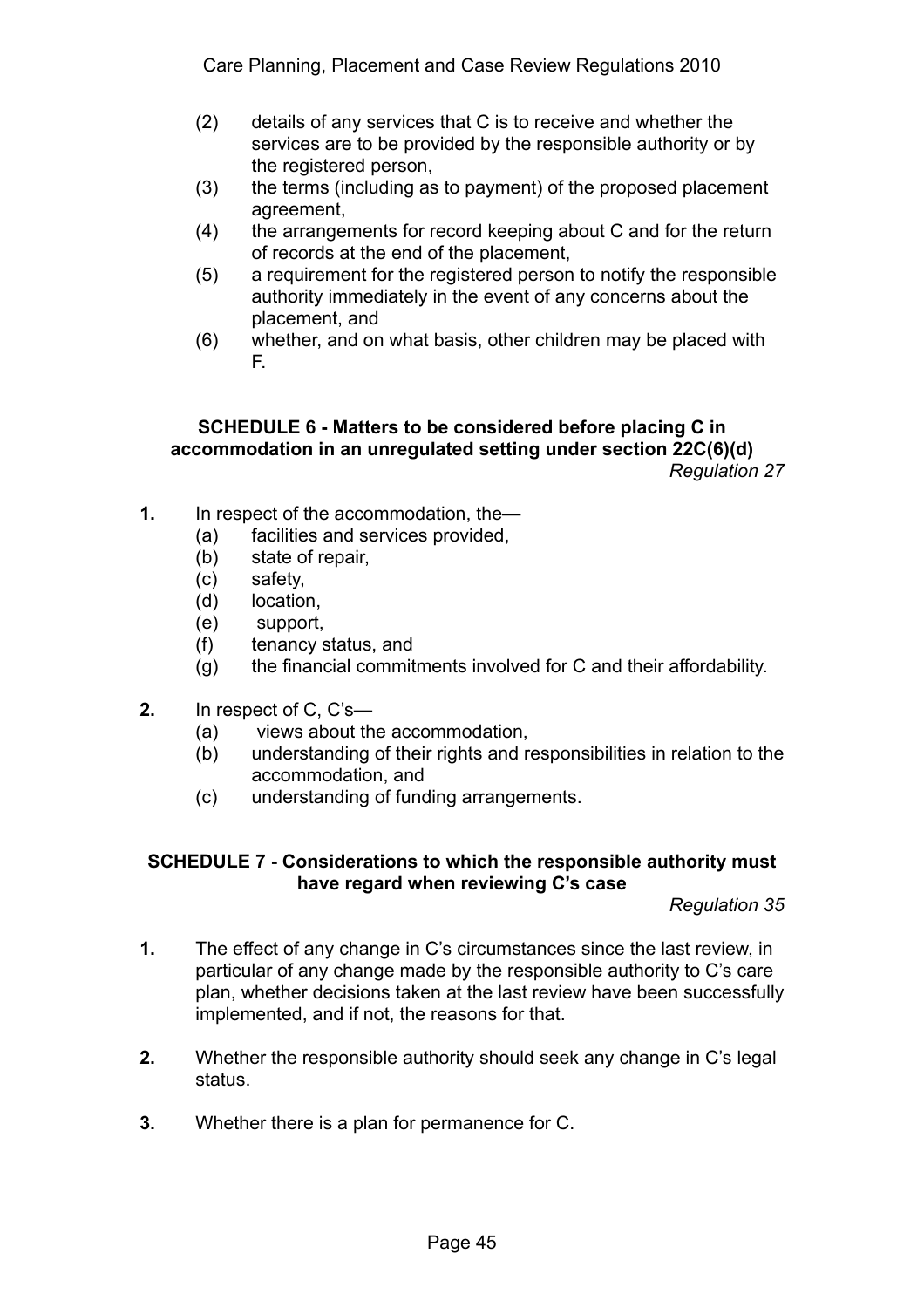- **4.** The arrangements for contact and whether there is any need for changes to the arrangements in order to promote contact between C and P, or between C and other connected persons.
- **5.** Whether C's placement continues to be the most appropriate available, and whether any change to the placement plan or any other aspects of the arrangements made to provide C with accommodation is, or is likely to become, necessary or desirable before the next review of C's case.
- **5A**. Whether C's placement safeguards and promotes C's welfare and whether any safeguarding concerns have been raised.
- **6.** C's educational needs, progress and development and whether any change to the arrangements for C's education or training is, or is likely to become, necessary or desirable to meet C's particular needs and to promote C's educational achievement before the next review of C's case, having regard to the advice of any person who provides C with education or training, in particular the designated teacher of any school at which C is a registered pupil.
- **7.** C's leisure interests.
- **8.** The report of the most recent assessment of C's state of health obtained in accordance with regulation 8 and whether any change to the arrangements for C's health care is, or is likely to become, necessary or desirable before the next review of C's case, having regard to the advice of any health care professional received since the date of that report, in particular C's registered medical practitioner.
- **9.** Whether C's needs related to C's identity are being met and whether any particular change is required, having regard to C's religious persuasion, racial origin and cultural background.
- **10.** Whether the arrangements made in accordance with regulation 31 continue to be appropriate and understood by C.
- **11.** Whether any arrangements need to be made for the time when C will no longer be looked after by the responsible authority.
- **12.** C's wishes and feelings, and the views of the IRO, about any aspect of the case and in particular about any changes the responsible authority has made since the last review or proposes to make to C's care plan.
- **13.** Where regulation 28(3) applies, the frequency of R's visits.
- 14. Where C falls within regulation 5(1)(f), whether C's needs as a result of that status are being met.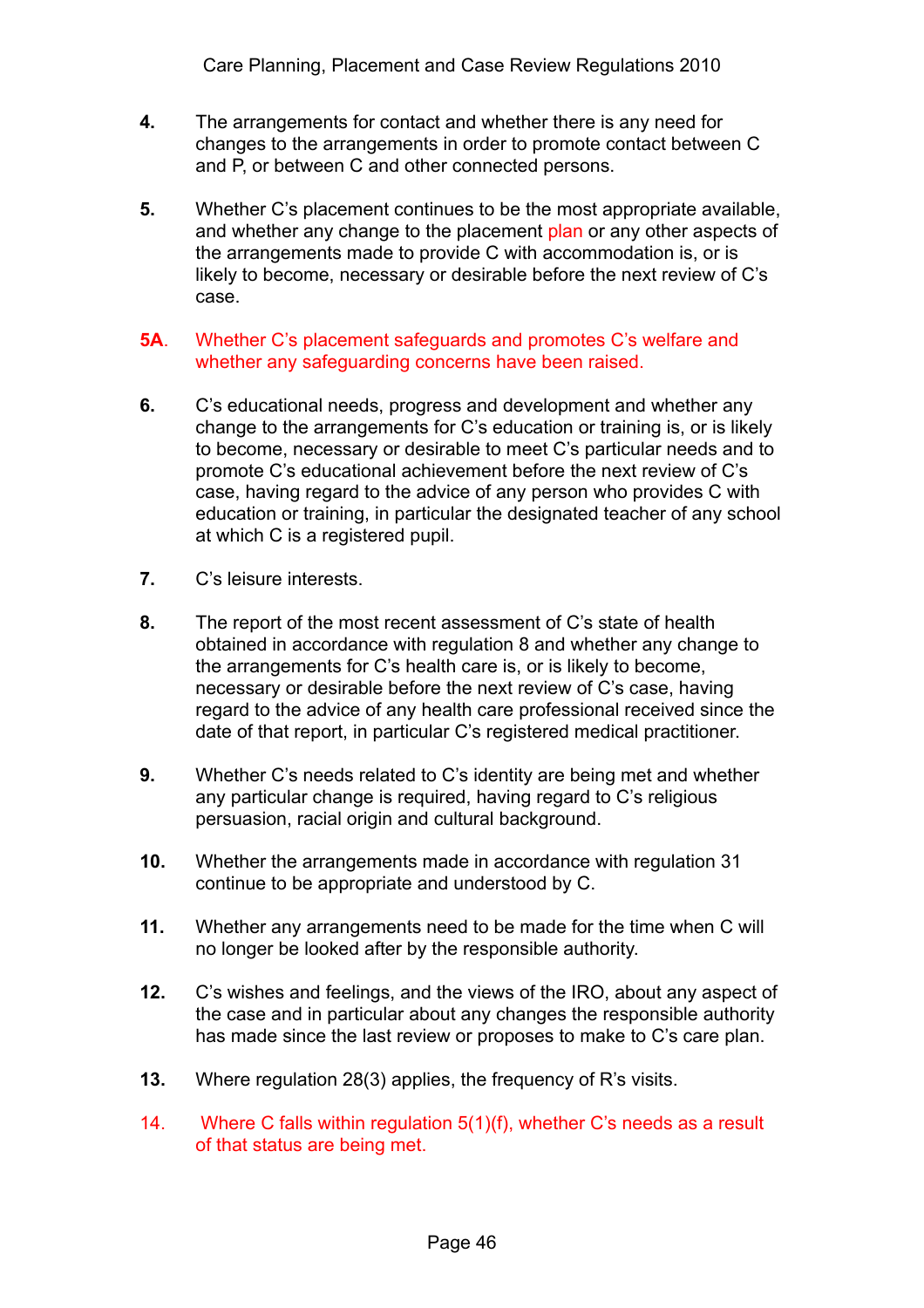Care Planning, Placement and Case Review Regulations 2010

**15.** Whether the delegation of authority to make decisions about C's care and upbringing, if any, recorded in C's care plan by virtue of paragraph 3(4A) of Schedule 2, continues to be appropriate and in C's best interests.

#### **SCHEDULE 8 - Matters to be dealt with in the pathway plan**  *Regulation 43*

- **1.** The name of C's personal adviser.
- **2.** The nature and level of contact and personal support to be provided to C, and by whom.
- **3.** Details of the accommodation C is to occupy when C ceases to be looked after.
- **4.** The plan for C's continuing education or training when C ceases to be looked after.
- **5.** How the responsible authority will assist C in obtaining employment or other purposeful activity or occupation.
- **6.** The support to be provided to enable C to develop and sustain appropriate family and social relationships.
- **7.** A programme to develop the practical and other skills C needs to live independently.
- **8.** The financial support to be provided to enable C to meet accommodation and maintenance costs.
- **9.** C's health care needs, including any physical, emotional or mental health needs and how they are to be met when C ceases to be looked after.
- **10.** The responsible authority's contingency plans for action to be taken in the event that the pathway plan ceases to be effective for any reason.

## **SCHEDULE 9 - Revocations**

*Regulation 51* 

The Regulations set out in the table are revoked—

| <b>Regulations Revoked</b>                | Series number |
|-------------------------------------------|---------------|
| Contact with Children Regulations<br>1991 | SI 1991/891   |